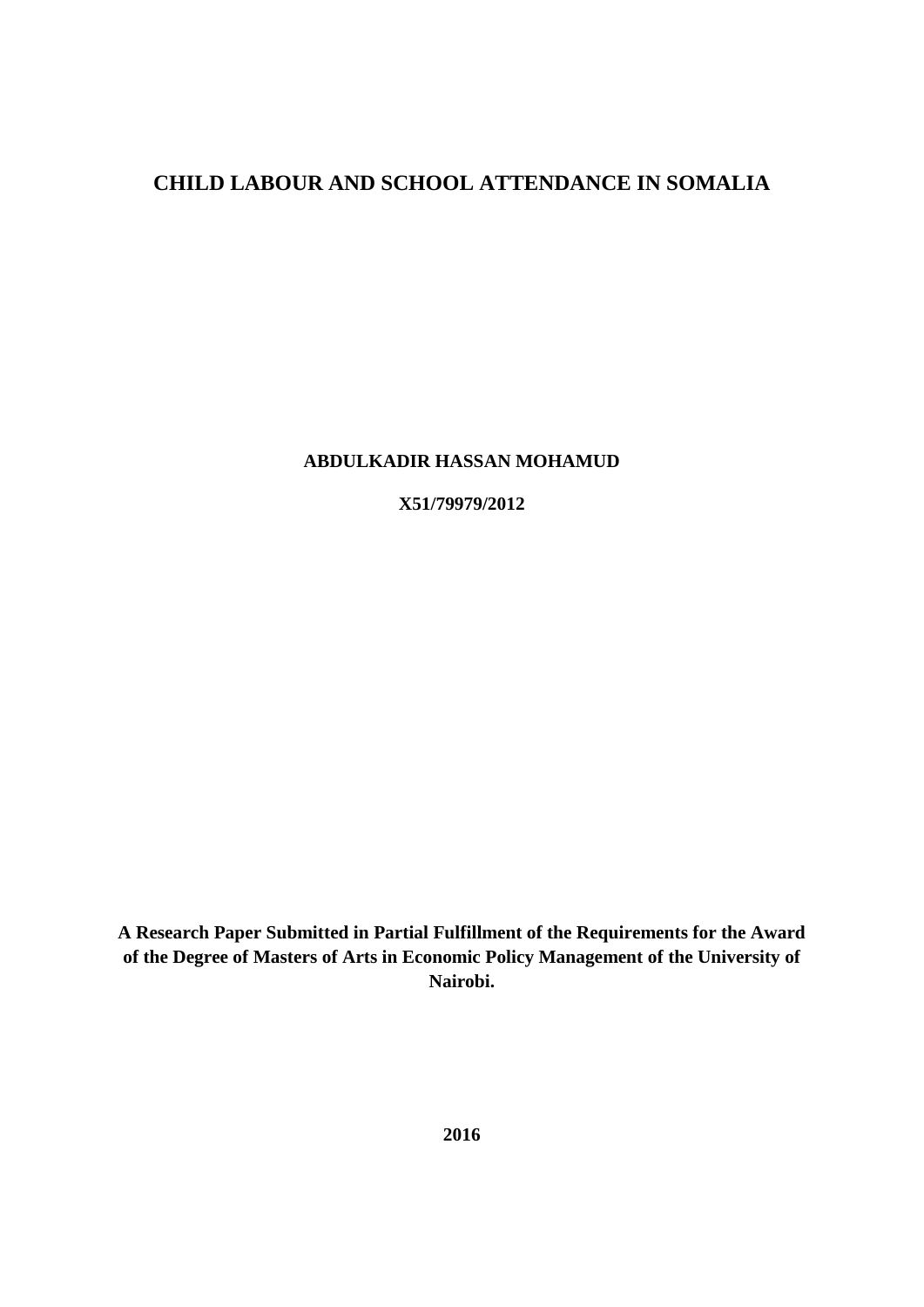# **DECLARATION**

<span id="page-1-0"></span>This research paper is my original work and has not been submitted for a degree in any other university.

Signature ………………………………… Date ……………………………………

Abdulkadir Hassan Mohamoud

X51/79979/2012

This research paper has been submitted for examination with my approval as university supervisor.

Signature\_\_\_\_\_\_\_\_\_\_\_\_\_\_\_\_\_\_\_\_\_\_\_\_\_\_ Date \_\_\_\_\_\_\_\_\_\_\_\_\_\_\_\_\_\_\_\_

**Dr. Anthony Wambugu**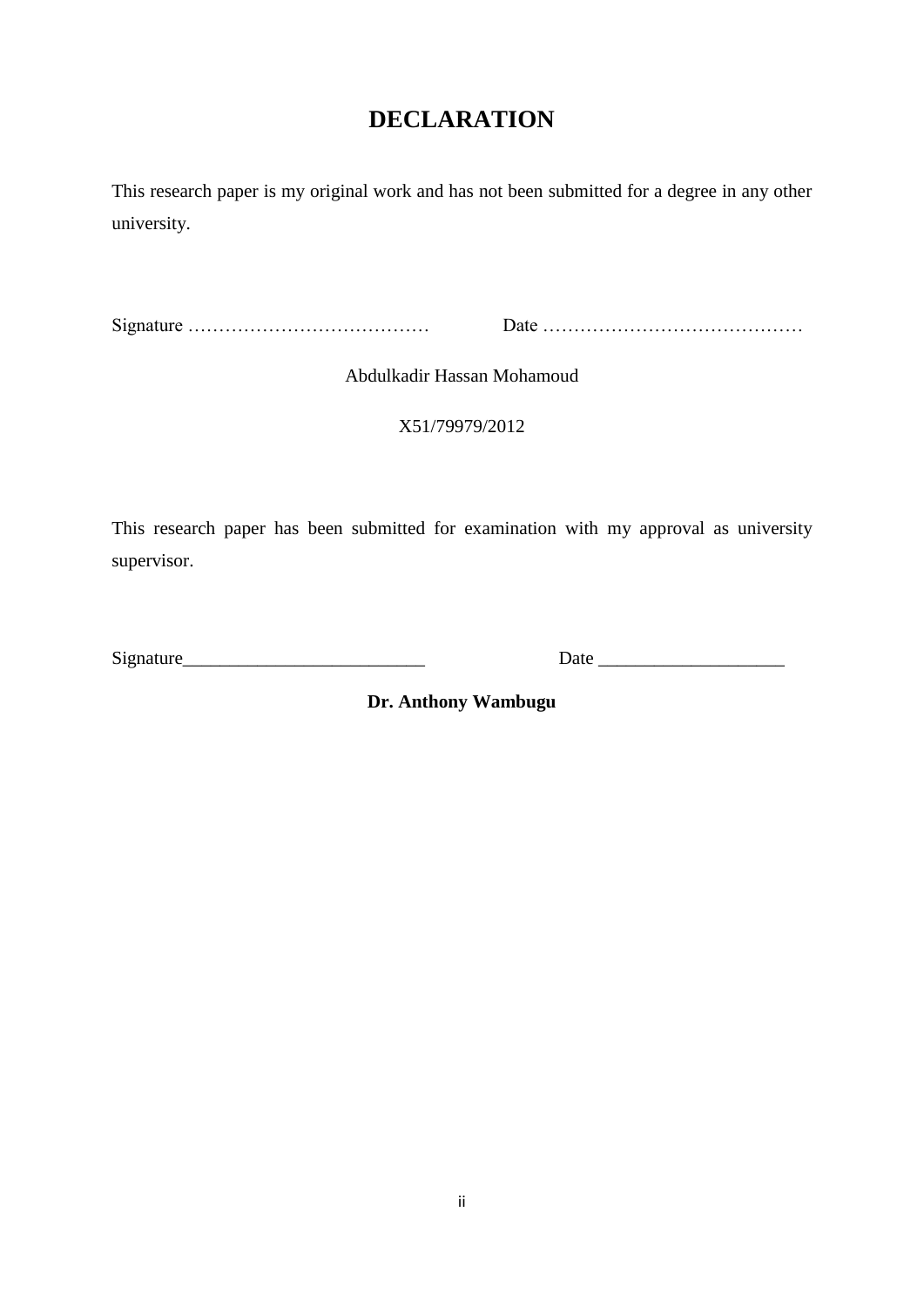# **DEDICATION**

<span id="page-2-0"></span>This research paper is dedicated to my loving parents, whose words of encouragement and push for tenacity ring in my ears.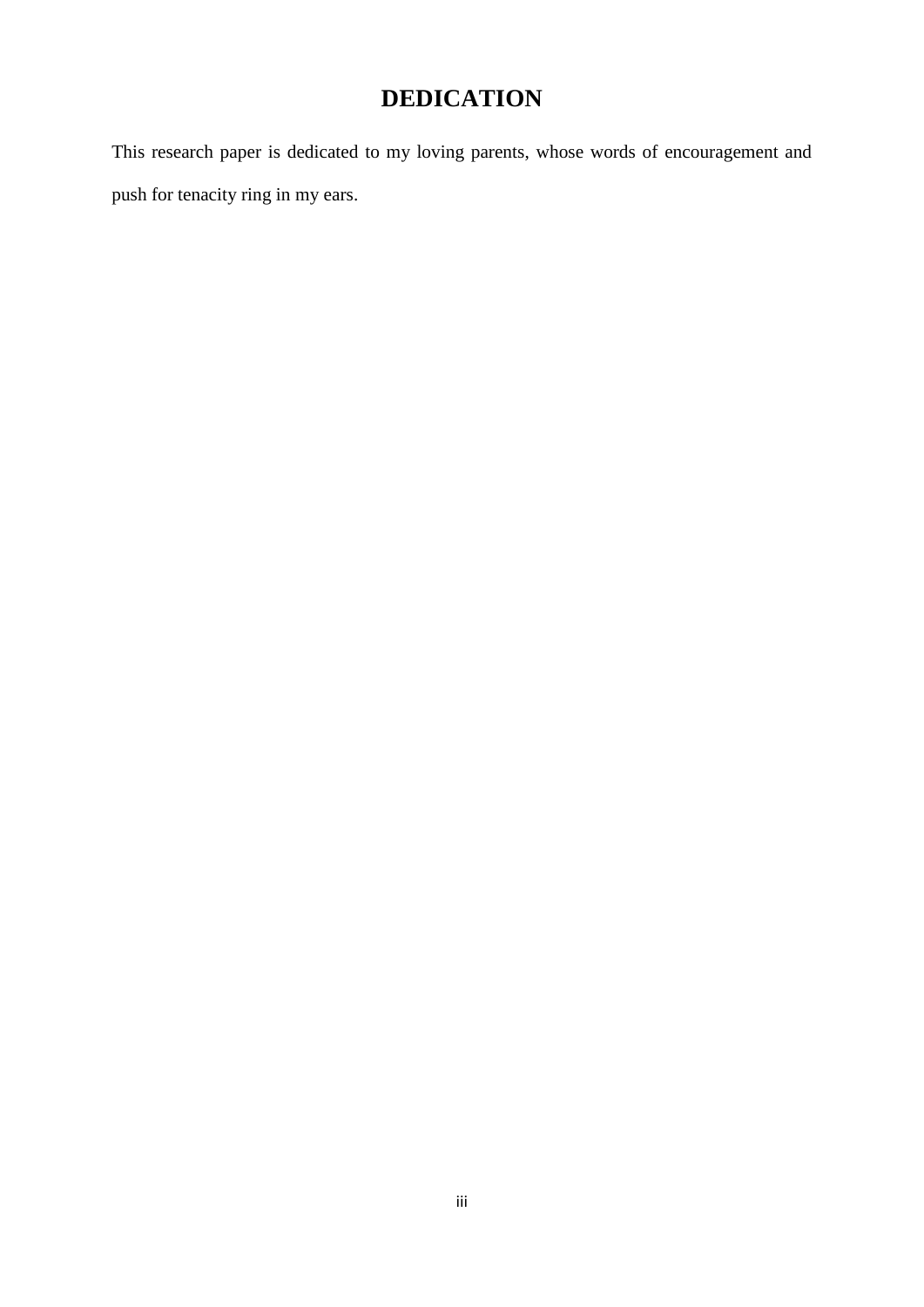## **ACKNOWLEDGEMENT**

<span id="page-3-0"></span>First praise is to Allah, the Almighty, on whom ultimately we depend for sustenance and guidance. Second, my sincere appreciation goes to my supervisor Dr. Anthony Wambugu, whose guidance, careful reading and constructive comments was valuable. Also his timely and efficient contribution helped me shape this into its final form and he consistently allowed this paper to be my own work, but steered me in the right the direction whenever he thought I needed it and I express my sincerest appreciation for his assistance in any way that I may have asked.

I also wish to thank to my co-workers and friends Abdinoor Ibrahim, Ismail Mohamed, Hassan Ali, Sharifa Mohamoud Ibrahim, Faiza Abdirahman Muse and Fatima Ahmed Nur at Sustainable development and Peace Building Initiative SYPD they have been a source of inspiration motivation and consistently helped me keep perspective on what is important in life and shown me how to deal with reality during the research period. Special thanks, tribute and appreciation to all those their names do not appear here who have contributed to the successful completion of this study.

Finally, I must express my very profound gratitude to my Family for providing me with unfailing support and continuous encouragement throughout my years of study and through the process of researching and writing this thesis. This accomplishment would not have been possible without them. Thank you.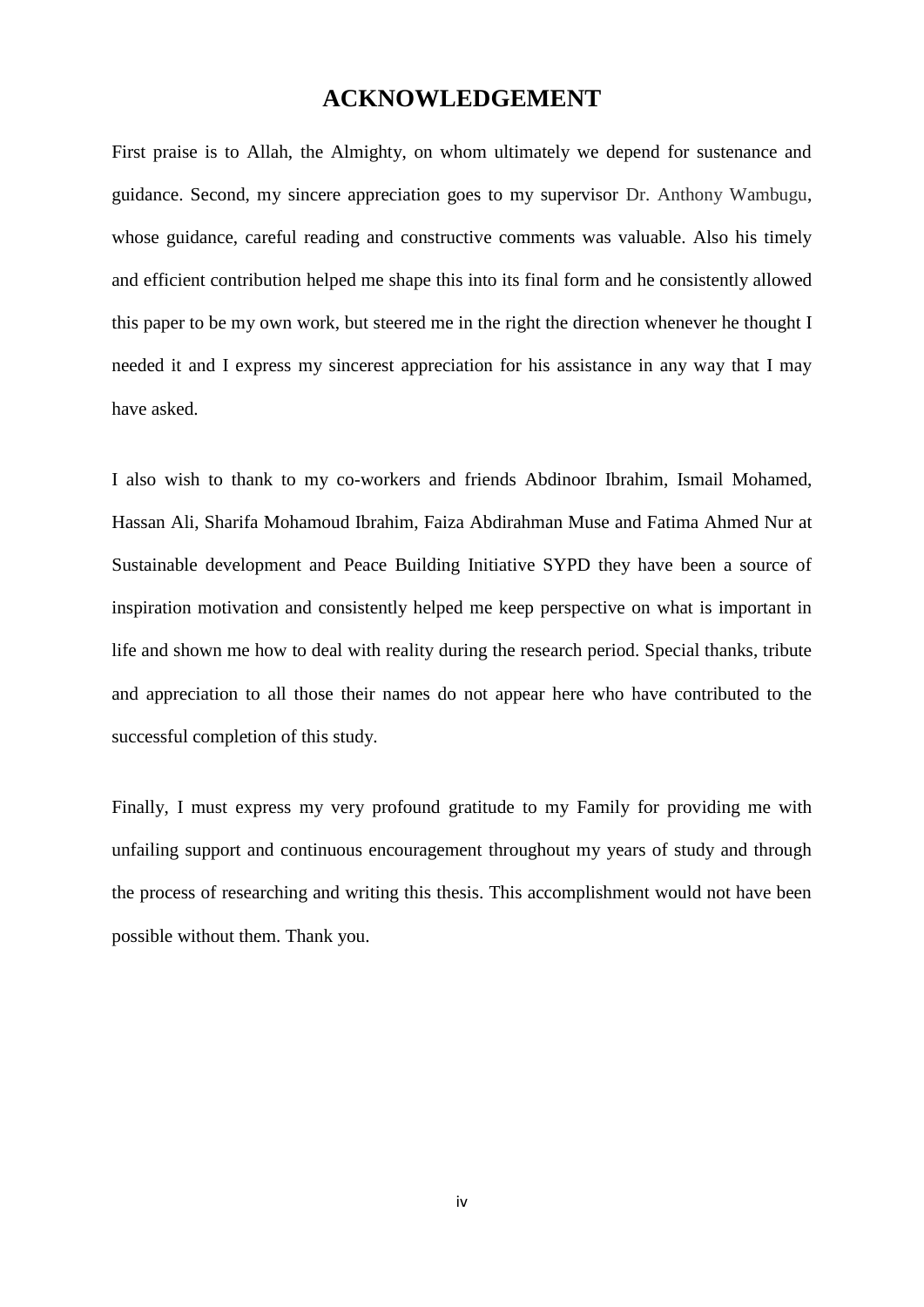# **ABSTRACT**

<span id="page-4-0"></span>This study uses data from Somalia to analyze child activity status. Using multinomial logit model, the study set out to analyze what determines a household decision to put a child in one of the four states – schooling, working, combining schooling and work, or doing nothing for 7-15 year old children. The study results show that the parent's education considerably increases the likelihood that a school-age child will specialize in school attendance. The results also show that an increase of the number of members in the household raises the probability that a school-age child will "study only" or "work and study" relative to the child being "School only".

Another fascinating finding of the study is that as children age the probability of attending school only increases and the probability of working only and working and attending school declines. The significant and positive gender coefficient suggests that female child is more likely than male child to combine schooling with work. Furthermore, the study finds that the children residing in urban areas have a higher probability to be combining school and work than children from rural areas. The results show children from the north east and northwest are more likely to be in work only than a child from south central regions. However, this study's central message is that child labour adversely affects the child's schooling.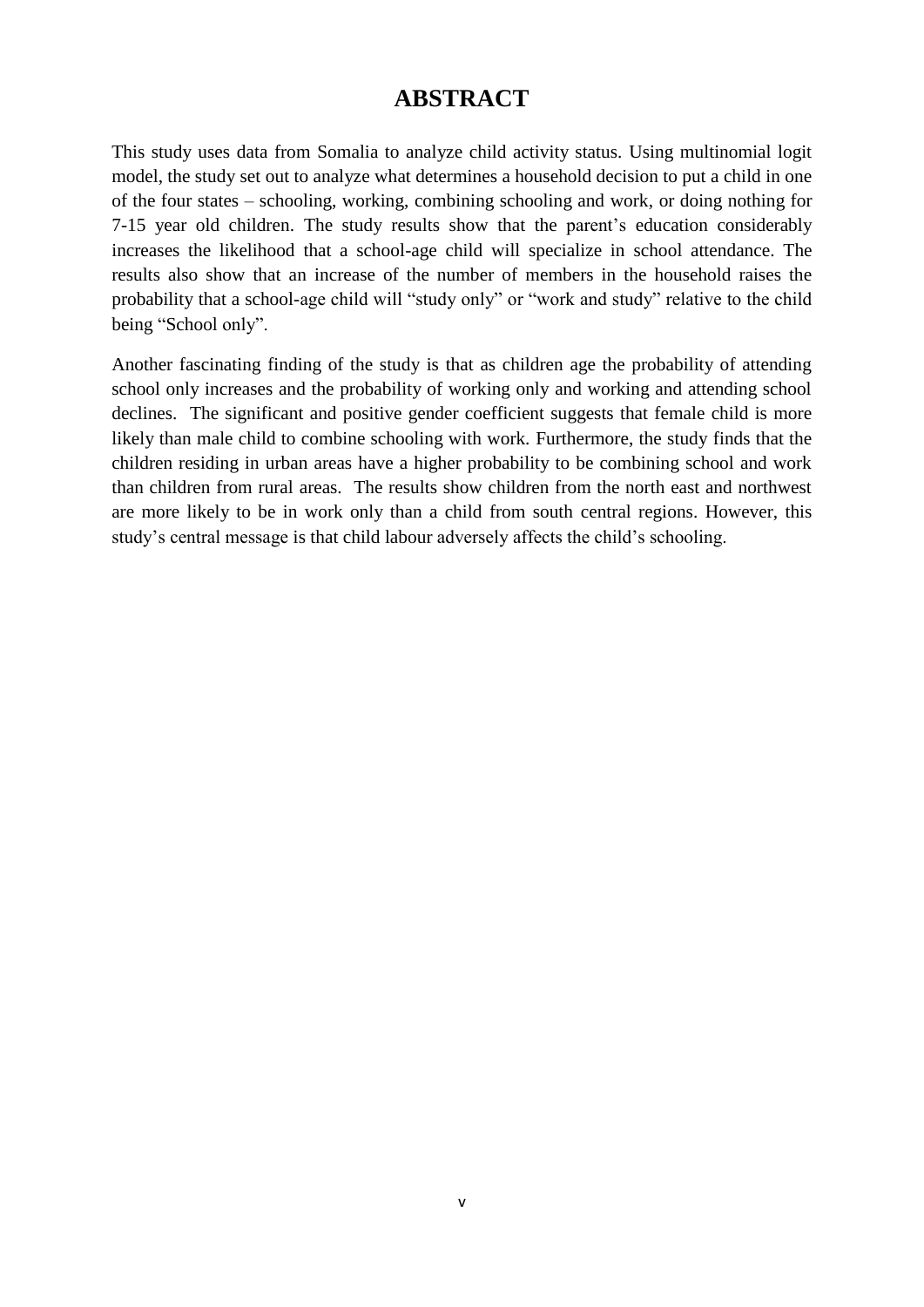# **TABLE OF CONTENTS**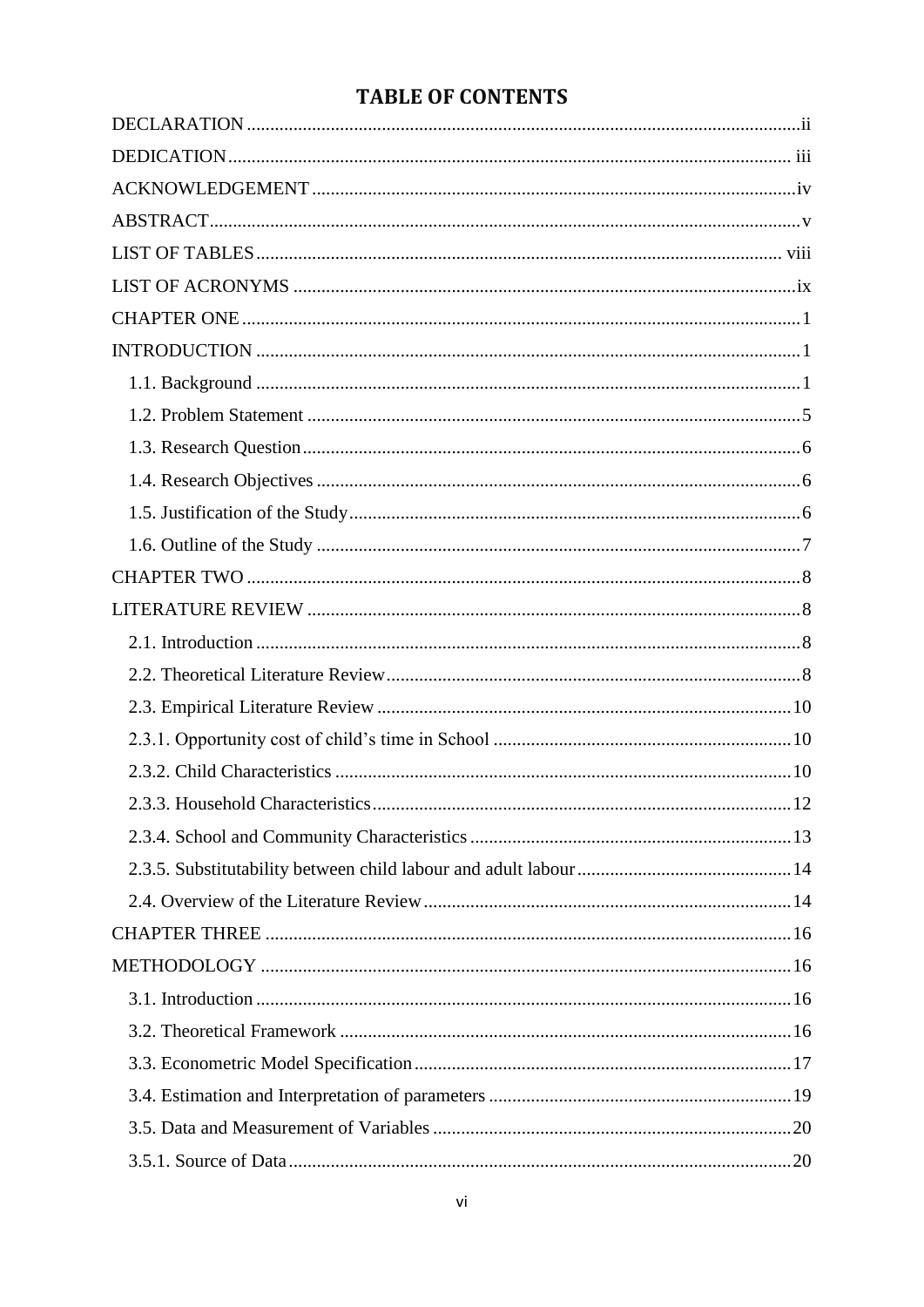| Table A1: Statistics on Working Children and Education in Sub Saharan Africa43 |  |
|--------------------------------------------------------------------------------|--|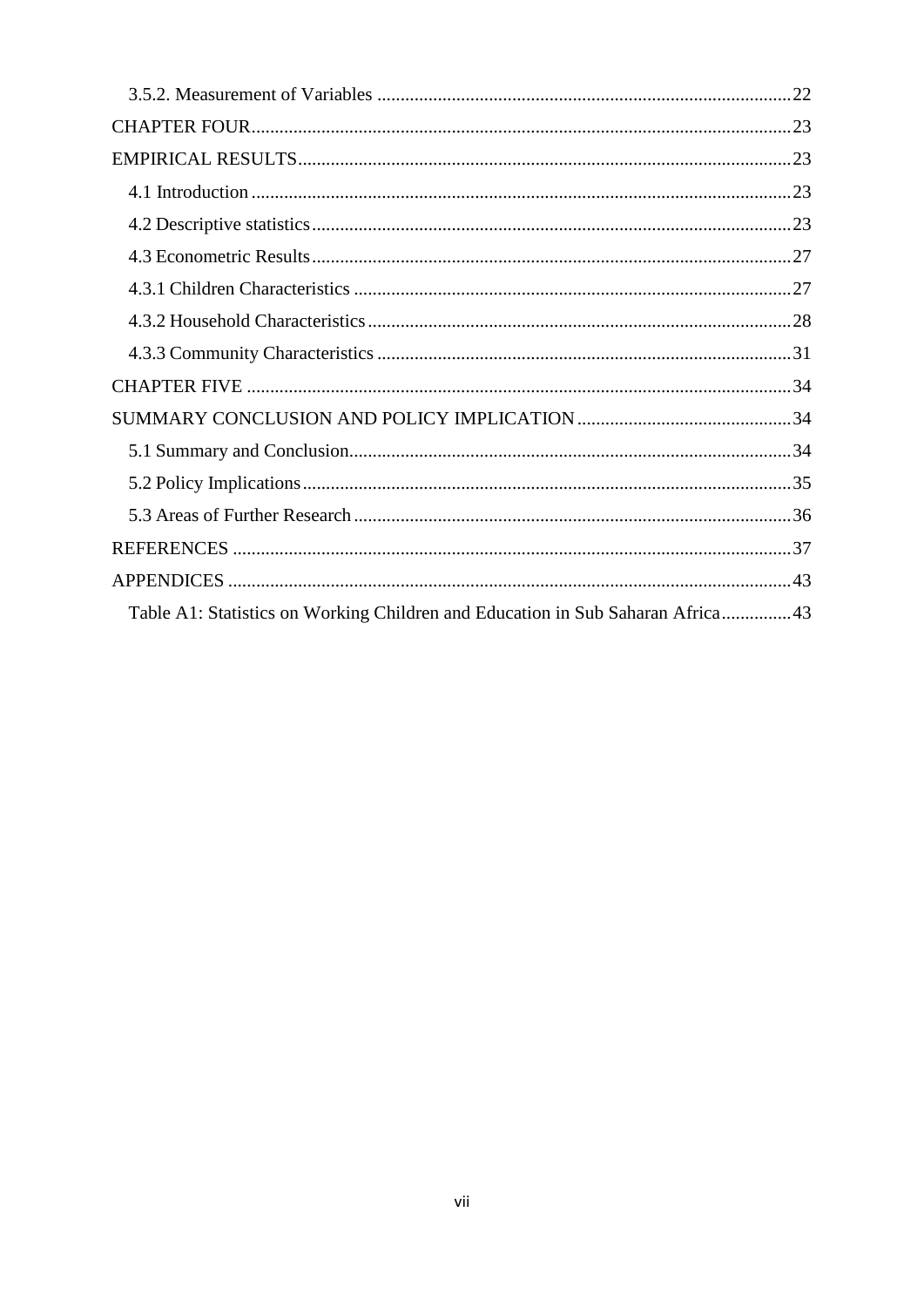# **LIST OF TABLES**

<span id="page-7-0"></span>

| Table1: Children in employment, child labour and hazardous work, 2000-2012.             |  |
|-----------------------------------------------------------------------------------------|--|
| Table 2: Children in employment, child labour and hazardous work by region, 2000-2012 3 |  |
|                                                                                         |  |
|                                                                                         |  |
|                                                                                         |  |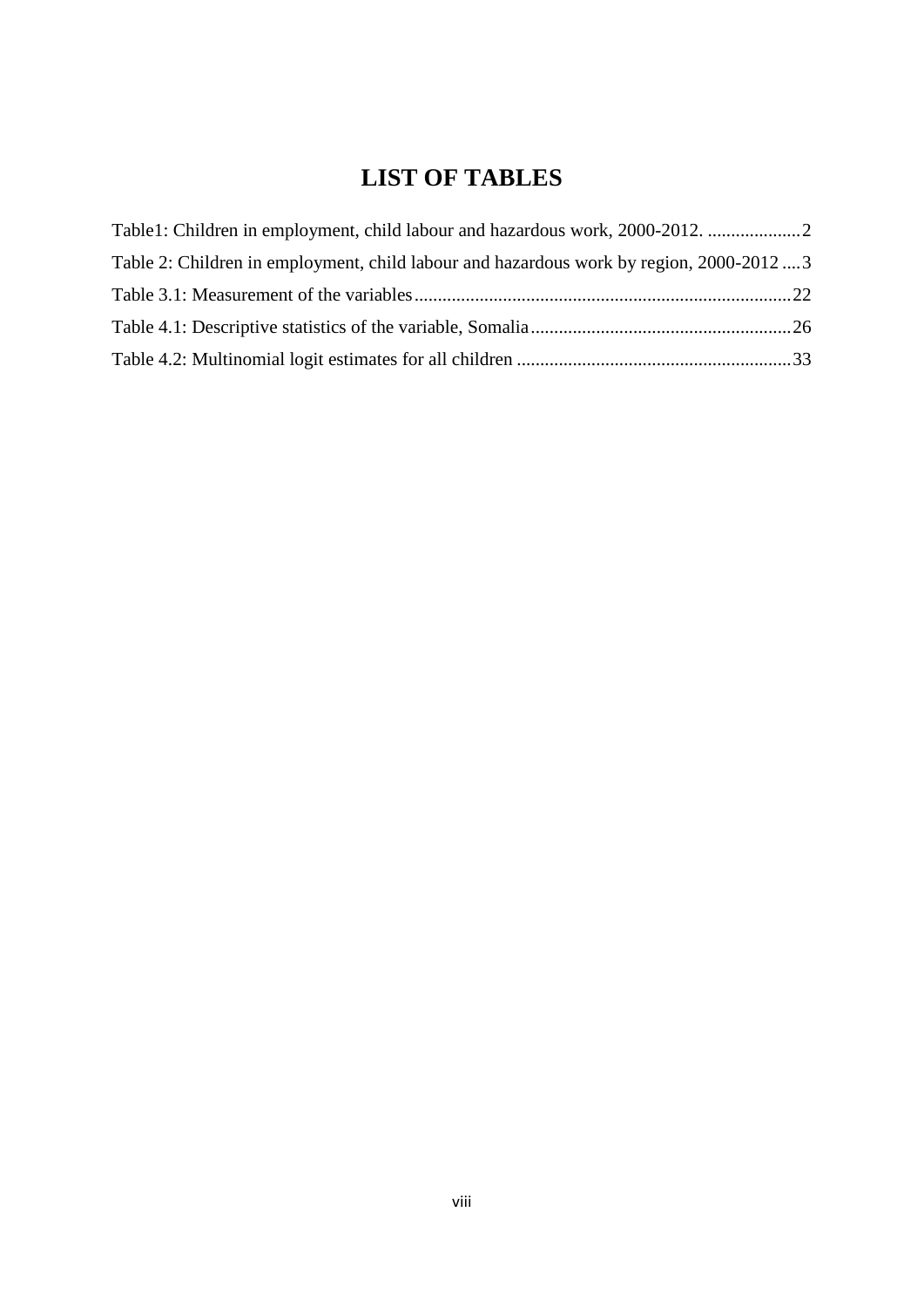# **LIST OF ACRONYMS**

<span id="page-8-0"></span>

| <b>EMIS</b>   | <b>Education Management Information System</b>                   |
|---------------|------------------------------------------------------------------|
| <b>FRS</b>    | Federal Republic of Somalia                                      |
| ILO           | <b>International Labour Organization</b>                         |
| <b>MICS</b>   | <b>Multiple Indicator Cluster Survey</b>                         |
| <b>MLM</b>    | <b>Multinomial Logit Model</b>                                   |
| ML            | Maximum Likelihood                                               |
| <b>MLE</b>    | Maximum Likelihood Estimator                                     |
| <b>MOE</b>    | Ministry of Education                                            |
| <b>NGO</b>    | Non-Governmental Organization                                    |
| <b>PAPFAM</b> | Pan-Arab Project for Family Health                               |
| <b>UN</b>     | <b>United Nations</b>                                            |
| <b>UNDP</b>   | <b>United Nations Development Programme</b>                      |
| <b>UNESCO</b> | United Nations Educational, Scientific and Cultural Organization |
| <b>UNICEF</b> | United Nations Children's Fund                                   |
| <b>UPE</b>    | <b>Universal Primary Education</b>                               |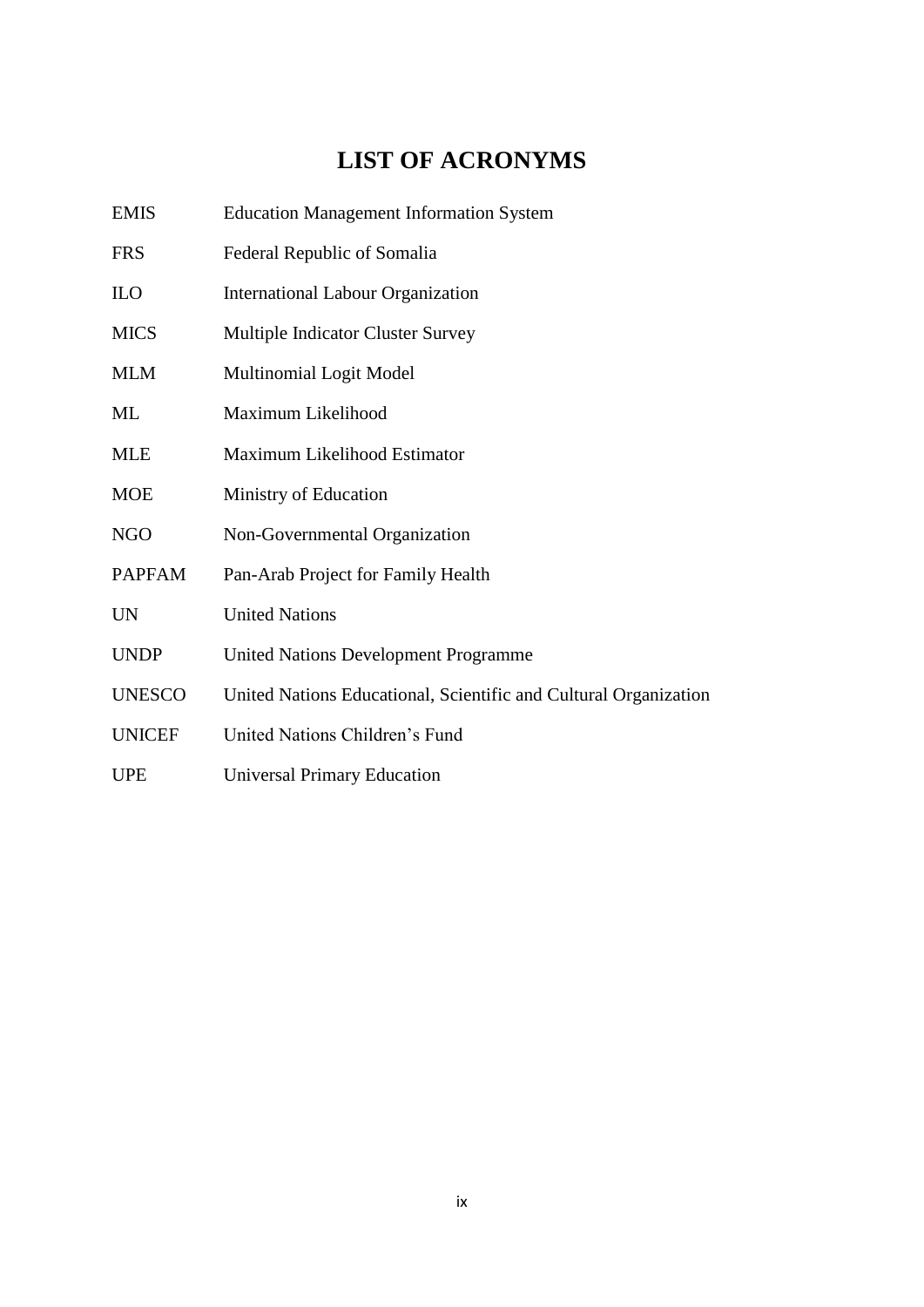# **CHAPTER ONE**

# <span id="page-9-1"></span>**INTRODUCTION**

#### <span id="page-9-2"></span><span id="page-9-0"></span>**1.1. Background**

Employment of children is a widespread global phenomenon. According to the ILO (2013) 264 million children of ages 5 to 17 years were in employment in 2012 (Table 1). Child employment refers to involvement of a school-aged child in paid employment that adversely affects their schooling, mental, moral or social development (ILO, 1999).

Almost 64% of the employed children globally in 2012 were engaged in child labour. Child labour is defined based on three conventions: ILO Convention 138 on the Minimum Age for Admission to Employment (ILO, 1973), the UN Convention on the Rights of the Child (UN, 1989) and ILO Convention 182 on the Worst Forms of Child Labour (ILO, 1999). Following these three conventions, child labour is work that can cause harm to child's health, physical and social development. However, activities engaged in by children as part of natural socialization process are not regarded as child Labour (Grimsrud, 2003).

Some of the children are engaged in child labour that is hazardous work. Hazardous work is a sub category of child Labour. It is any activity /work by children that by its nature or conditions, leads to adverse effect on the health of a child. Over 50% (85.3 million) out of 168 million children in child labour in 2012 were engaged in hazardous work (ILO, 2013). Although statistics indicate decline in child employment, hazardous work and child labour, it is revealed that the activity rates in the latter two are extremely high (above 50%).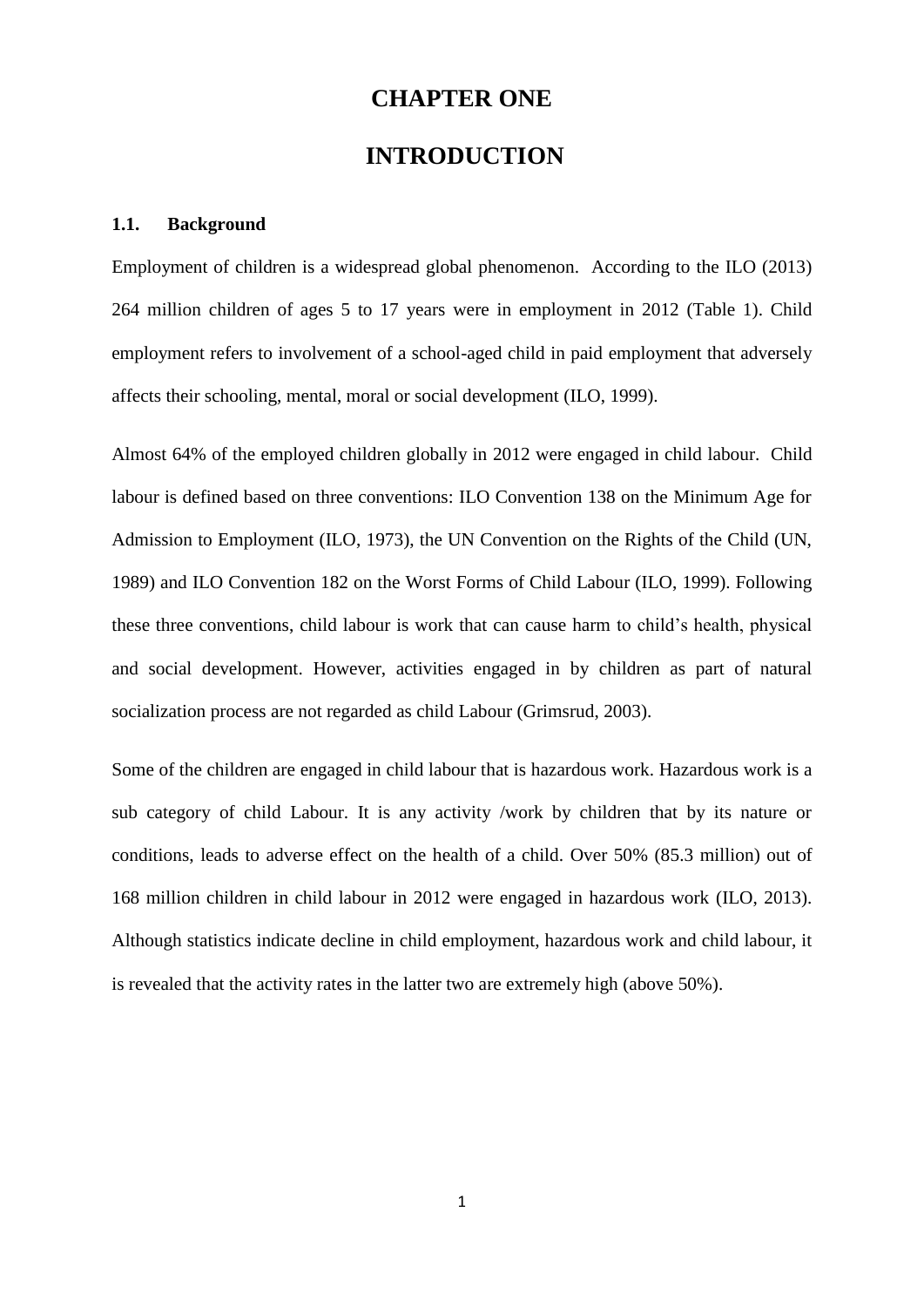| (Children between 5-17 years) |                                                 |                                                                |                                                                    |                                     |                                                            |                                          |                                                         |  |  |  |  |  |
|-------------------------------|-------------------------------------------------|----------------------------------------------------------------|--------------------------------------------------------------------|-------------------------------------|------------------------------------------------------------|------------------------------------------|---------------------------------------------------------|--|--|--|--|--|
| Year                          | <b>Total</b><br><b>Children</b><br>(000)<br>(a) | <b>Children</b> in<br><b>Employment</b><br>(000)<br><b>(b)</b> | <b>Activity rate % of Children</b><br>in Employment $(\% )$<br>(c) | <b>Child Labour</b><br>(000)<br>(d) | <b>Activity rate %</b><br>of Child Labour<br>$(\%)$<br>(e) | <b>Hazardous</b><br>Work<br>(000)<br>(f) | Activity % of<br><b>Hazardous Work</b><br>$(\%)$<br>(g) |  |  |  |  |  |
| 2000                          | 1,531,400                                       | 351,900                                                        | 23.0                                                               | 245,500                             | 69.76                                                      | 170,500                                  | 69.45                                                   |  |  |  |  |  |
| 2004                          | 1,566,300                                       | 322,729                                                        | 20.6                                                               | 222,294                             | 68.87                                                      | 128,381                                  | 57.75                                                   |  |  |  |  |  |
| 2008                          | 1,586,288                                       | 305,669                                                        | 19.3                                                               | 215,209                             | 70.40                                                      | 115,314                                  | 53.58                                                   |  |  |  |  |  |
| 2012                          | 1,585,566                                       | 264,427                                                        | 16.7                                                               | 167,956                             | 63.52                                                      | 85,344                                   | 50.81                                                   |  |  |  |  |  |

**Table 1.1: Children in employment, child labour and hazardous work, 2000-2012.**

<span id="page-10-0"></span>*Source a,b,c,d,f from:* Global estimates and trends 2000-2012 / International Labour Office, International Program on the Elimination of Child Labour (IPEC) - Geneva: ILO, 2013 marking progress against child labour. *Source e, g from: the combination of columns of e=d/b and g=f/b.*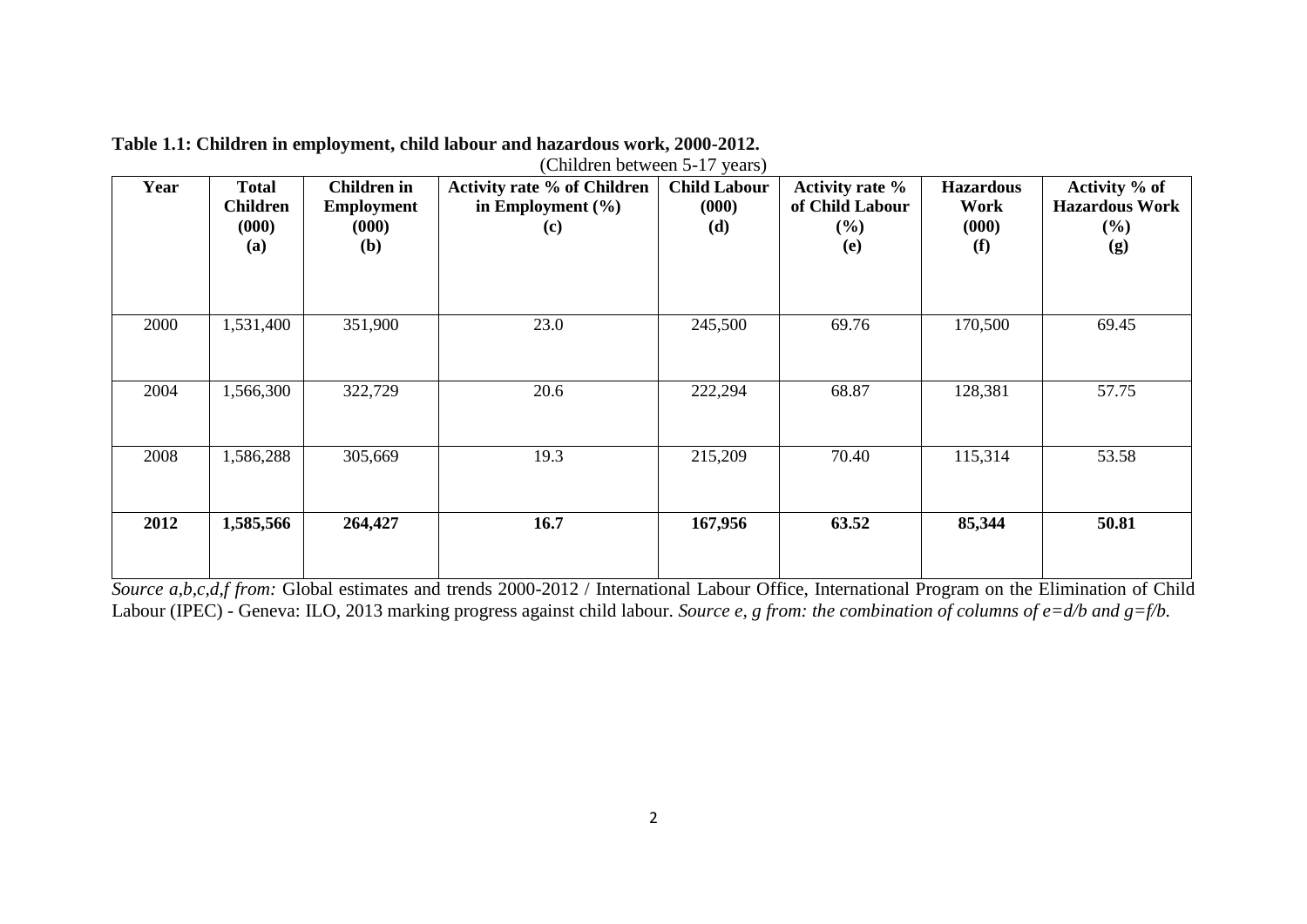| <b>Region</b>                                       | <b>Total Children</b><br>(000)<br>(a) | Children in<br><b>Employment</b><br>(000)<br>(b) | Activity rate (% of<br><b>Children</b> in<br>Employment)<br>(c) | 00<br><b>Child</b><br>Labour<br>(000)<br>(d) | <b>Activity rate</b><br>$%$ Child<br>Labour)<br>(e) | <b>Hazardous Work</b><br>(000)<br>(f) | Activity rate (%<br><b>Hazardous</b><br>Work)<br>(g) |
|-----------------------------------------------------|---------------------------------------|--------------------------------------------------|-----------------------------------------------------------------|----------------------------------------------|-----------------------------------------------------|---------------------------------------|------------------------------------------------------|
| <b>Asia and Pacific</b>                             | 835,334                               | 129,353                                          | 15.5                                                            | 77,723                                       | 60.08                                               | 33,860                                | 43.56                                                |
| Latin America and<br>the Caribbean                  | 142,693                               | 17,843                                           | 12.5                                                            | 12,505                                       | 70.08                                               | 9,638                                 | 77.07                                                |
| <b>Sub Saharan Africa</b>                           | 275,397                               | 83570                                            | 30.3                                                            | 59,031                                       | 70.63                                               | 28,767                                | 48.73                                                |
| East<br><b>Middle</b><br>and<br><b>North Africa</b> | 110,411                               | 13,307                                           | 12.1                                                            | 9,244                                        | 69.46                                               | 5,224                                 | 56.51                                                |

#### **Table 1.2: Children in employment, child labour and hazardous work by region, 2000-2012 Children between 5-17 years age group**

<span id="page-11-0"></span>*Source a,b,c,d,f from:* Global estimates and trends 2000-2012 / International Labour Office, International Programme on the Elimination of Child Labour (IPEC) - Geneva: ILO, 2013 Marking progress against child labour. *Source e, g from: the combination of columns of e=d/b and g=f/b.*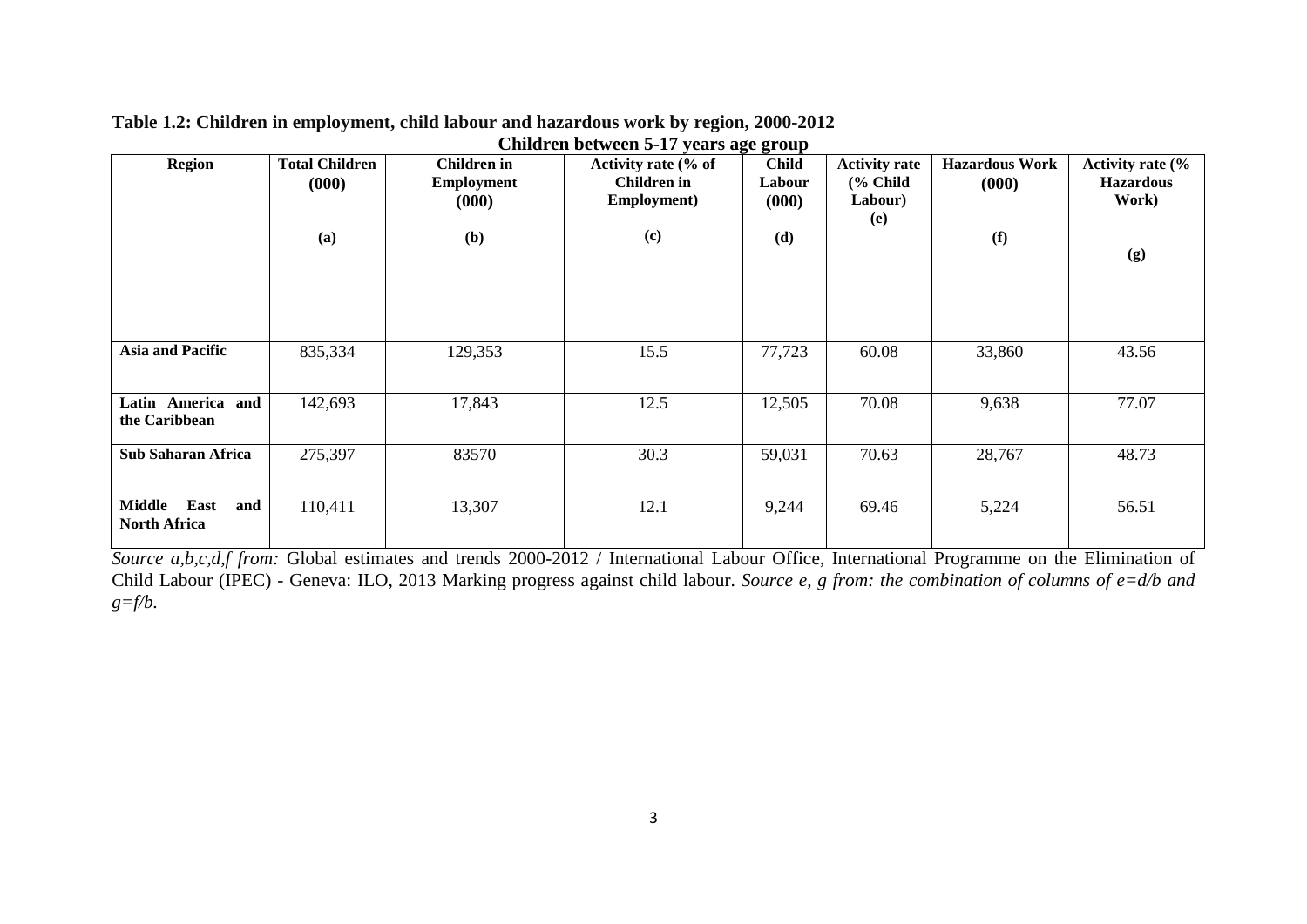Table 1.2 shows that among children aged 5-17 years in 2012, the incidence of child labor were highest in Sub-Saharan Africa (SSA). Of the 83.5 million children in employment in SSA, 59 million (70.63%) were engaged in child labour. The most pronounced horrible forms of child labour are found in agriculture and domestic service (ILO, 2013).

This study focuses on the activity status of children in Somalia. Table A1 in the appendix shows that, 1.012 million children (39.8 percent of total children) in Somalia aged 5-14 years were economically active on full time basis. School attendance in Somalia stood at 48.9% compared to its neighboring countries such as Ethiopia, Djibouti and Kenya whose school attendance rate are 54.0%, 67.4% and 74.9% respectively.

Child labour is a concern for several reasons. First as noted by Bhargava (2003) child labour occurs at a formative age and may deprive children of nutritious food, playtime and education. Child labour may also be a barrier to child schooling and therefore reduce future welfare improvements. Psacharopoulos (1997) argues that, working children lose their ability of education attainment. Thus a vicious cycle is created where child Labour leads to more child Labour. Second, if child Labour depresses wages of adults household may be forced to supplement adult earning with earnings of child labourers (Binder and Scrogin, 1999). Finally, long run economic growth depends on current human capital investment in children and therefore if child labour reduces child schooling, it can be adversely affect economic growth (Betcherman, et al 2004).

To combat child labour, several initiatives have been undertaken. First, the ILO Convention No. 138 and 182 have been ratified by many countries in SSA. This being a step towards eradication of the worst forms of child labour in SSA (ILO, 2012). Second to ensure safety and health for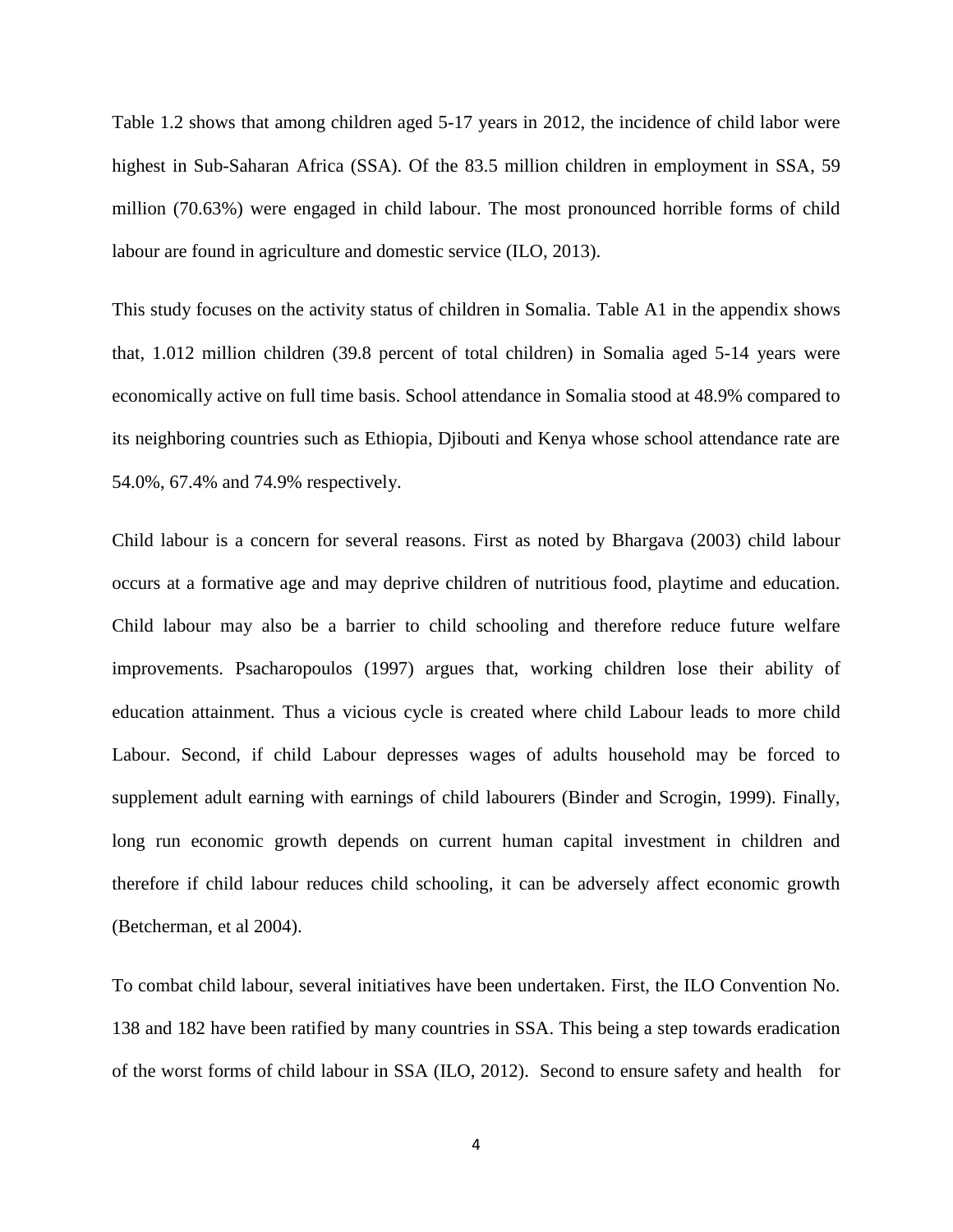children, several governments have identified work that should not be undertaken by children because it is hazardous (ILO, 2013). Third, governments have engaged in expanding and improving access to basic education (ILO, 2013).

In Somalia, the government of the Federal Republic of Somalia participated in ratification of International Labour Organization (ILO) Convention No. 138 and 182 as well as recognizing the importance of education in economic growth, (UNDP, 2012). The FRS set and endeavored to achieve UPE as one of the main policy priorities since its advent. Further, the government signed two action plans to reduce incidence of child labour and also put in place a plan to support a comprehensive strategy to enable 1 million additional children attend school (FRS, 2013).

#### **1.2. Problem Statement**

<span id="page-13-0"></span>School age going children are expected to be in school learning. This is important because education investments enhance growth and welfare (Binder and Scrogin, 1999). However, in Somalia low school enrollment and high incidence of child labour are major problems. Somalia with 49% incidence of child labour is the highest in the world (UNICEF, 2014). In addition, Somalia has the world's lowest primary school enrollment rates as only 42 % of children of primary school age are in school of which only 36% are girls (FRS, 2013). There is concern in Somalia that unless the child labour problem and low school enrollment is addressed, it can adversely affect the welfare of children (FRS, 2013).

Owing to the low school enrollment rates in Somalia as well as the high incidence of child labour, this study sought look at the factors that determine child labour and schooling status in Somalia. Thus the purpose of this study is to fill this gap in the literature on child labour to better understand the determinants of child labour participation and schooling in Somalia.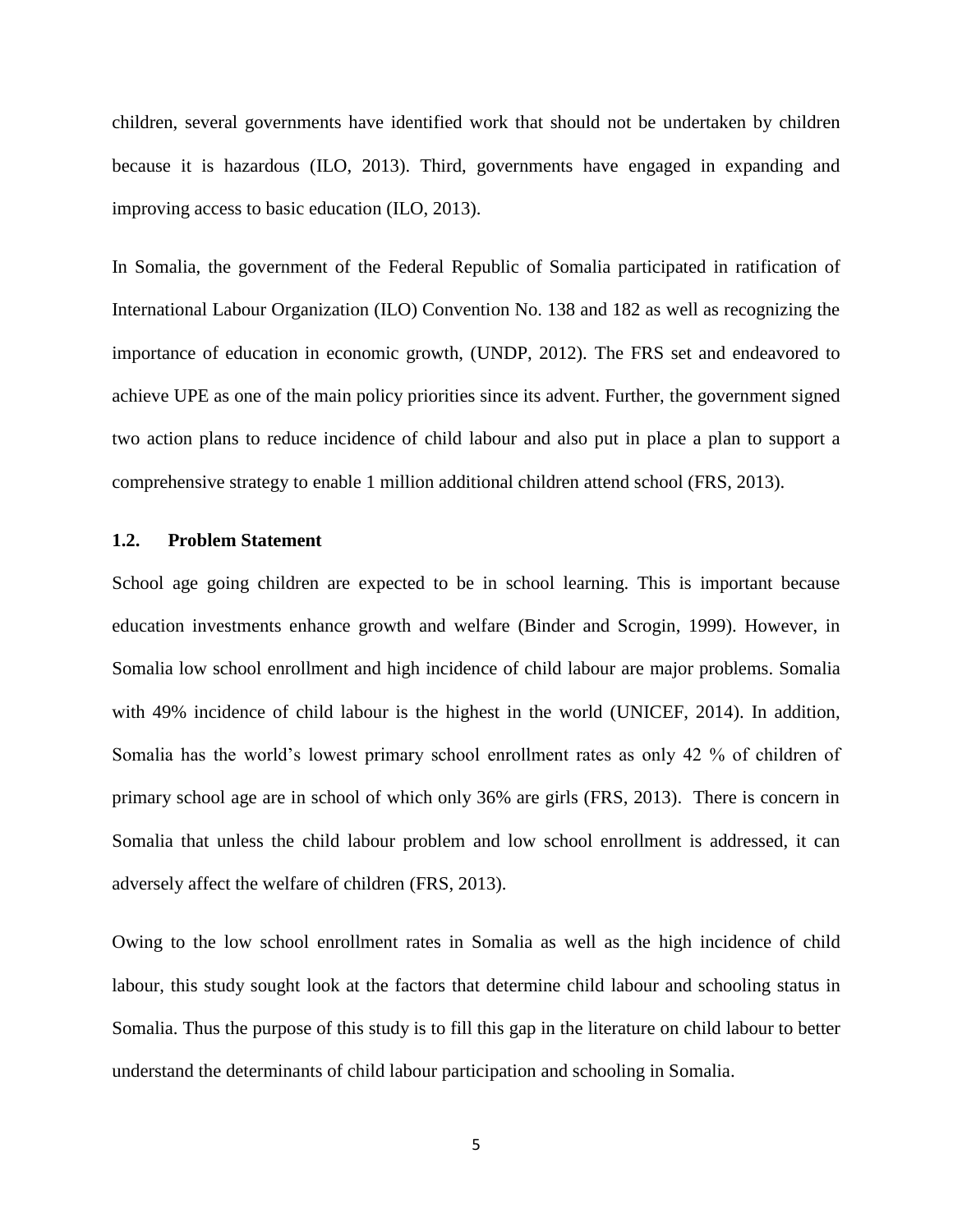#### **1.3. Research Question**

<span id="page-14-0"></span>This study seeks to answer the following research question: How are child characteristics, household characteristics and community characteristics related to child participation in child labour or schooling or both child labour and schooling in Somalia?

#### **1.4. Research Objectives**

<span id="page-14-1"></span>The general objective of this study is to examine the determinants of child labour participation and primary school enrollment in Somalia. The specific objectives of the study are:

- a) To analyse the determinants of child labour participation and primary school enrollment in Somalia.
- b) To draw policy implications to reduce child labour participation and improve school enrollment in Somalia.

#### **1.5. Justification of the Study**

<span id="page-14-2"></span>The government of the Federal Republic of Somalia (FRS) aims to reduce the incidence of child labour and enroll one million additional children in school toward achievement of universal primary education (FRS, 2013). However, little progress has been achieved by the FRS towards reduction of child labour. Out of a population of 9.2 million people, the number of school going children who are not attending school together with youth of ages 6-18 years is estimated to be about 4.4 million (FRS, 2013).

The Federal Government of Somalia has pledged through signing two action plans to reduce cases of child labour and ratified the convention on the rights of the children, and the UN is working with them towards this goal (MOHR 2012). FRS however, lacks the necessary information to inform policies to reduce child labour in Somalia. This study through its findings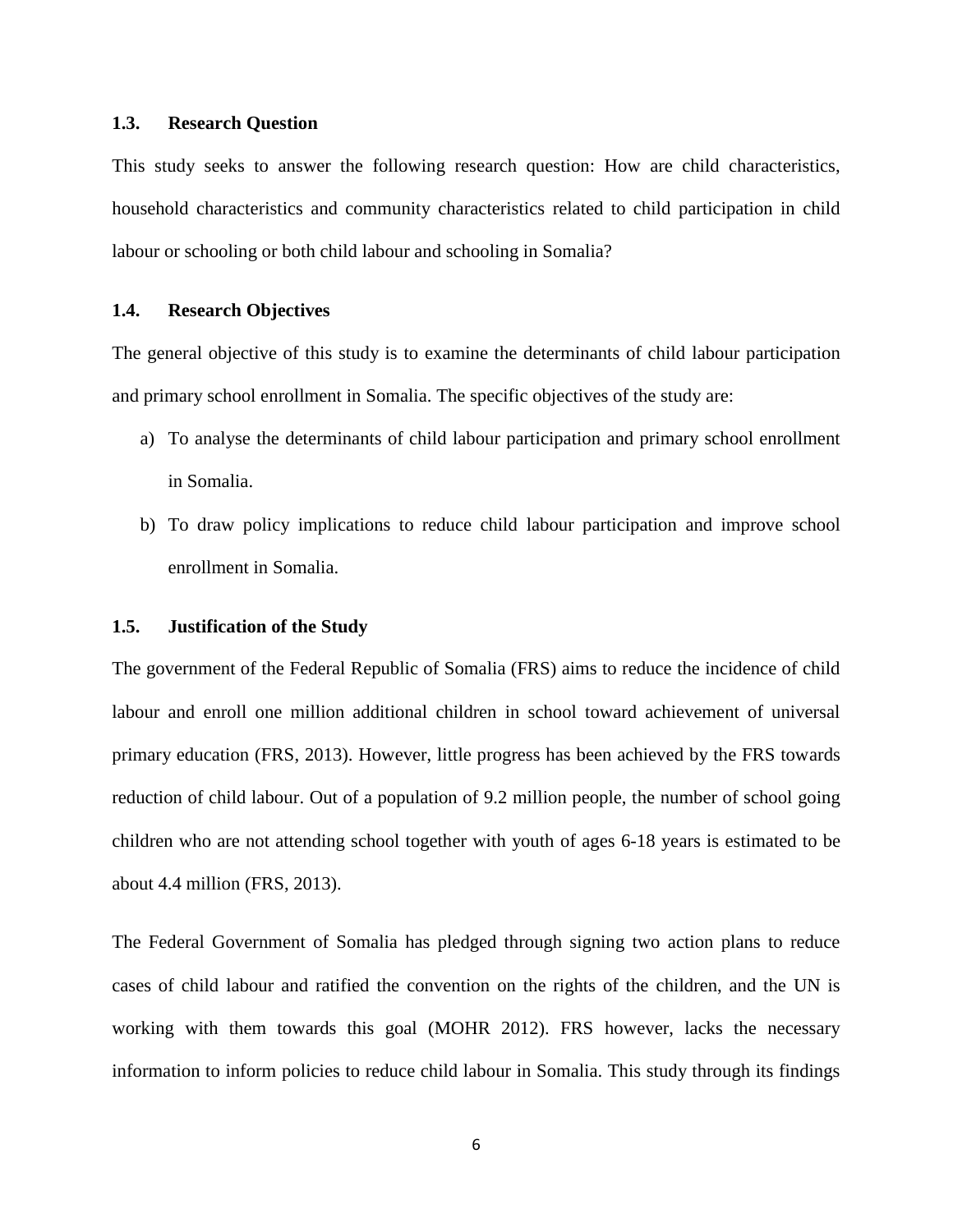will provide empirical evidence to inform policy aimed at reducing child labour and promoting primary school enrollment in Somalia. Various studies focusing on child labour in SSA, have identified education levels among the parents, age of the child, child's birth order, gender of the head of the household, household size and poverty levels as determinants of child labour and school enrolment (Grootaert, 1999; Lavy, 1996; Nielsen, 1998; Jensen and Nielsen, 1997; Moyi, 2010). However, no such evidence exists for Somalia.

### **1.6. Outline of the Study**

<span id="page-15-0"></span>The remainder of the study is organized as follows. Chapter two reviews both theoretical and empirical literature on determinants of child labour participation and primary school enrollment. Chapter three explains the methods and procedures that were used to answer the research question. A theoretical framework is specified followed by an empirical framework. The data used in the study are described. The empirical results are presented in chapter four. Chapter five contains conclusion and policy implications.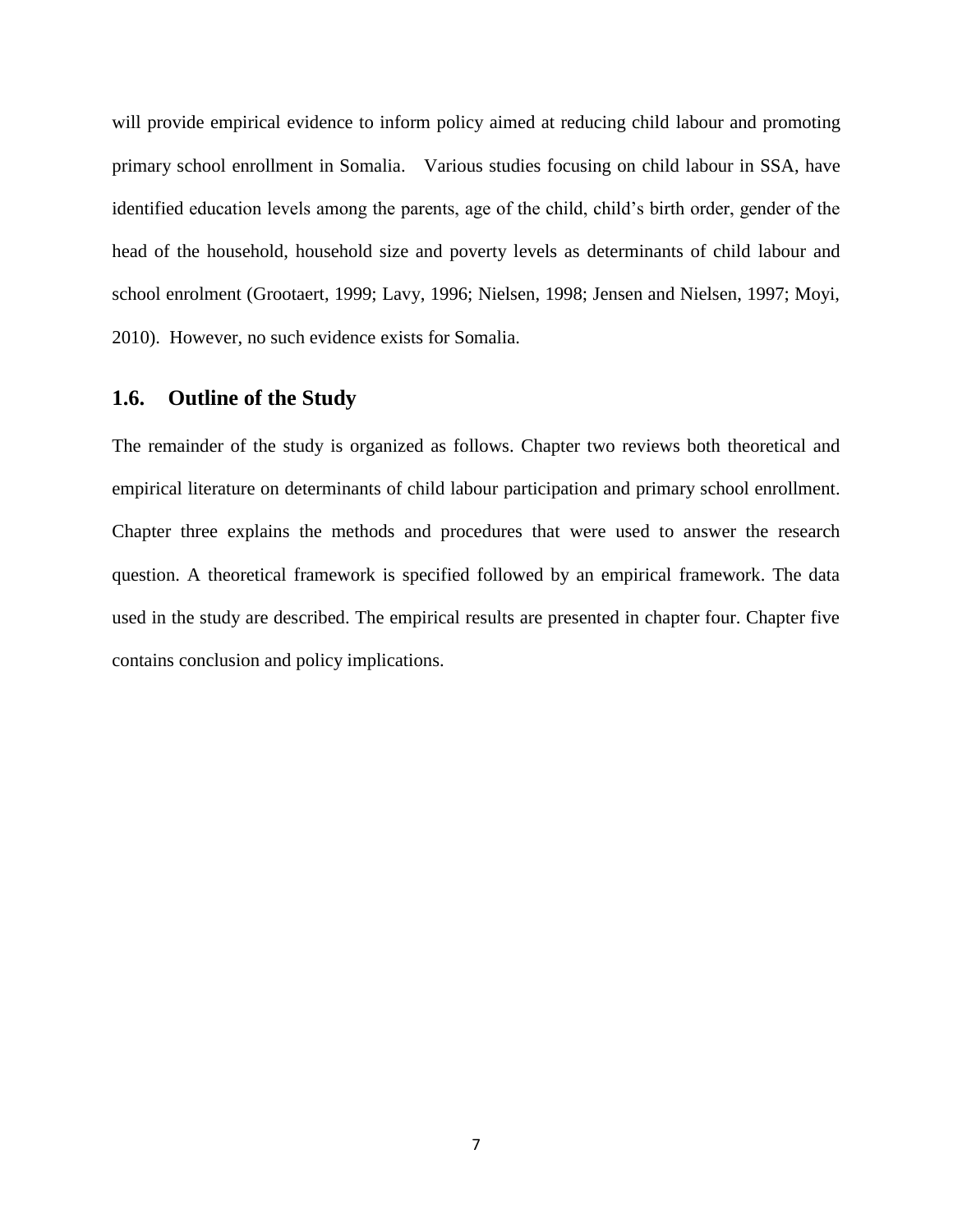# **CHAPTER TWO LITERATURE REVIEW**

#### <span id="page-16-1"></span><span id="page-16-0"></span>**2.1. Introduction**

<span id="page-16-2"></span>This chapter reviews theoretical and empirical literature on determinants of child labour and school enrollment. The theoretical literature review covers the competing explanations of child labour. The empirical literature review examines previous empirical studies on determinants for child labour. The chapter ends with an overview of the reviewed literature.

#### **2.2. Theoretical Literature Review**

<span id="page-16-3"></span>Child labour is work that is harmful to children or abuses children physically, emotionally and morally or limits their education access (Grimsrud, 2003; Khanam, 2008)**.** Several explanations of child labour are advanced in the literature (Basu and Van, 1998; Bhalotra and Heady, 2003; Fan, 2004).

Basu and Van (1998) developed a model of child labour based on two axioms: the luxury and substitution axiom. Child labour according to luxury axiom, is a result of insufficient income from the adults in a family. Thus the likelihood of children working when parental income is below subsistence level is very high. This affects mainly children from poor households since there enrolment to school are low despite the fact that schooling could reduce future poverty. Children fail to attend school because poor households cannot afford schooling and the additional earnings from child labour help sustain the household. This means that incentives to reduce reliance on child labour income and lower education costs could reduce child labour. The model leads to the hypothesis that poverty leads to child labour.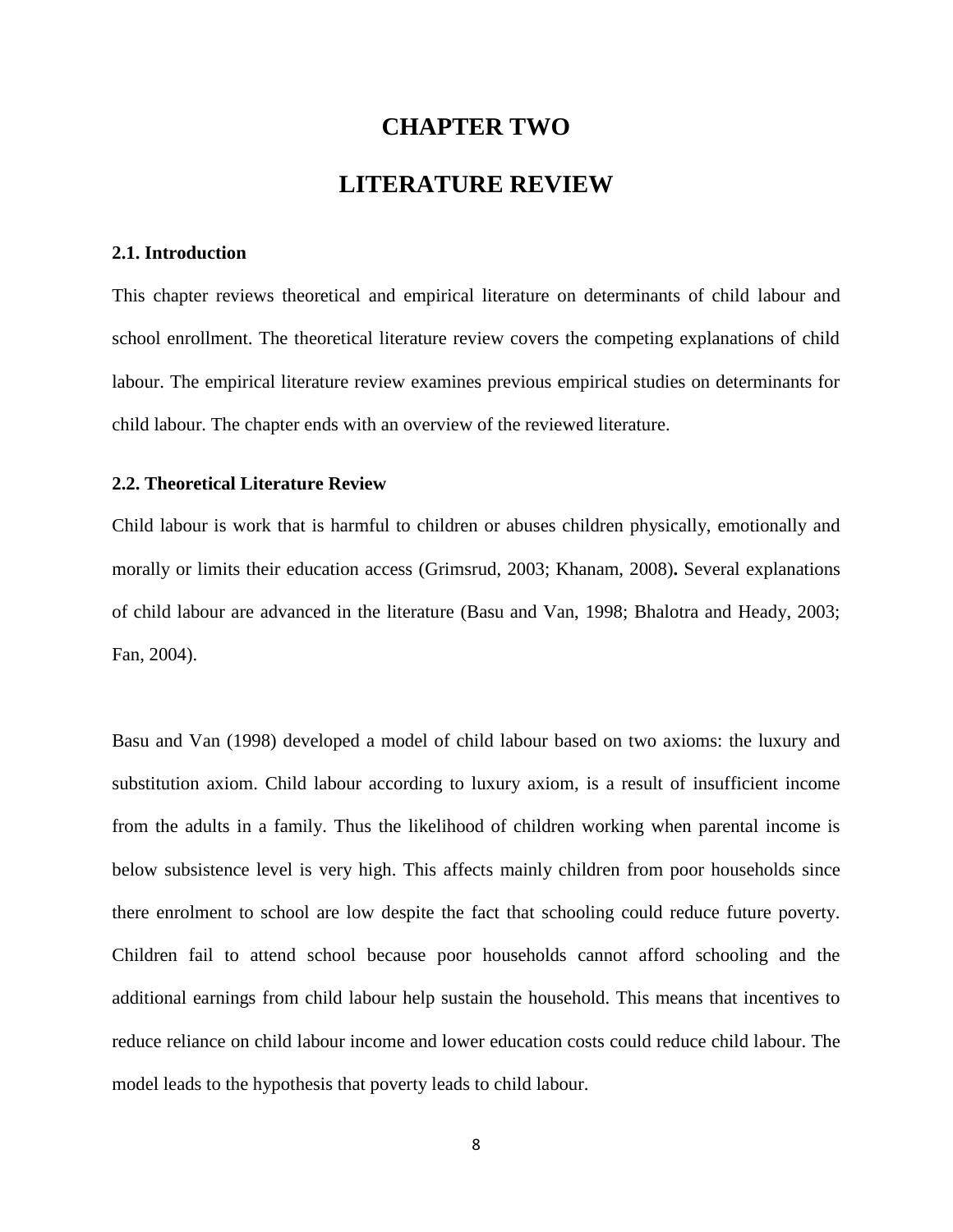According to the substitution axiom, child labour is more readily available and cheaper than adult labour. This axiom treats child labour and adult labour as substitutes in production. Consequently, prevalence of child labour depresses wages of adults. This forces households to supplement adult earning with earnings of child labour. This suggests that child labour is determined by the level of adult wage rate.

Bhalotra and Heady (2003) challenged the Basu and Van (1998) argument that poverty leads to child labour. According to them child labour in the farm increases with the size of the family landholding and land-rich families will have low enrolment rates in school for their children. Most of their children will be more likely to work in the family farms. They referred to this as wealth paradox. This behavior may result from labour market failure. On the other hand landowners unable to hire labour on their farms tend to deny their children opportunity to attend school and instead use them in the farm. The authors also point out that if a child stands to inherit the land, then the value of the child's effort increases, thereby further contributing to child labour.

In contrast to Basu and Van (1998) and Bhalotra and Heady (2003), Fan (2004) argued that child labour may not necessary adversely affect children's schooling. An increase in child labour productivity can enhance children's schooling by providing additional resources to increase household expenditure on children's education. This positive effect of child labour on schooling may outweigh the negative impact of child Labour in form of reduced study time.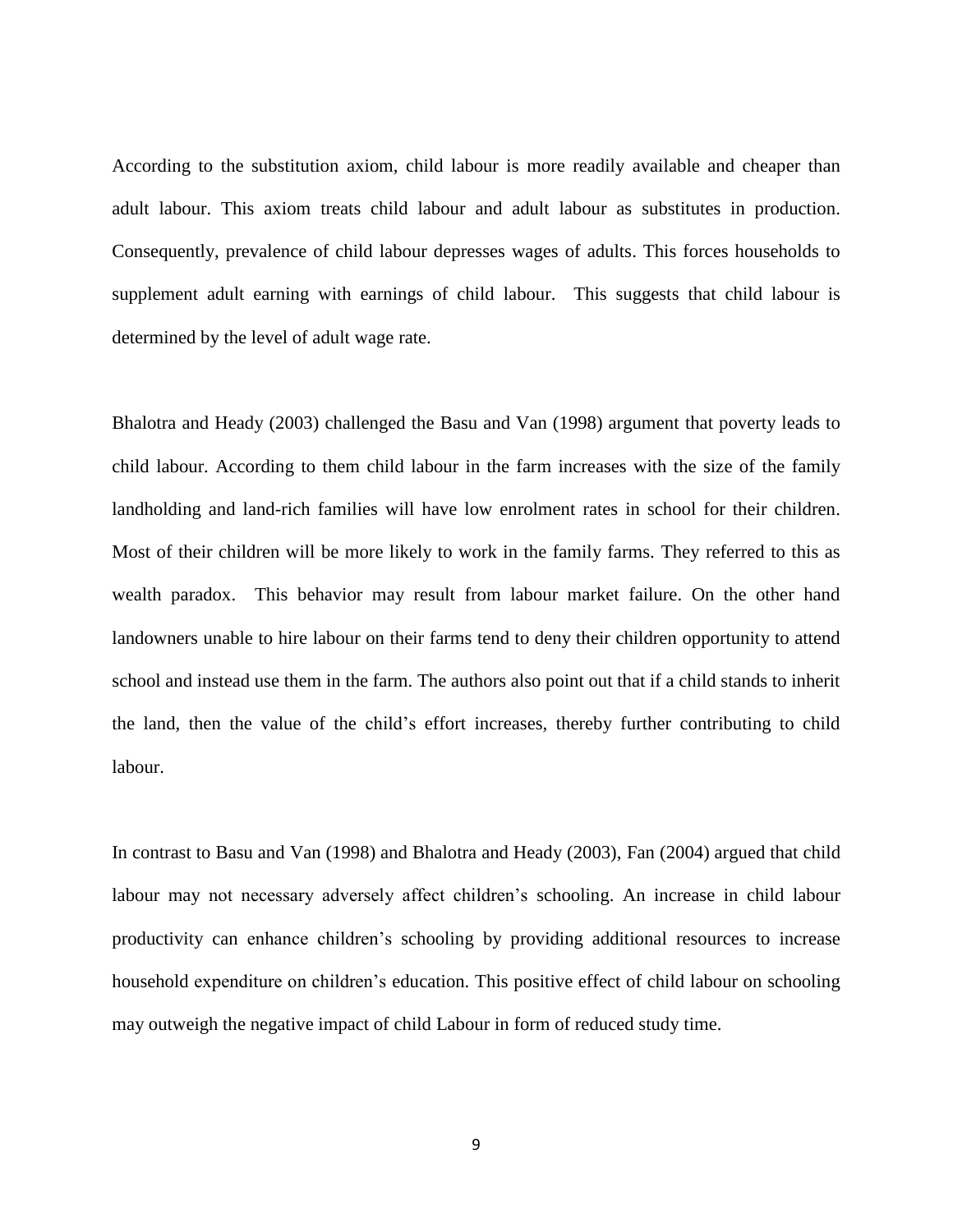#### **2.3. Empirical Literature Review**

<span id="page-18-0"></span>The factors that influence a child to attend school or work can be classified into four categories: opportunity cost of child time, child characteristics, household characteristics and community characteristics. Child characteristics include age, gender and birth order of the child. Household characteristics include household income, parental education and family size while community characteristics include the distance from home to school, the quality of school, the residential location, infrastructure, and neighborhood.

#### **2.3.1. Opportunity cost of child's time in School**

<span id="page-18-1"></span>Opportunity cost is one of the factors that influences a household decision of whether to send their children to school or work in the form of foregone earnings. Delap (2001) observed that children who spend more time working will have less time left schooling. Psacharopoulos (1997) while studying educational attainments of children who work in Bolivia and Venezuela with those who do not found that child labour leads to two years of less schooling on average. Ravallion and Wodon (1999) on the other hand found that the reduction of child labour in Bangladesh accounts for about one quarter to one eighth of the increase in school attainment.

#### **2.3.2. Child Characteristics**

<span id="page-18-2"></span>The age, birth order and gender of a children's are expected to affect whether a child attends school or work. Most studies in developing countries found that when children reach a particular age they are less likely to attend school than work. For example, Tharmmapornphilas (2006) found that in Thailand, age is significant and positively related the number of hours boys work but for girls age had no significant impact on hours worked. Khanam and Rahman (2007) found that in Bangladesh child work significantly increases with age. Similar result was obtained by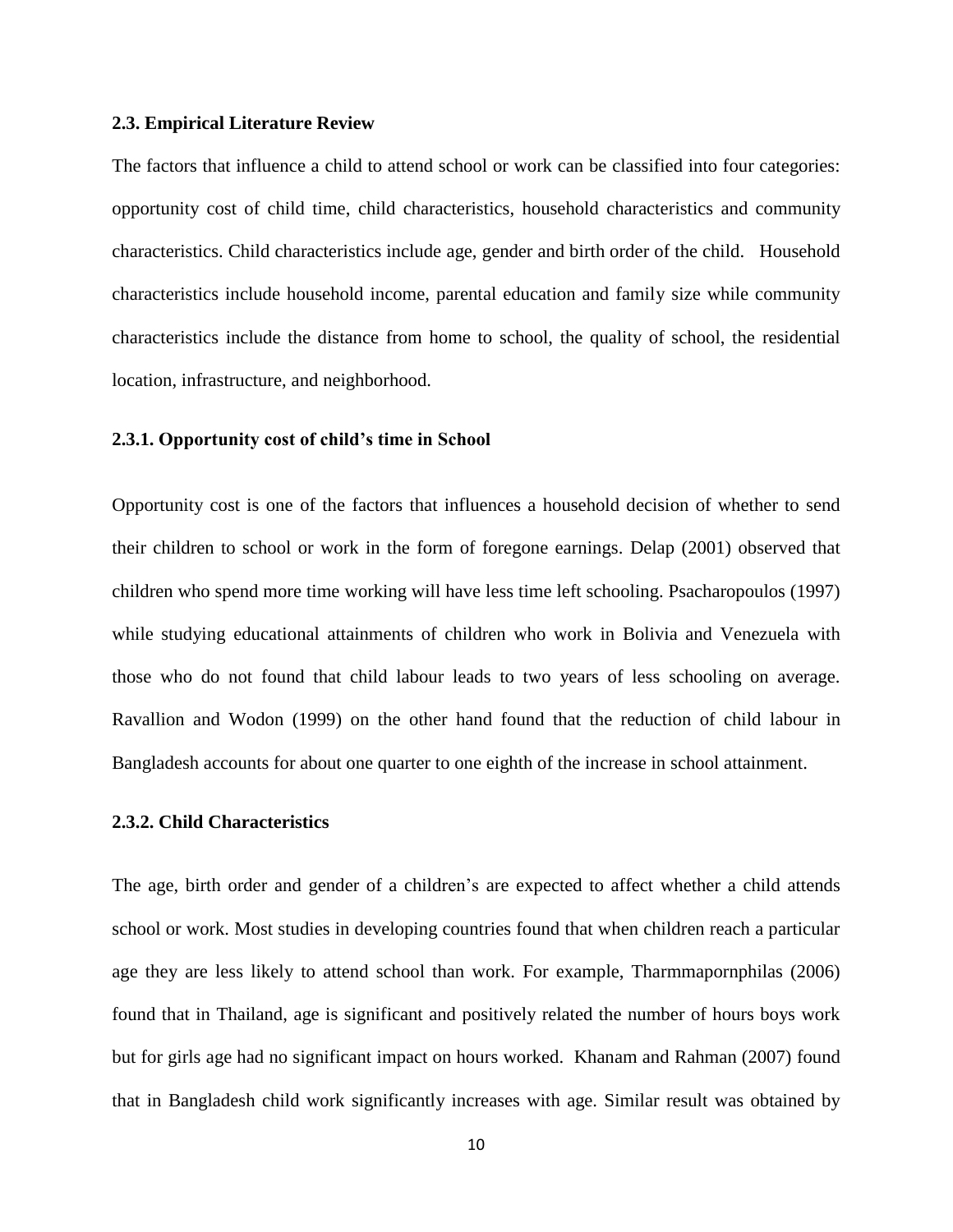Edmonds (2006). However, Okurut and Yinusa (2009) found that in Botswana age of the child negatively and significantly influence child labour and schooling attendance.

Gender of the child has also been found to influence child labour and schooling. For example, Binder and Scrogin (1999) found that in Mexico, boys participate in labour force more than girls. On the other hand girls participated in household work more than boys. In Bangladesh, girls were found to be more likely to combine school and work than boys (Khanam, 2008). On the contrary, Grootaert (1999) and Ray (2002) found that boys in Cote d'Ivoire and in Peru and Pakistan respectively are more likely to combine school and work than girls.

Birth order of a child has been shown to be an important determinant of child labour and schooling. In Bangladesh, first born children were found to have higher likelihood of working than younger siblings (Khanam and Rahman, 2007). This result was also established by Emerson and Souza (2008) for Brazil. In Mexico, Binder and Scrogin (1999) found that children born earlier are more likely to participate in the labour force and household activities than those born later. In contrast, Behrman and Taubman (1986) established that first-born children were considered more schooling and were less likely than other children to participate in labour force. Being a first born according to Patrinos and Psacharopoulos (1997) has a positive and significant effect on schooling. In Kenya, Moyi (2010) found that older children (first birth order) had more likelihood of working. Physical development could be the reason as well as expectation of higher wages and higher schooling costs.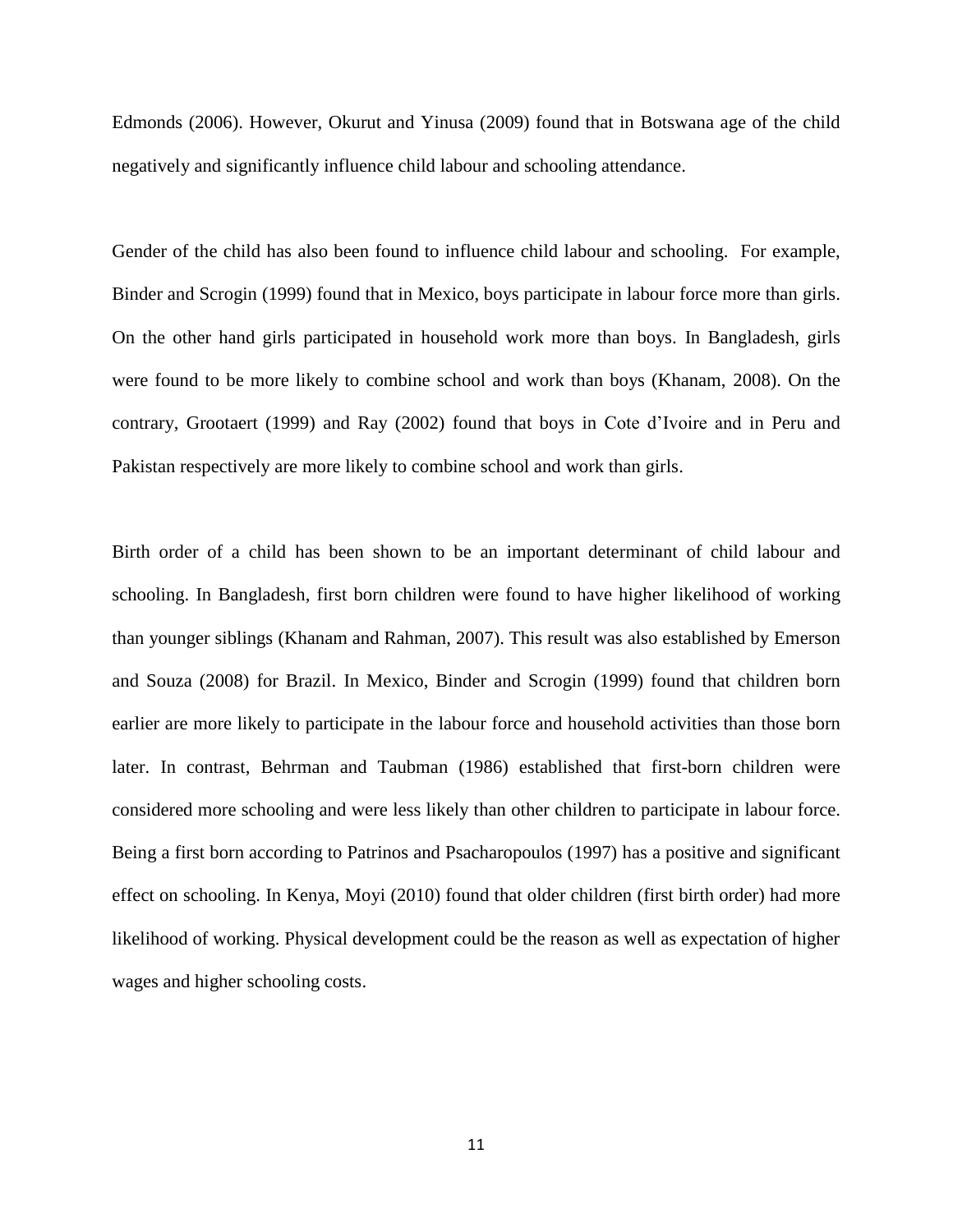#### **2.3.3. Household Characteristics**

<span id="page-20-0"></span>Child labour and schooling decisions are also significantly influenced by household characteristics. In Bangladesh, Khanam (2004) and Khanam (2008) found that the likelihood of a school aged child to specialize in study increases with parent's level of education.

Similarly, Huebler (2008) found that children from households headed by educated parents were more likely to be in school compared to children in households with parents that lack basic formal education. Further, children in households with uneducated parents were found to be more probable to engage in child labour than those from families where parents have formal education. Olaniyan (2011) reported similar results for Nigeria where enrollment rates for children with educated parents were high compared to uneducated parents who prefer sending their children to participate in the labour force.

Education of the parent effect on schooling and child labour may differ by gender of parent. For example, Kurosaki, *et al*. (2006) found that in rural Andhra Pradesh, India, child's mother education level was very significant and largely contributed in reducing child labour and increasing school enrollment rates than child's father education level. The effect of the child's mother education level doesn't favor either boys or girls, it is similar. On the other hand father's education level tends to favor boys over girls. In contrast, Gallego and Sepulveda (2007) while looking into the gender differences on child labour in Columbia established that the level of education of the household head's partner had a positive effect for boys and none for girls.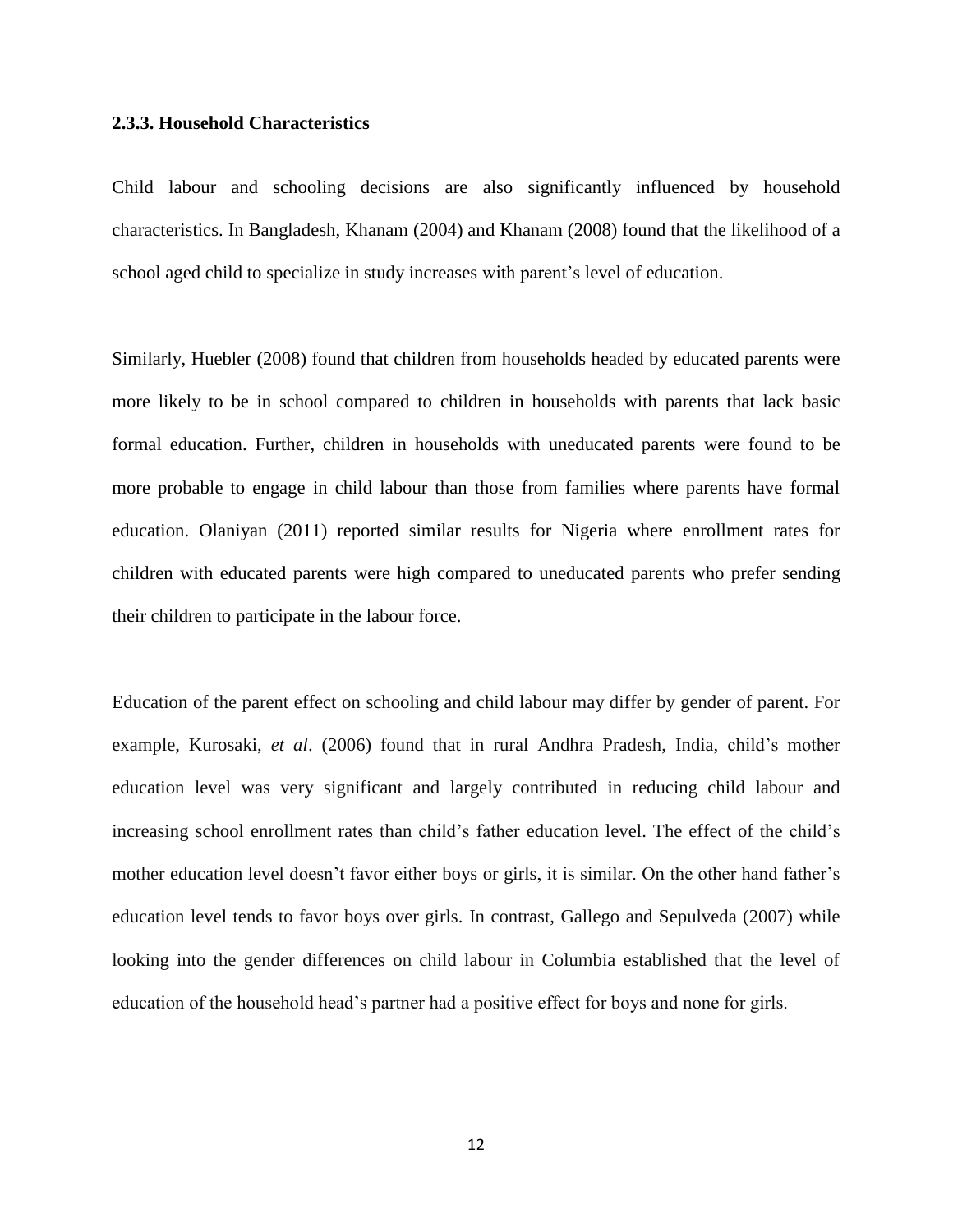#### **2.3.4. School and Community Characteristics**

<span id="page-21-0"></span>School attendance and child labour are also influenced by school and community characteristics. Several studies found that lack of adequate schools, inaccessibility of existing schools due to long distance covered/travelled by school going children and limited personnel in school (teachers), reduces school attendance and increases child labour.

Lavy (1996), Nielsen (1998) and Grootaert (1999) found that school quality determines probability of schooling and working. Limited opportunities for schooling as well as irrelevant curriculum were found to be negatively associated with school attendance (Bamber and Tett, 2000). In constrast, Grootaert (1999) in Cote'dvore found that a distance exceeding 5 Kilometers from home to school significantly reduce child school attending. In addition, the study also established significant regional differences in school enrollment especially in rural areas. Wahba (1998) also noted that child labour supply can be influenced significantly by the system of education and also showed that children sought employment because of challenges either associated with long distances to school or despite nearness to school, low quality education.

Similarly, studies conducted in other developing countries (Bonnet 1993, Hanushek and Lavy 1993 and Fergany 1998) found that the problem of overcrowding is prevalent in most schools. In addition there is inadequate sanitation as well as qualified teachers' shortage. These factors motivate parents to be pessimistic on sending their school going children to school; instead, they rather choose to engage their children in other fields such as agriculture as a form of learning a new skill consequently supplementing the family income. In rural Tanzania, Kondylis and Manacorda (2012) found that the nearness of a school to child's residence increased school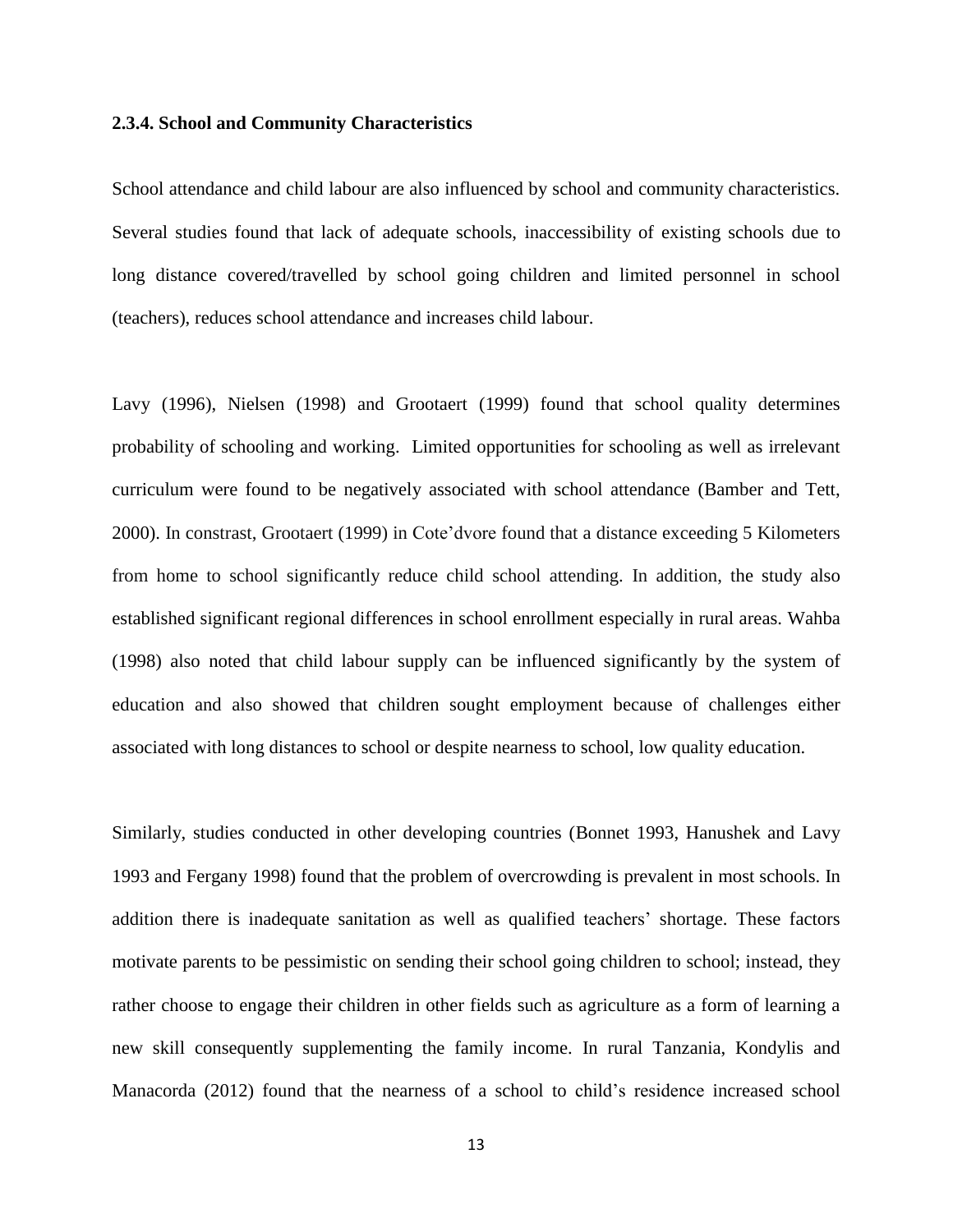attendance. However, the authors found that the distance to nearest school had no significant impact on child labour participation.

#### **2.3.5. Substitutability between child labour and adult labour**

<span id="page-22-0"></span>The substitution axiom suggests that in production both child labour and adult labour are substitutes. The girl child labour substitutes her labour provided by her mother which include household chores and taking care of her younger siblings (Connelly, DeGraff and Levinson 1996). Also, Fan (2004) found that a rise in child labour does not essentially affect the children's human capital negatively since the negative influence of child labour on reducing study time is outweighed by the positive effect of increased financial resources on education and also emphasizes subsistence constraint such that if parental income is low, without subsistence constraint, child labour is likely to increase given children's higher relative productivity.

#### **2.4. Overview of the Literature Review**

<span id="page-22-1"></span>From the theoretical literature review there are different views by Basu and Van (1998); Bhalotra and Heady (2003) and Fan (2004) on child labour. First, child labour may be as a result poverty (Basu and Van, 1998). Second, Bhalotra and Heady, (2003) argued the wealth paradox may explain child labour phenomenon. However, Fan (2004) argued that child labour does not affect child schooling negatively.

The empirical literature review has shown that child labour is determined by children characteristics, household characteristics and community characteristics. Children characteristics found to determine child labour include gender of the child, age and birth order. Household characteristics includes parent's education level, and household income while community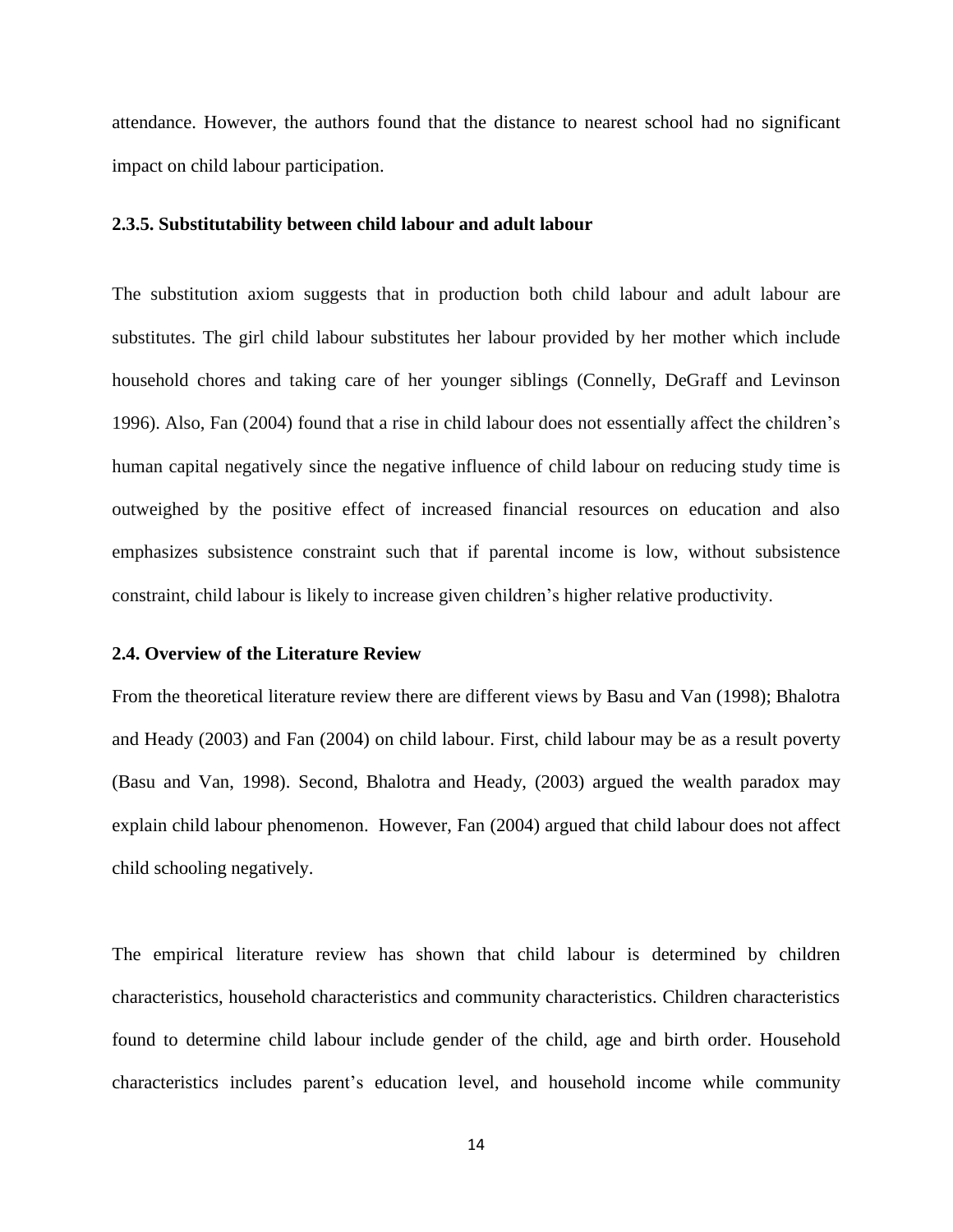characteristics includes the distance to the nearest school, the quality of schooling, and the cost associated with schooling.

Several studies have used single equation binary response models to analyze child labour and child schooling participation. Such a model recognizes only two possibilities, in case of child labour, either the child works or not while in the case of schooling, the child either attends school or does not. A few studies employ multiple response models to analyze child labour and child schooling participation. Since, it is not possible to determine whether the child activity categories are ordered or sequential in the response, the studies use multinomial logit model.

Previous studies on child labour exist for SSA countries (e.g, Grootaert, 1999; Lavy, 1996; Nielsen, 1998; Jensen and Nielsen, 1997; Moyi, 2010). This study provides empirical evidence on the determinants of child labour participation and schooling in Somalia as no study exists on this topic using data from Somalia. The study used multinomial logit to model the activity status of children: whether a child attends school only, child attends both school and work, child does not attend either school or work, and child attends work only.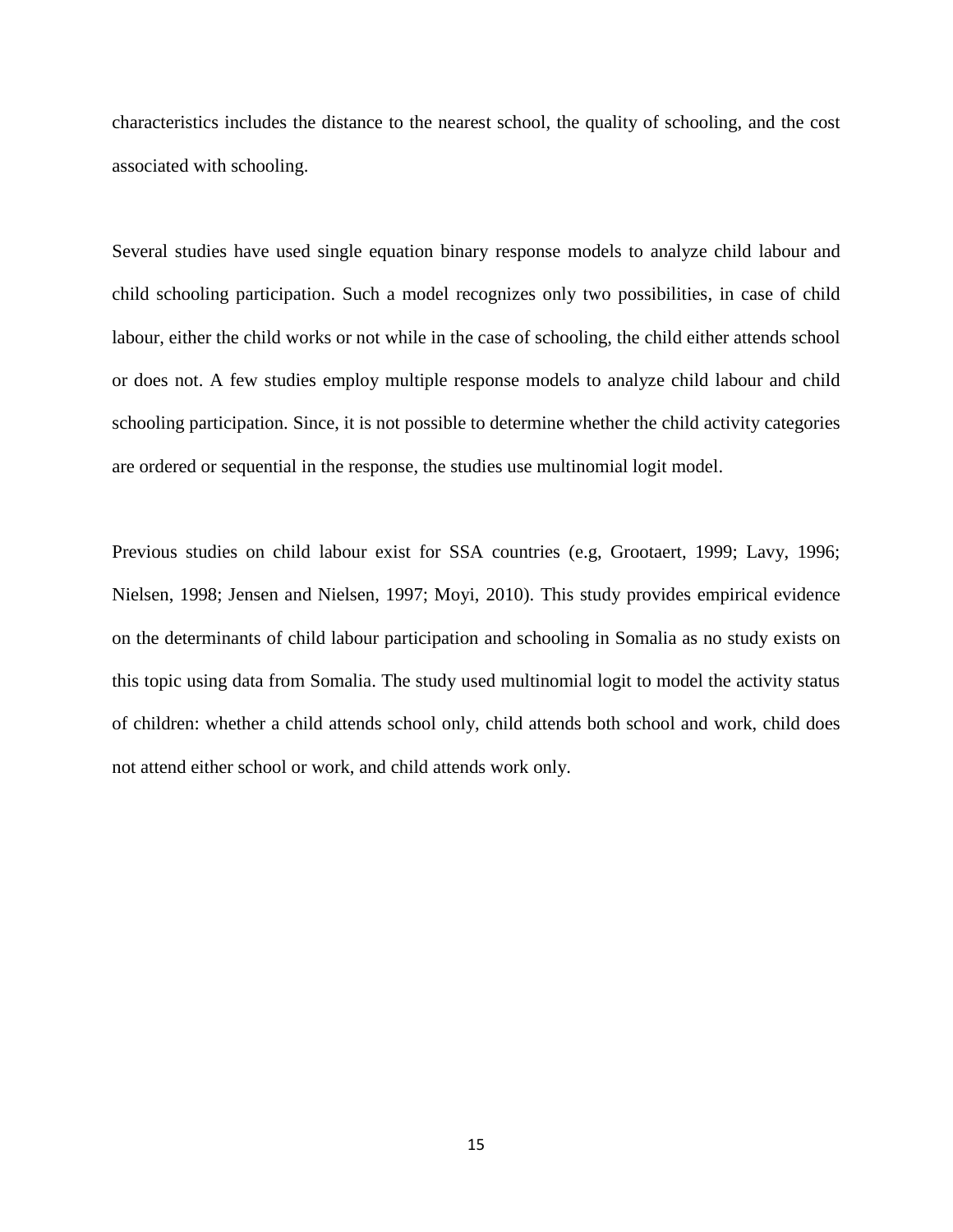# **CHAPTER THREE METHODOLOGY**

#### <span id="page-24-1"></span><span id="page-24-0"></span>**3.1. Introduction**

<span id="page-24-2"></span>This chapter presents the theoretical framework, econometric specification of the model, estimation procedure and interpretation of the model parameters. The final section will detail the data and measurement of variables used in analyzing the determinants of child labour participation and schooling in Somalia.

#### **3.2. Theoretical Framework**

<span id="page-24-3"></span>The study adopts the theoretical model by Khanam and Ross (2011) based on Becker (1965), Becker and Lewis (1973) and Rosenzweig and Evenson (1977). Assume a household maximizes a utility function

( ) ……………………………………………………………………………. (1)

Where C is consumption, L denotes child leisure time, S denotes child schooling and X is a set of household, individual and community characteristics of a child.

The time constraint can be expressed as;

………………………………………………………………………...……. (2)

Where T is total time available, spent on schooling(S), work (E) and leisure (neither school nor work) (L)

The household budget constraint

……………………………………………………..…………. (3)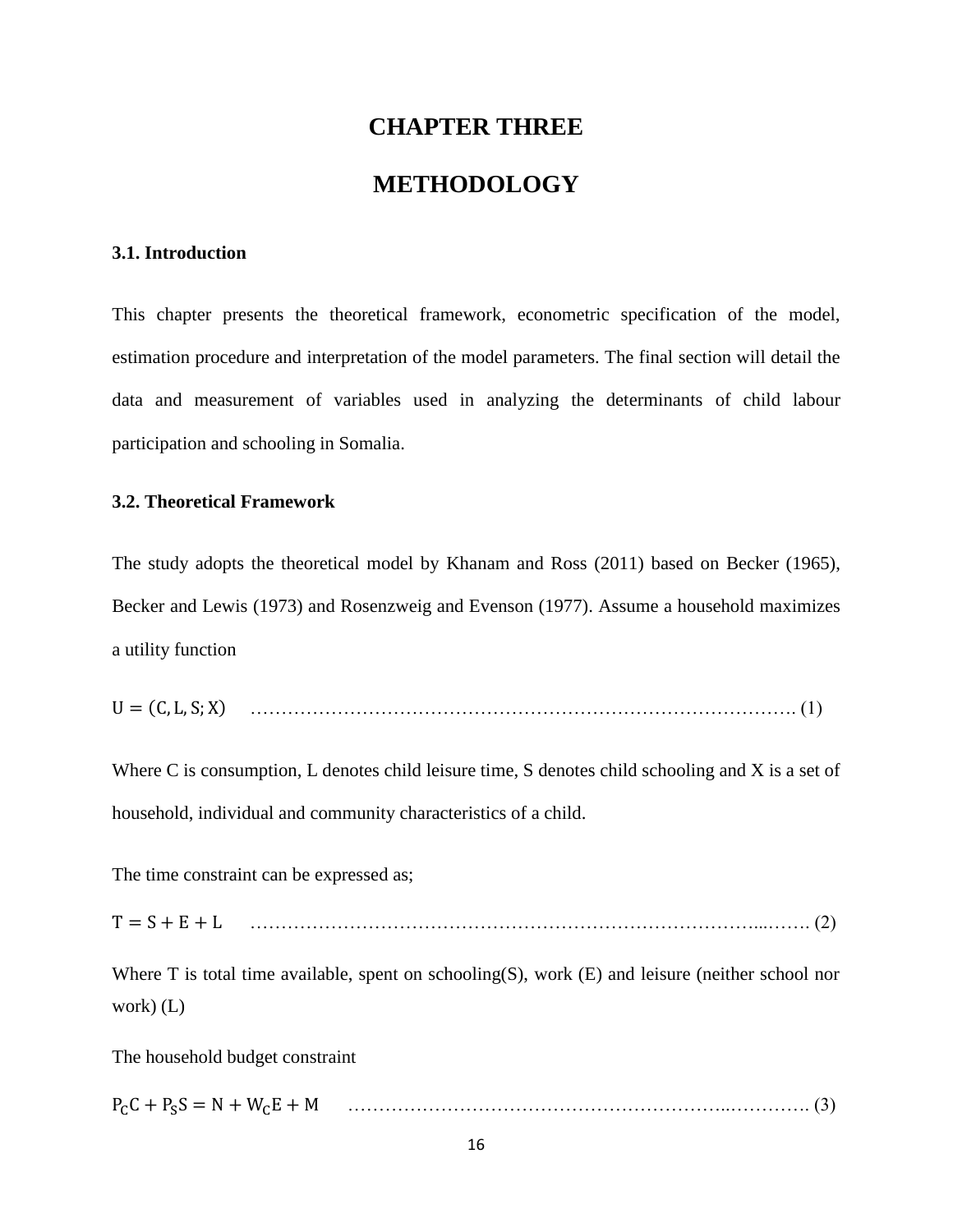Where  $P_c$  is price of consumption,  $P_s$  is price of schooling, N denotes non labour income of household, M denotes household labour income (other than child labour income) and  $W_C$  is child wage rate.

Combining (2) and (3) yields the full-income constraint

………………………………………………. (4)

Maximizing the utility function (1) subject to the budget constraint (4) yields the households demand for functions for S, L and E, with  $P_c$ ,  $P_s$ ,  $W_c$ ,

#### **3.3. Econometric Model Specification**

<span id="page-25-0"></span>This study identified four states for child work and schooling activities (child attends school only, child attends both school and work, child does not attend either school or work and child attends work only). It is assumed that the child's activity is informed by the net gain from the activity. This net gain is represented by Eq. (8)

………………………………………………………………….…………. (8)

Where  $V_{ij}^*$  is a latent variable representing the i<sup>th</sup> individual net gain from choosing the j<sup>th</sup> (J=1, 2, 3, 4) activity. X is a matrix of child characteristics such as age, sex; household characteristic such as parent's education, family size, family income, and community characteristics.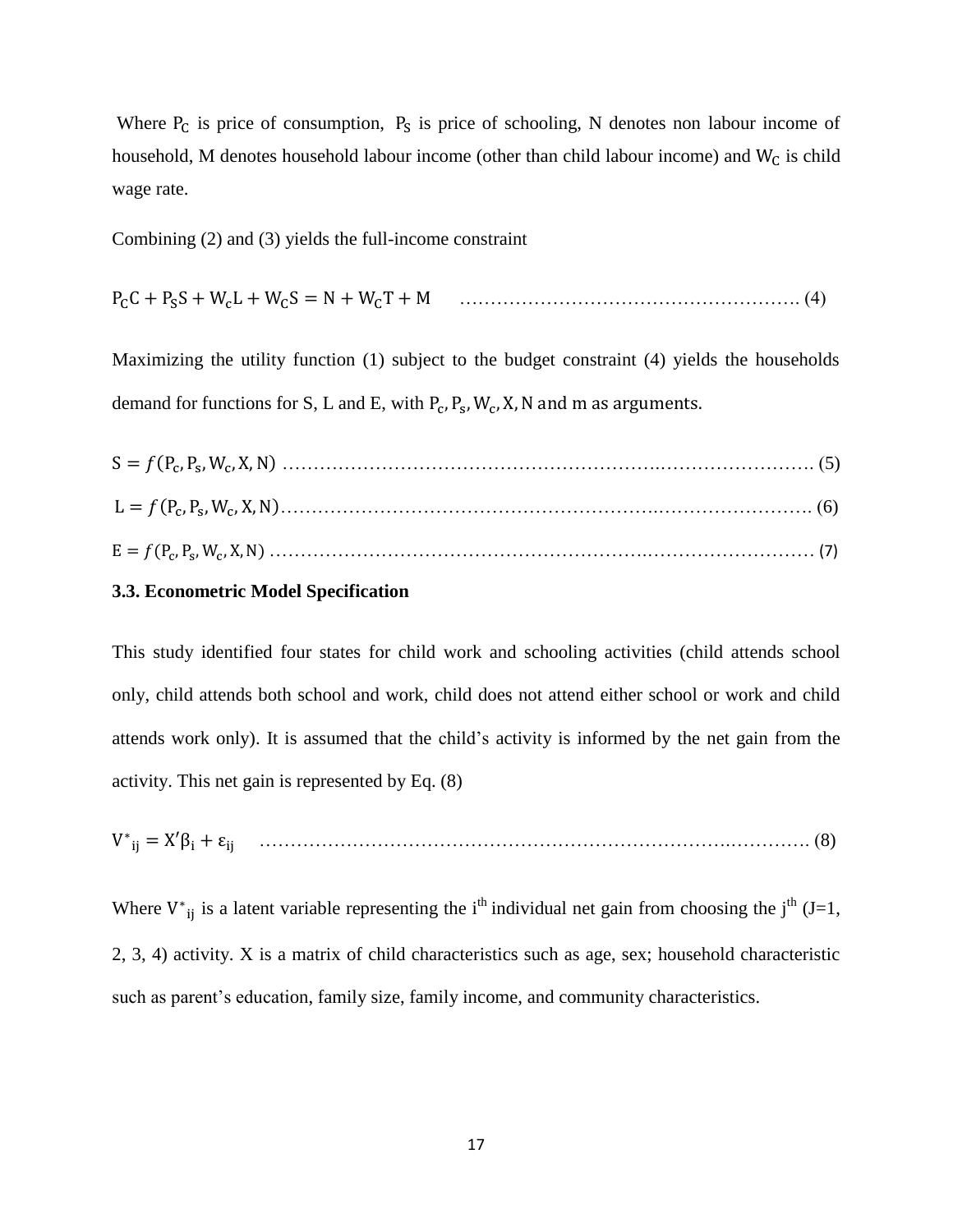Suppose  $Y_i$  represents the observed child activities with j mutually exclusive child activities and probabilities  $P_{i1}$ ,  $P_{i2}$ ,  $P_{ij}$  respectively. In this study, four child activity categories (j= 4) are considered.

$$
Y_i = \begin{cases} 1, & \text{if the child attends school only} \\ 2, & \text{if the child attends both school and work} \\ 3, & \text{if child does not attend either school or work; and} \\ 4, & \text{if the child attends work only} \end{cases}
$$

The child activity choices are associated with the following probabilities:

$$
Pr(y_i = j | x_i) = P_{ij} = \frac{exp(x_i \beta_j)}{1 + \sum_{j=1}^{J} exp(x_i \beta_j)}
$$
(9)

The study imposes the constraints on the  $\beta'$ s, such as  $\beta_1 = 0$  or  $\beta_j = 0$ . The choice is arbitrary.

If 
$$
\beta_1 = 0
$$
, then  $\exp^{(x_i \beta_1)} = \exp^{(x_i 0)} = 1$ .

Adding this constraint to the ML model results in the probability equation:

$$
Pr(y_i = 1 | x_i) = P_{ij} = \frac{1}{1 + \sum_{j=2}^{J} exp(x_i \beta_j)}
$$

Generally, for an outcome variable,  $Y_i$  with  $j$  categories, the probability of observing a certain category can be written as:

 ( | ) ( ) ∑ ( ) ………………………….…………. (10)

Since the dependent variable  $Y_i$  is multinomial, one of the response categories is used as a baseline or reference. This study considers the child attending school only as a baseline and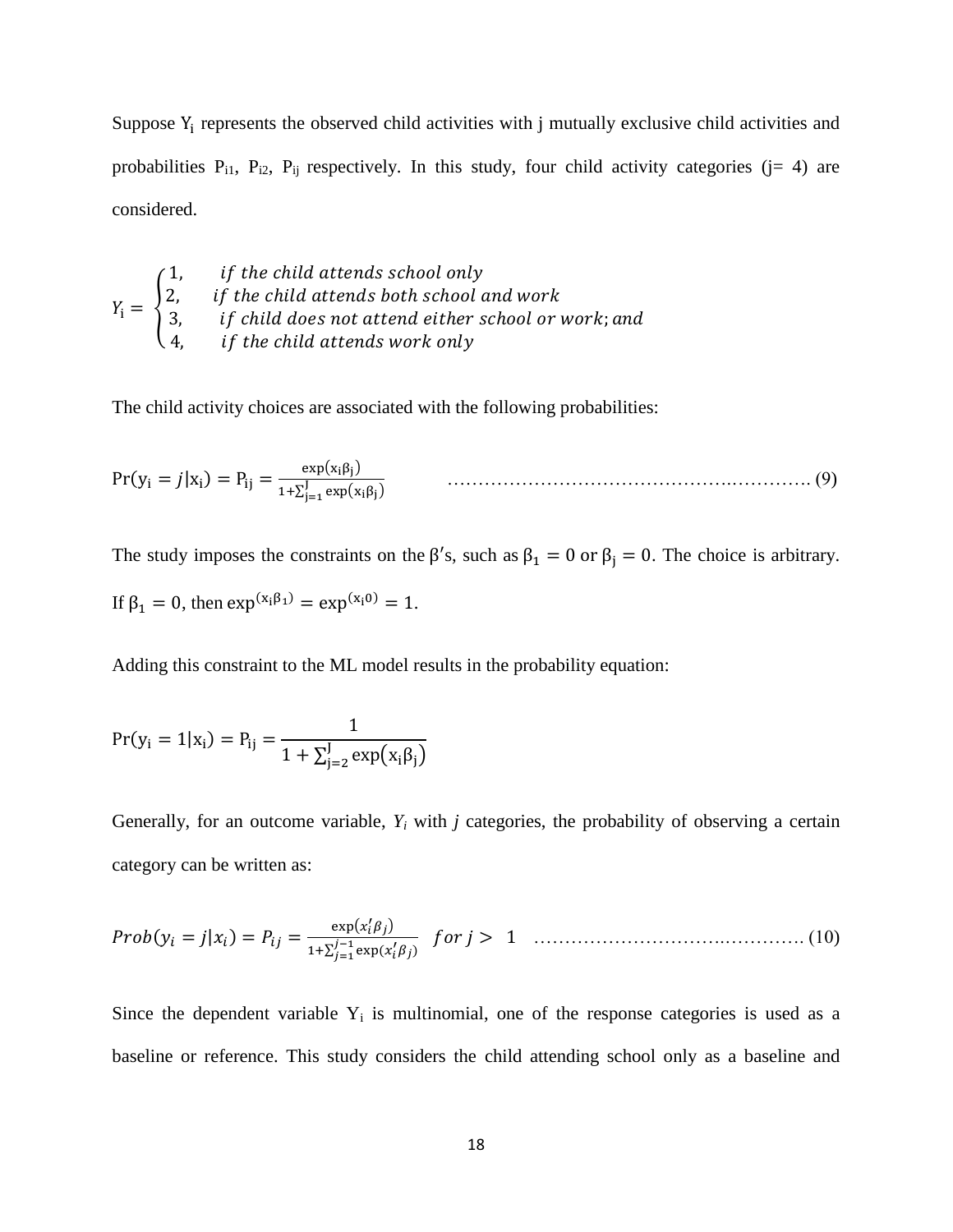calculates the probability of child attends work only; child attends both school and work or does not attend either school or work.

#### **3.4. Estimation and Interpretation of parameters**

l

<span id="page-27-0"></span>The multinomial logit model was estimated using Maximum Likelihood Estimation (MLE) method. The desirable attribute of MLE is that it yields consistent and asymptotically efficient parameter estimates (Long, 1997). Some of the expected estimation issues as a result of the nature of the data (cross-sectional in nature because it is collected by observing many subjects at the same point in time) include heteroscedasticity and multicollinearity. Since the data is obtained by observing subjects at the same point in time, the variances of the error terms in regression models usually vary across observations implying presence of heteroscedasticity (Sofya, 2009).

The study estimated the marginal effects<sup>1</sup> of the respective explanatory variables. It is appropriate to compute marginal effects as it is not appropriate to interpret logit indexes since the interest is on an observed outcomes (child attends school only, child attends both school and work, child does not attend either school or work and child attends work only). The marginal outcome of an independent variable is the expected change in the likelihood due to change in that independent variable.

<sup>&</sup>lt;sup>1</sup> Marginal effect is the slope of the curve and its value depends on the values of all independent variables and on the coefficients of each outcome (Long, 1997).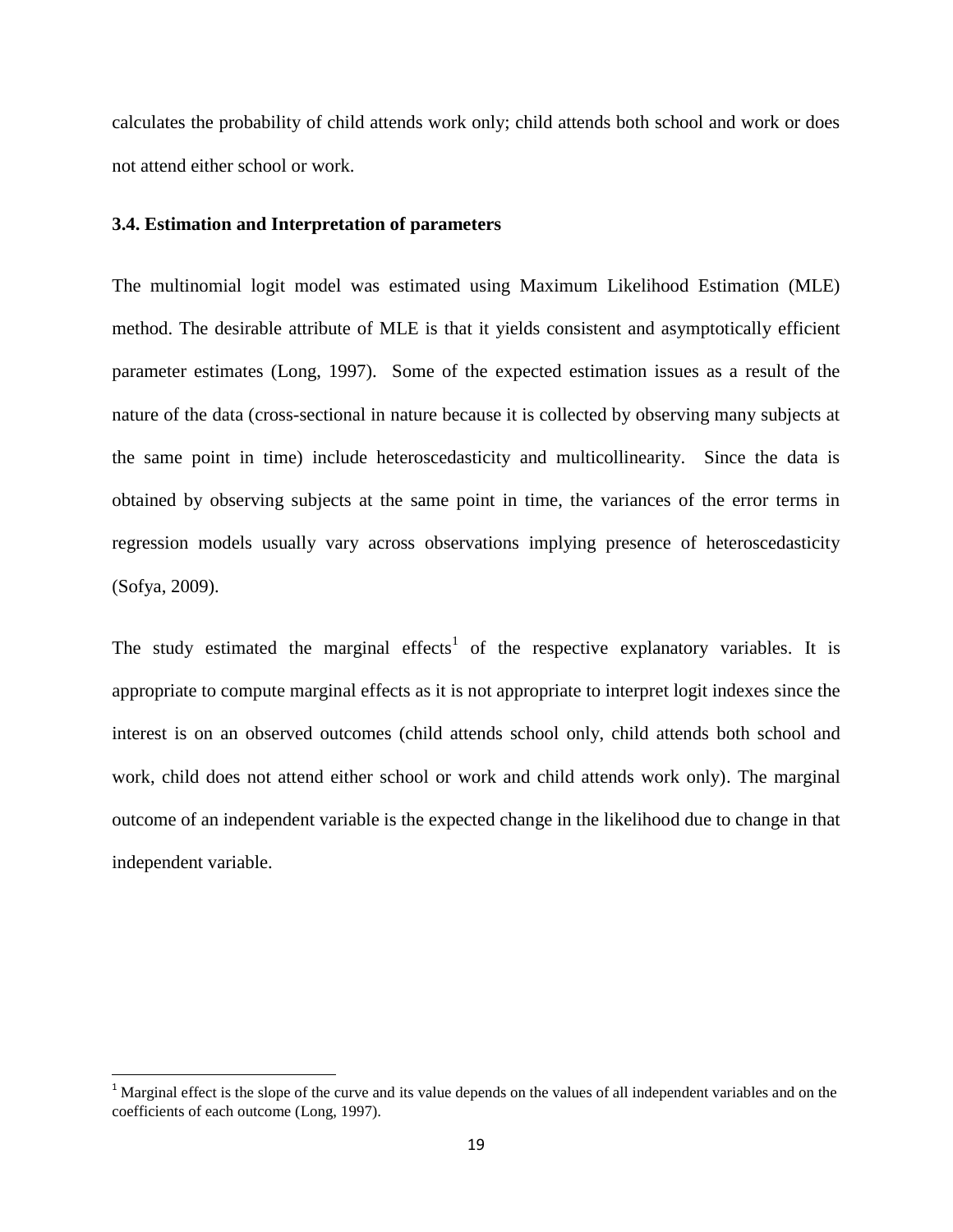#### **3.5. Data and Measurement of Variables**

#### <span id="page-28-0"></span>**3.5.1. Source of Data**

<span id="page-28-1"></span>The study used the Somali 2006 Multiple Indicator Cluster Survey (MICS). The survey was implemented by UNICEF Somalia in collaboration with the Pan-Arab Project for Family Health (PAPFAM) project of the League of Arab States. This is the third MICS survey. The first MICS was conducted in 1995 covering Somaliland only. The second MICS was conducted in 1999. The objective of MICS surveys is gauge the Health and Education condition of women and children in Somalia. Details about the survey 2006 can be found in UNECEF Somali (UNECEF, 2007). The 2006 MICS covered the whole of Somalia thus nationally representative. A total of 5,969 households were sampled in the survey.

The survey employed four stages of sample selection. First, there was a selection of clusters in each zone as follows: 60 clusters in Somaliland, 60 clusters in Puntland and 130 clusters in Central South Somalia. The second step was to select districts in each zone. Proportional probability to size was used to select the districts; within the districts, permanent and temporary settlements were selected. To ensure that nomads were included in the sample, temporary settlements were included in the sample. The third stage involved selection of clusters within the temporary settlement. The last stage was to select the households randomly.

The information collected by questionnaires were about the household, the parent or guardian, and the eligible children (6–18 years). The questionnaires also provided information on education among school-age children, focusing on factors influencing household decisions about schooling. The main objective of the MICS is to provide planners and policy makers with reliable and detailed information needed to monitor the situation of women and children.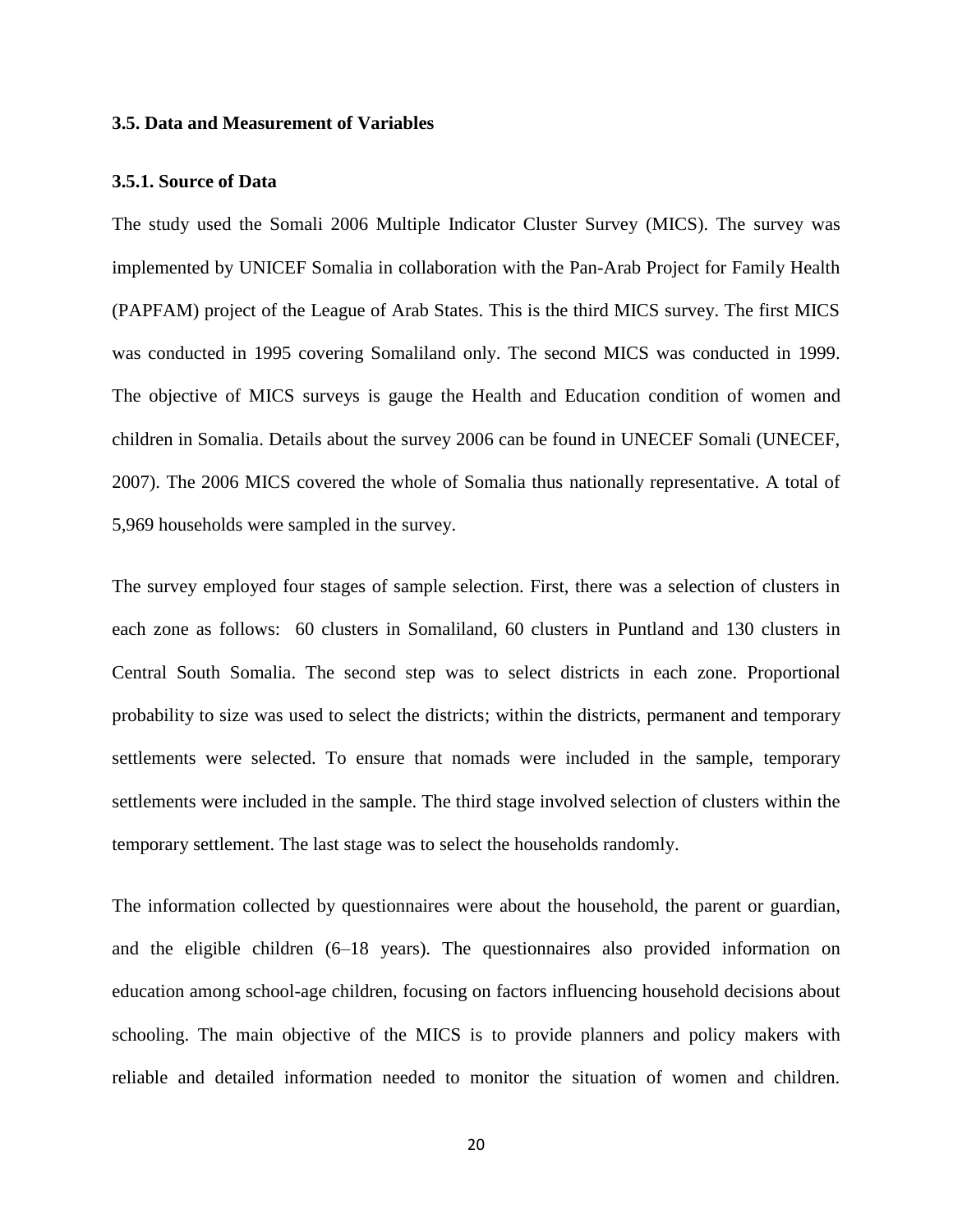Information on child mortality, nutrition, child health, child protection, water and sanitation, education, reproductive health, knowledge of HIV/AIDS and fertility is included.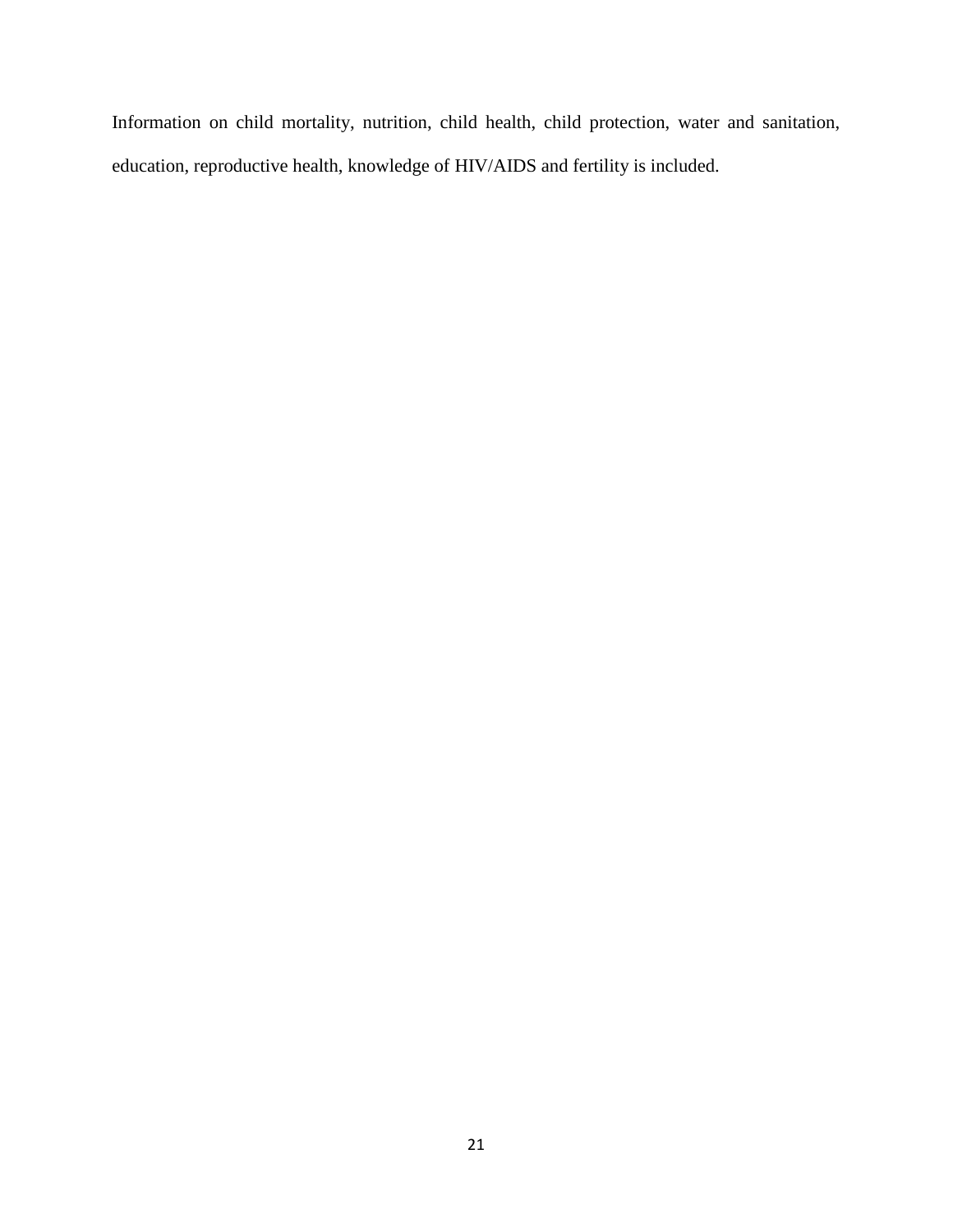## **3.5.2. Measurement of Variables**

<span id="page-30-1"></span><span id="page-30-0"></span>

| <b>Variable</b>                               | <b>Measurement</b>                                                                                                                                                                              |  |  |  |  |  |  |
|-----------------------------------------------|-------------------------------------------------------------------------------------------------------------------------------------------------------------------------------------------------|--|--|--|--|--|--|
| Child activity status                         | $1 =$ if child attends school only<br>$2 =$ if the child attends both school and work;<br>$3 =$ if the child does not attend either school or work; and<br>$4 =$ if the child attends work only |  |  |  |  |  |  |
| <b>Individual /Child Characteristics</b>      |                                                                                                                                                                                                 |  |  |  |  |  |  |
| Age of child                                  | Age of child in year (7-15 years)                                                                                                                                                               |  |  |  |  |  |  |
| Age Square                                    | Square of age of child                                                                                                                                                                          |  |  |  |  |  |  |
| Male                                          | 1 if a child is a male, 0 otherwise.                                                                                                                                                            |  |  |  |  |  |  |
| <b>Household Characteristics</b>              |                                                                                                                                                                                                 |  |  |  |  |  |  |
| <b>Household Size</b>                         | Number of household members both children and adult                                                                                                                                             |  |  |  |  |  |  |
| Father<br>has<br>formal<br>no<br>education    | None $= 1$ if father has no education, 0 otherwise                                                                                                                                              |  |  |  |  |  |  |
| Father<br>has<br>primary<br>education level   | Primary $=1$ if father has Primary education, 0 otherwise                                                                                                                                       |  |  |  |  |  |  |
| Father<br>has<br>secondary<br>education level | Secondary $= 1$ if father has Secondary education,0 otherwise                                                                                                                                   |  |  |  |  |  |  |
| Mother<br>has no formal<br>education          | None $= 1$ if mother has no education, 0 otherwise                                                                                                                                              |  |  |  |  |  |  |
| Mother<br>has<br>primary<br>education level   | Primary $=1$ if mother has Primary education, 0 otherwise                                                                                                                                       |  |  |  |  |  |  |
| Mother<br>has<br>secondary<br>education level | Secondary $= 1$ if mother has Secondary education,0 otherwise                                                                                                                                   |  |  |  |  |  |  |
| Wealth quintile 1                             | 1 if Wealth quintile 1, 0 otherwise                                                                                                                                                             |  |  |  |  |  |  |
| Wealth quintile 2                             | 1 if Wealth quintile 2, 0 otherwise                                                                                                                                                             |  |  |  |  |  |  |
| Wealth quintile 3                             | 1 if Wealth quintile 3, 0 otherwise                                                                                                                                                             |  |  |  |  |  |  |
| Wealth quintile 4                             | 1 if Wealth quintile 4, 0 otherwise                                                                                                                                                             |  |  |  |  |  |  |
| Wealth quintile 5                             | 1 if Wealth quintile 5, 0 otherwise                                                                                                                                                             |  |  |  |  |  |  |
| <b>Community Characteristics</b>              |                                                                                                                                                                                                 |  |  |  |  |  |  |
| Place of Residence                            | Urban=1, $Rural=0$                                                                                                                                                                              |  |  |  |  |  |  |
| South Central                                 | South Central $= 1$ if household reside in south central region, 0 otherwise                                                                                                                    |  |  |  |  |  |  |
| North West                                    | North West=1 if Household reside in North west regions, 0 otherwise.                                                                                                                            |  |  |  |  |  |  |
| North East                                    | North East $= 1$ if Household reside in North east regions, 0 otherwise.                                                                                                                        |  |  |  |  |  |  |
| Time to fetch water                           | It is a measure of time (minutes) spend by a child to fetch water from<br>source and back                                                                                                       |  |  |  |  |  |  |

### **Table 3.1: Measurement of the variables**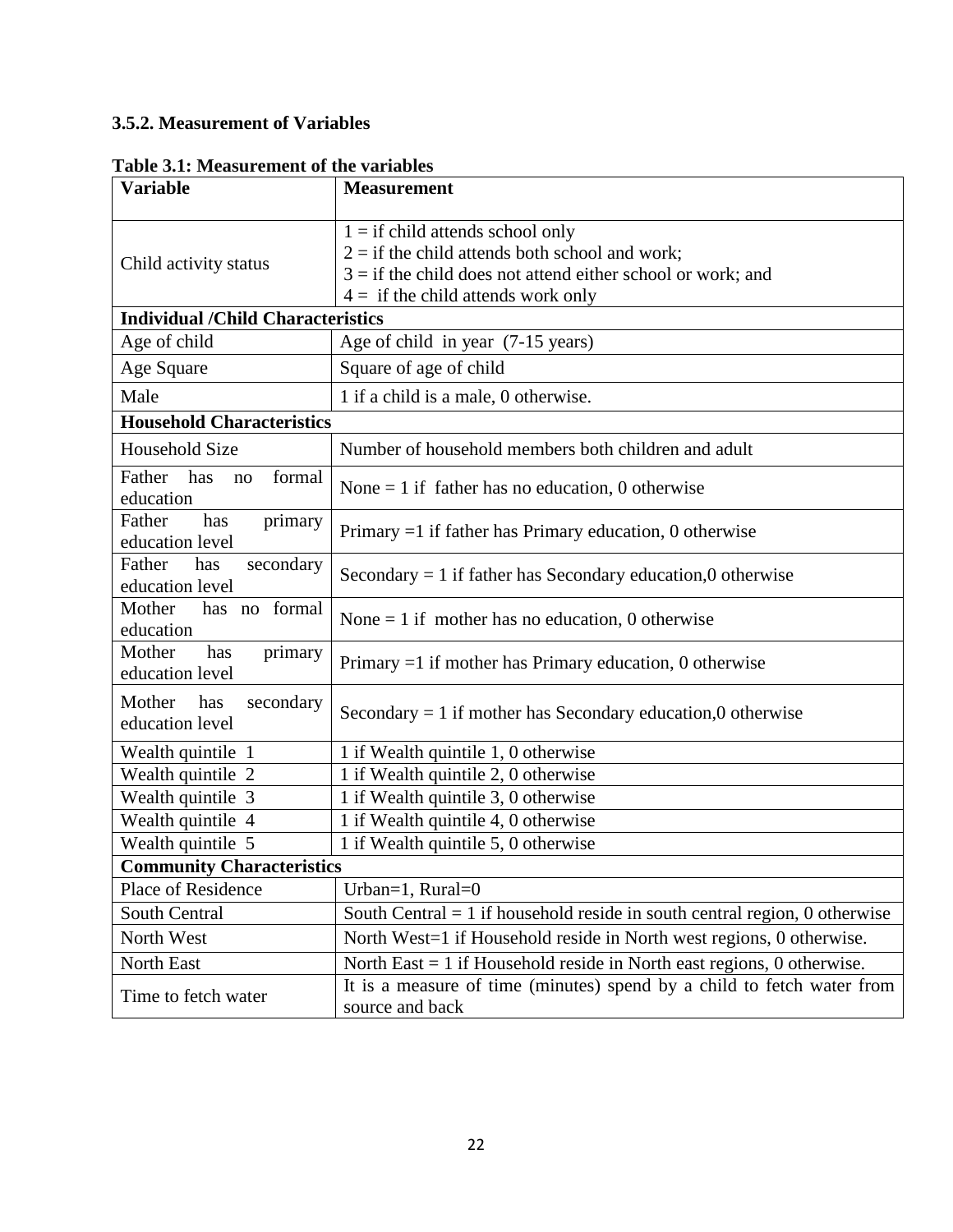# **CHAPTER FOUR EMPIRICAL RESULTS**

#### <span id="page-31-1"></span><span id="page-31-0"></span>**4.1 Introduction**

<span id="page-31-2"></span>This chapter explains the empirical results from empirical investigations of the study. The first section is about the descriptive results in the study. The second part presents the multinomial logit regression results. These include estimated coefficients and marginal effects of the explanatory variables.

#### **4.2 Descriptive statistics**

<span id="page-31-3"></span>In this part the descriptive statistics of the sample used in the study are presented. This study has focused on the effects of household, individual and community characteristic on child labour and school enrollment in Somalia.

Table 4.1 shows the maximum value, minimum value, mean value and the standard deviation of all the variables of study by category of child activity. It is observed that all the variables except household size have minimum value of zero and a maximum of one. These are dummy variables. Household size has minimum value of 2 members and a maximum of 16 members.

#### **Child Characteristics**

Looking at the gender of the child, on average 60.64 percent of all children going to school only are males with females being 39.36 percent. For children working only, 45.04 percent are males with females being 54.96 percent. For the children going to school and working 58.78 percent are males with 41.22 percent being female. Lastly, of the children neither going to school nor working, 48.22 percent were males while 51.78 percent were females. The 13–15 years age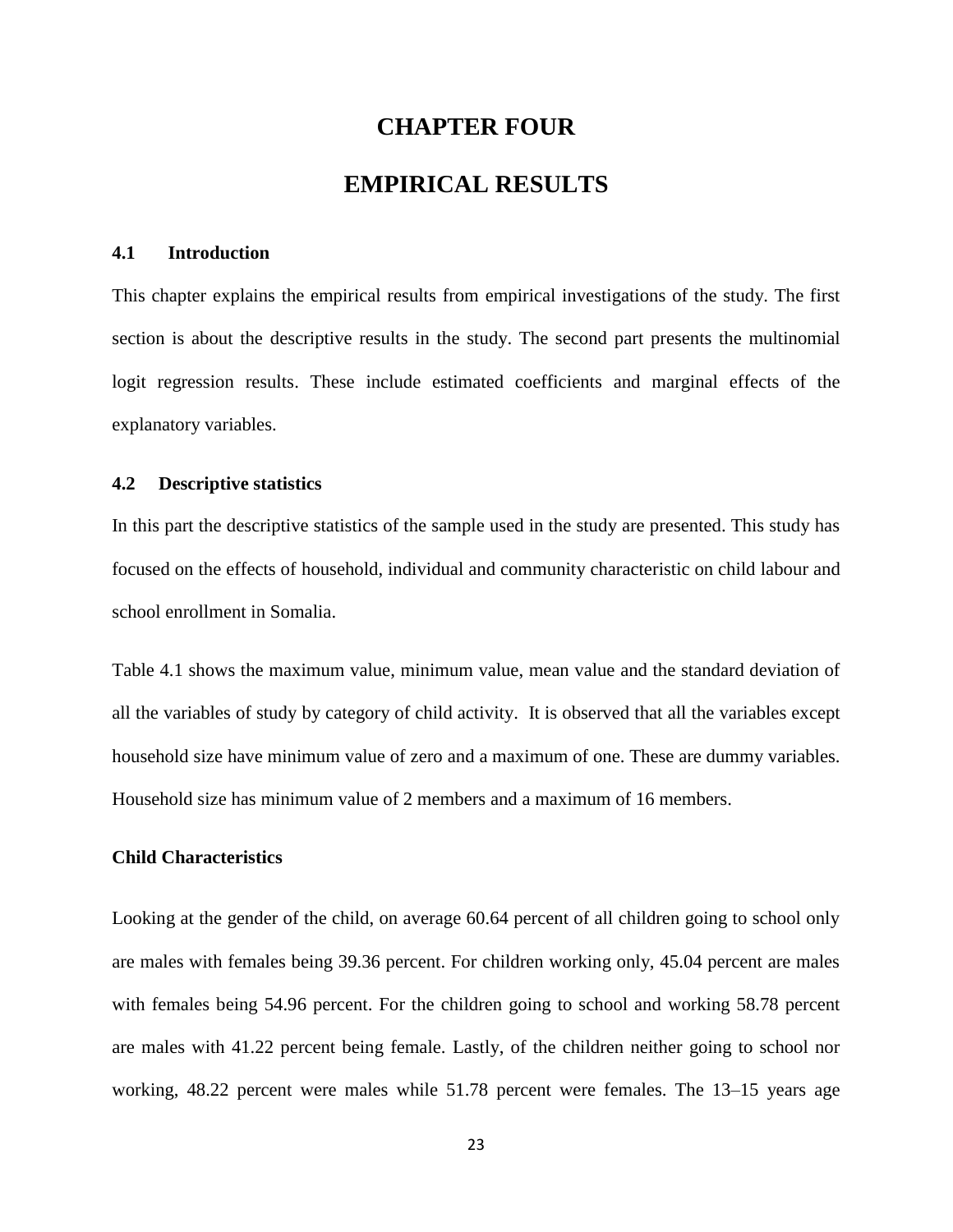group dominates the total number of school going children only with a proportion of 95.70 percent. However this is different for the categories of child working only. With the 7–9 years age group having a proportion of 54.72 percent against the 34.25 percent for 10–12 years age group and the 13–15 years age group having a proportion of 11.03 percent. For children going to school and working category, the 10–12 year age group tops with proportion of 45.02 percent followed by 7–9 years age group at 36.02 percent with the 13–15 year age group with 18.96 percent.

#### **Household Characteristics**

Looking at the household wealth status, the richest household have the highest proportion of the children attending school only at 40.43 percent with the poorest having the least proportion of children in that category at 9.80 percent. However, the opposite is the case for children working only where the richest households have the least proportion of 9.90 percent.

On the father's education characteristic, the household with the father who has no education has the highest proportion of children attending school only at 87.11 percent. This finding is replicated in all the child's activity categories of child working only 82.39 percent, child working and attending school and child not working 70.97 percent, and not attending school 91.08 percent. Similarly regarding mother's education, the households with the mother having no education has the highest proportion of children attending school only at 89.08 percent. This finding is replicated in all the child's activity categories of child working only 89.19 percent, child working and attending 74.31 percent and child not working and not attending school 94.3 percent.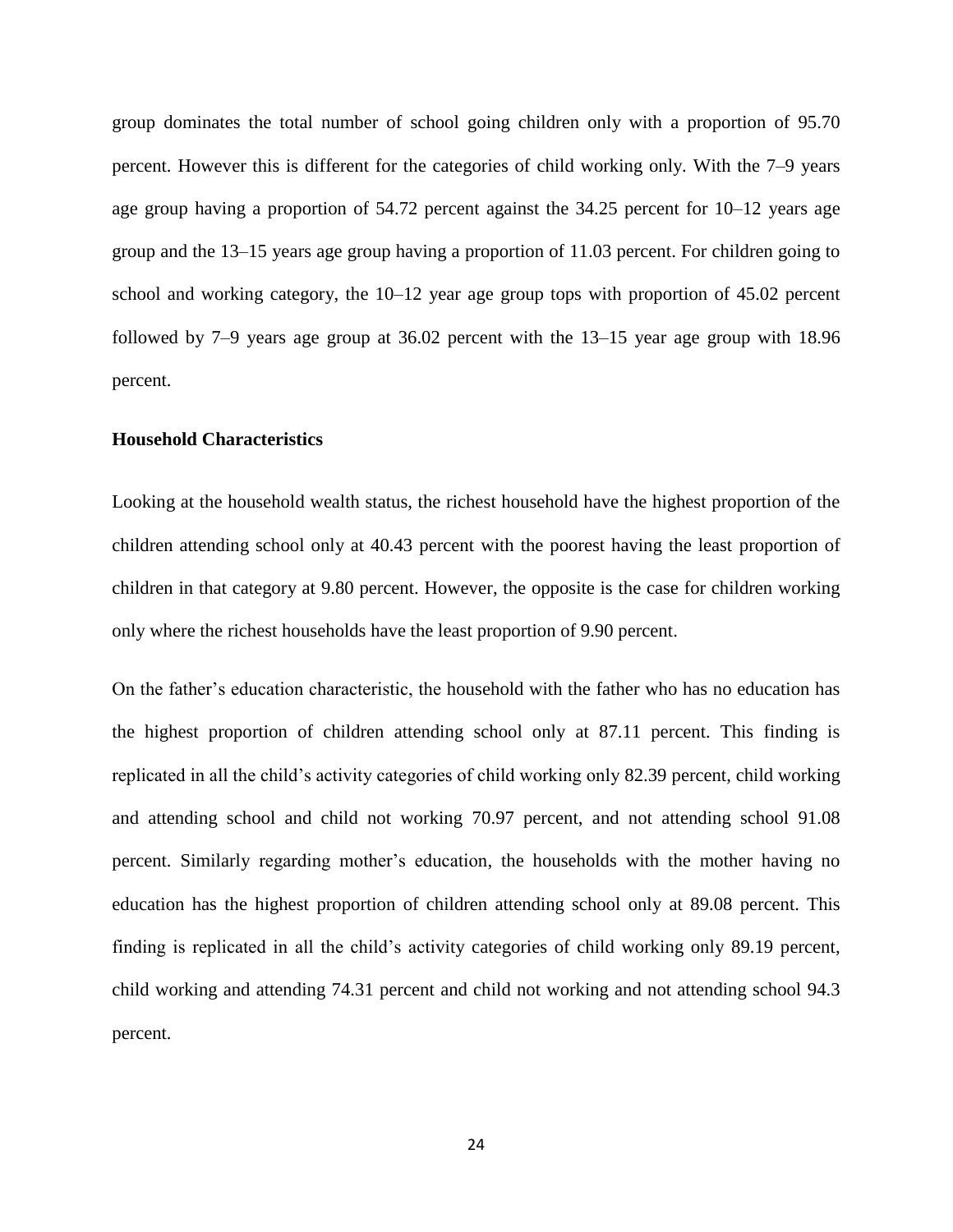#### **Community Characteristics**

For the children going to school only, urban areas have the highest proportion of 60.64 percent against 39.36 percent for rural areas. On the other hand the proportion of children working only in the rural areas is 74.61 percent against the urban areas proportion of 25.39. On the regions perspective, central south has the highest proportion of children going school only at 42.16 percent. The results are replicated for children going to work only outcome as well as children going to school and working.

The minimum time spent by the child to fetch water is zero minutes with the child taking the longest time to fetch water being 125 minutes. On average, for the child going to school only category, the average time taken to fetch water for children going to school is 28.32 minutes while the time taken to fetch water for the child working only is 39.72 minutes and for those children working and going to school category, the average time spent fetching water is 29.42 minutes.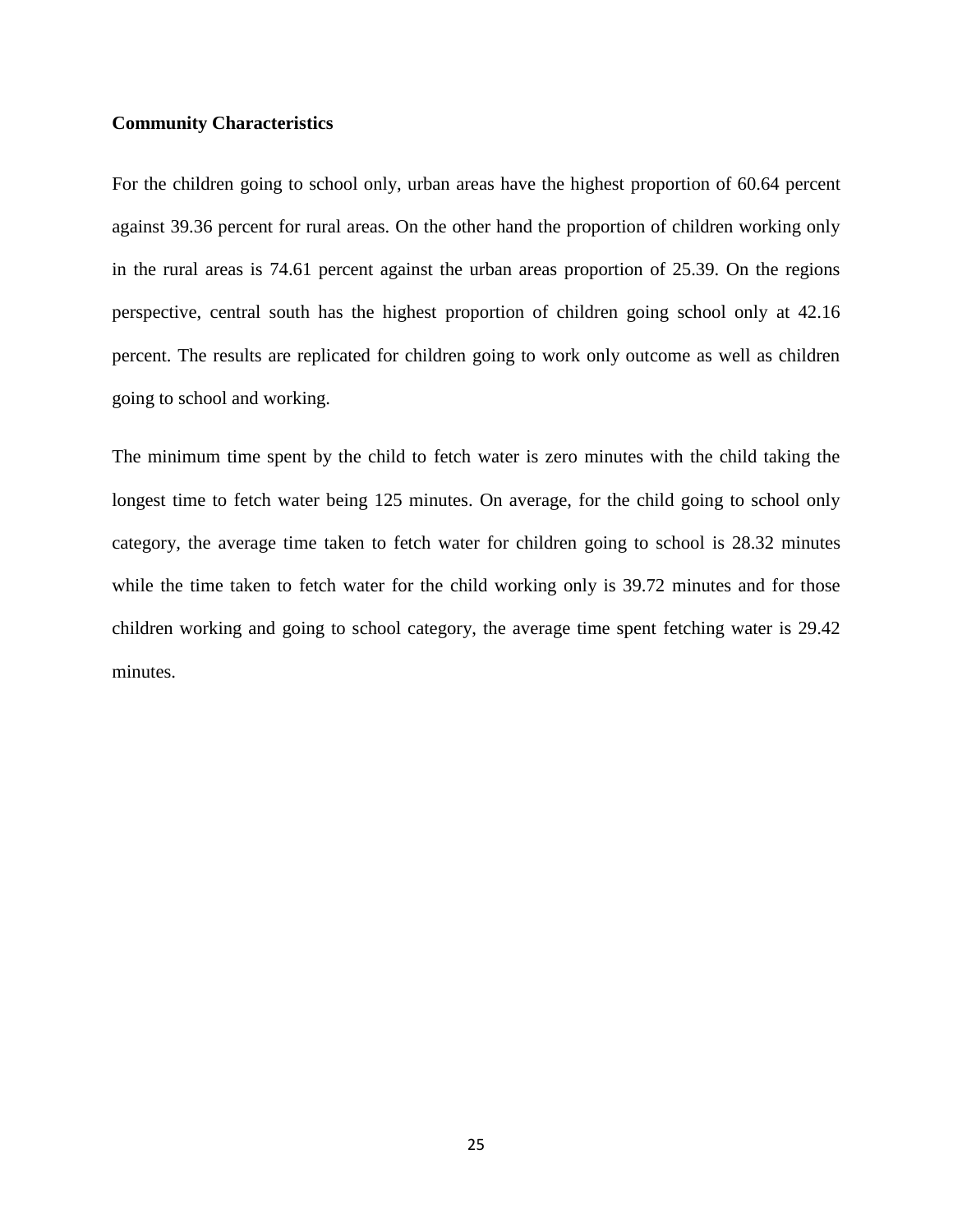<span id="page-34-0"></span>

|                                  | <b>Child activity</b> |              |         |         |                  |              |         |               |                  |              |         |             |                  |              |         |         |
|----------------------------------|-----------------------|--------------|---------|---------|------------------|--------------|---------|---------------|------------------|--------------|---------|-------------|------------------|--------------|---------|---------|
|                                  | <b>School only</b>    |              |         |         | <b>Work only</b> |              |         | School & work |                  |              |         | <b>None</b> |                  |              |         |         |
| <b>Variable</b>                  | Min                   | Max          | Mean    | Std dev | Min              | Max          | Mean    | Std dev       | Min              | Max          | Mean    | Std dev     | Min              | Max          | Mean    | Std dev |
| <b>Child characteristics</b>     |                       |              |         |         |                  |              |         |               |                  |              |         |             |                  |              |         |         |
| Male                             | $\boldsymbol{0}$      |              | 0.6064  | 0.4887  | $\overline{0}$   | 1            | 0.4504  | 0.4976        | $\overline{0}$   | 1            | 0.5878  | 0.4923      | $\overline{0}$   | 1            | 0.4822  | 0.4997  |
| Female                           | $\boldsymbol{0}$      |              | 0.3936  | 0.4887  | $\boldsymbol{0}$ |              | 0.5496  | 0.4976        | $\overline{0}$   | $\mathbf{1}$ | 0.4122  | 0.4923      | $\overline{0}$   |              | 0.5178  | 0.4997  |
| Agegroup1 (7-9)                  | $\boldsymbol{0}$      | 1            | 0.014   | 0.1175  | $\boldsymbol{0}$ | $\mathbf{1}$ | 0.5472  | 0.4978        | $\boldsymbol{0}$ | $\mathbf{1}$ | 0.3602  | 0.4801      | $\overline{0}$   | $\mathbf{1}$ | 0.2996  | 0.4581  |
| Agegroup2 (10-12)                | $\boldsymbol{0}$      | 1            | 0.0289  | 0.1677  | $\boldsymbol{0}$ | 1            | 0.3425  | 0.4746        | $\overline{0}$   | $\mathbf{1}$ | 0.4502  | 0.4976      | $\overline{0}$   | $\mathbf{1}$ | 0.0193  | 0.1377  |
| Agegroup3 (13-15)                | $\boldsymbol{0}$      | 1            | 0.957   | 0.2028  | $\overline{0}$   |              | 0.1103  | 0.3133        | $\overline{0}$   | $\mathbf{1}$ | 0.1896  | 0.392       | $\overline{0}$   | 1            | 0.6811  | 0.6811  |
| <b>Household characteristics</b> |                       |              |         |         |                  |              |         |               |                  |              |         |             |                  |              |         |         |
| Household size                   | $\overline{2}$        | 16           | 8.0289  | 3.0094  | $\overline{2}$   | 16           | 7.2226  | 2.3443        | $\overline{2}$   | 16           | 7.8475  | 2.6103      | $\overline{2}$   | 16           | 6.3629  | 2.7242  |
| Father - no education            | $\overline{0}$        |              | 0.8711  | 0.3351  | $\boldsymbol{0}$ | $\mathbf{1}$ | 0.8239  | 0.3809        | $\overline{0}$   | $\mathbf{1}$ | 0.7097  | 0.454       | $\overline{0}$   |              | 0.9108  | 0.2851  |
| Father - pry education           | $\boldsymbol{0}$      |              | 0.0528  | 0.2236  | $\boldsymbol{0}$ | 1            | 0.1053  | 0.3069        | $\boldsymbol{0}$ | $\mathbf{1}$ | 0.1228  | 0.3282      | $\overline{0}$   | $\mathbf{1}$ | 0.0488  | 0.2154  |
| Father - sec education           | $\boldsymbol{0}$      | $\mathbf{1}$ | 0.0761  | 0.2652  | $\overline{0}$   | $\mathbf{1}$ | 0.0708  | 0.2565        | $\overline{0}$   | $\mathbf{1}$ | 0.1676  | 0.3735      | $\overline{0}$   | $\mathbf{1}$ | 0.0404  | 0.197   |
| Mother- no education             | $\boldsymbol{0}$      |              | 0.8908  | 0.312   | $\boldsymbol{0}$ | 1            | 0.8919  | 0.3105        | $\overline{0}$   | $\mathbf{1}$ | 0.7431  | 0.437       | $\overline{0}$   | 1            | 0.943   | 0.2319  |
| Mother - pry education           | $\overline{0}$        |              | 0.0794  | 0.2704  | $\overline{0}$   | $\mathbf{1}$ | 0.0879  | 0.2831        | $\overline{0}$   | $\mathbf{1}$ | 0.1826  | 0.3864      | $\overline{0}$   | $\mathbf{1}$ | 0.0468  | 0.2111  |
| Mother - sec education           | $\overline{0}$        | 1            | 0.0299  | 0.1703  | $\overline{0}$   | $\mathbf{1}$ | 0.0202  | 0.1407        | $\overline{0}$   | $\mathbf{1}$ | 0.0743  | 0.2622      | $\overline{0}$   | $\mathbf{1}$ | 0.0103  | 0.1008  |
| Poorest quintile                 | $\boldsymbol{0}$      | 1            | 0.098   | 0.2974  | $\boldsymbol{0}$ | $\mathbf{1}$ | 0.2817  | 0.4499        | $\overline{0}$   | $\mathbf{1}$ | 0.1068  | 0.3088      | $\overline{0}$   | $\mathbf{1}$ | 0.1852  | 0.3885  |
| Poor quintile                    | $\boldsymbol{0}$      |              | 0.1097  | 0.3126  | $\overline{0}$   |              | 0.2354  | 0.4243        | $\overline{0}$   | $\mathbf{1}$ | 0.1307  | 0.3371      | $\overline{0}$   | 1            | 0.1987  | 0.3991  |
| Middle quintile                  | $\boldsymbol{0}$      |              | 0.1667  | 0.3728  | $\boldsymbol{0}$ | 1            | 0.21    | 0.4074        | $\overline{0}$   | $\mathbf{1}$ | 0.1699  | 0.3756      | $\overline{0}$   | $\mathbf{1}$ | 0.2043  | 0.4032  |
| Richest quintile                 | $\overline{0}$        |              | 0.4043  | 0.4909  | $\theta$         | 1            | 0.099   | 0.2987        | $\theta$         | $\mathbf{1}$ | 0.3414  | 0.4742      | $\overline{0}$   | 1            | 0.1986  | 0.399   |
| <b>Community characteristics</b> |                       |              |         |         |                  |              |         |               |                  |              |         |             |                  |              |         |         |
| Rural area                       | $\boldsymbol{0}$      | 1            | 0.3936  | 0.4887  | $\boldsymbol{0}$ |              | 0.7461  | 0.4353        | $\boldsymbol{0}$ | $\mathbf{1}$ | 0.45    | 0.4976      | $\boldsymbol{0}$ |              | 0.6211  | 0.4851  |
| Urban area                       | $\boldsymbol{0}$      | 1            | 0.6064  | 0.4887  | $\overline{0}$   | 1            | 0.2539  | 0.4353        | $\overline{0}$   | $\mathbf{1}$ | 0.55    | 0.4976      | $\overline{0}$   | $\mathbf{1}$ | 0.3789  | 0.4851  |
| North west region                | $\boldsymbol{0}$      |              | 0.3319  | 0.471   | $\boldsymbol{0}$ | 1            | 0.2667  | 0.4423        | $\boldsymbol{0}$ | $\mathbf{1}$ | 0.2416  | 0.4281      | $\overline{0}$   | 1            | 0.2414  | 0.428   |
| North east region                | $\boldsymbol{0}$      |              | 0.2465  | 0.4311  | $\boldsymbol{0}$ | 1            | 0.2154  | 0.4111        | $\overline{0}$   | $\mathbf{1}$ | 0.24    | 0.4271      | $\overline{0}$   | $\mathbf{1}$ | 0.2158  | 0.4114  |
| Central south region             | $\boldsymbol{0}$      |              | 0.4216  | 0.4939  | $\overline{0}$   | $\mathbf{1}$ | 0.5179  | 0.4997        | $\overline{0}$   | $\mathbf{1}$ | 0.5184  | 0.4997      | $\overline{0}$   | 1            | 0.5427  | 0.4982  |
| Time to fetch water              | $\boldsymbol{0}$      | 125          | 28.3222 | 34.6768 | $\overline{0}$   | 125          | 39.7209 | 34.8097       | $\overline{0}$   | 125          | 29.4108 | 33.7822     | $\overline{0}$   | 125          | 34.7791 | 34.8641 |

# **Table 4.1: Descriptive statistics of the variable, Somalia**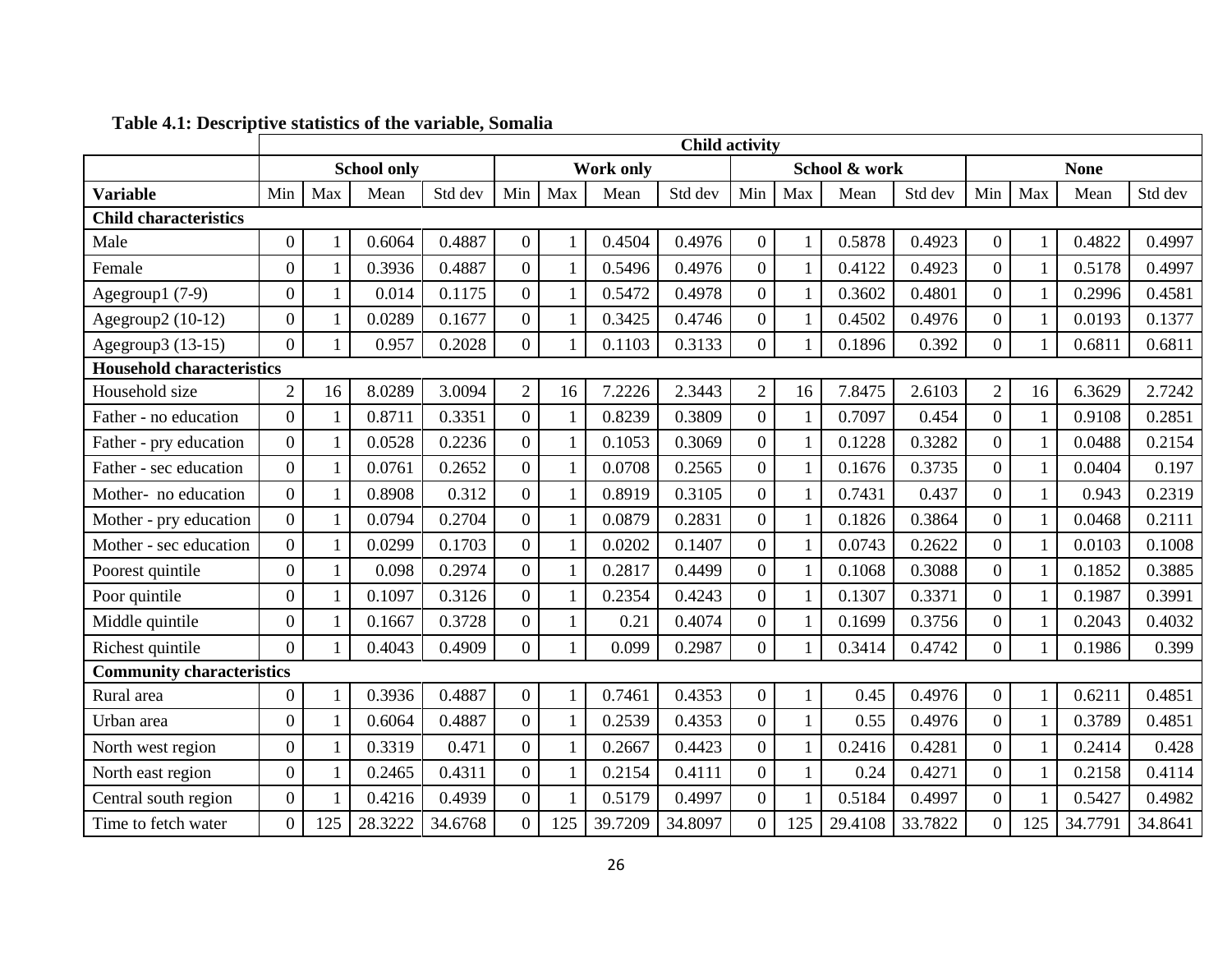#### **4.3 Econometric Results**

<span id="page-35-0"></span>The factors determining child activity status in Somalia were analyzed by use of Multinomial Logit model. Modelling child's activity choices a multinomial logit model is estimated for the probability that a child will "work only", or combine work and school, or be in "neither" category as against "study only". Table 4.2 illustrates the results of the multinomial logit estimation. The factors that influence a child to go school or work can be classified into three categories: Child characteristics (age and gender), household characteristics (household income, parental education and family size) and community characteristics (the distance from home to school, the residential and regions).

#### **4.3.1 Children Characteristics**

<span id="page-35-1"></span>The marginal effect of the dummy variable for gender of child is significant (p-value  $= 0.000$ ). All other variables set at their mean values, the probability of a male child to be in "work only" or "neither work nor school" is 4.27 percentage points and 2.39 percentage points higher than for female child respectively. The probability of male child to be in "School and Work" is 3.57 percentage points higher than for a female child.

These findings corroborate the finding of Grootaert (1999) for Cote d'Ivoire and Ray (2002) for Peru and Pakistan. They found that there is a higher probability for boys to combine school and work than girls. However, the findings are in contrast with Khanam (2008) who found that in Bangladesh, girls were more likely combine school and work than boys.

Child age dummy variables have statistically significant marginal effects (p-value  $= 0.000$ ). The result revealed that the probability of a child in age group (10-12) to be in work only or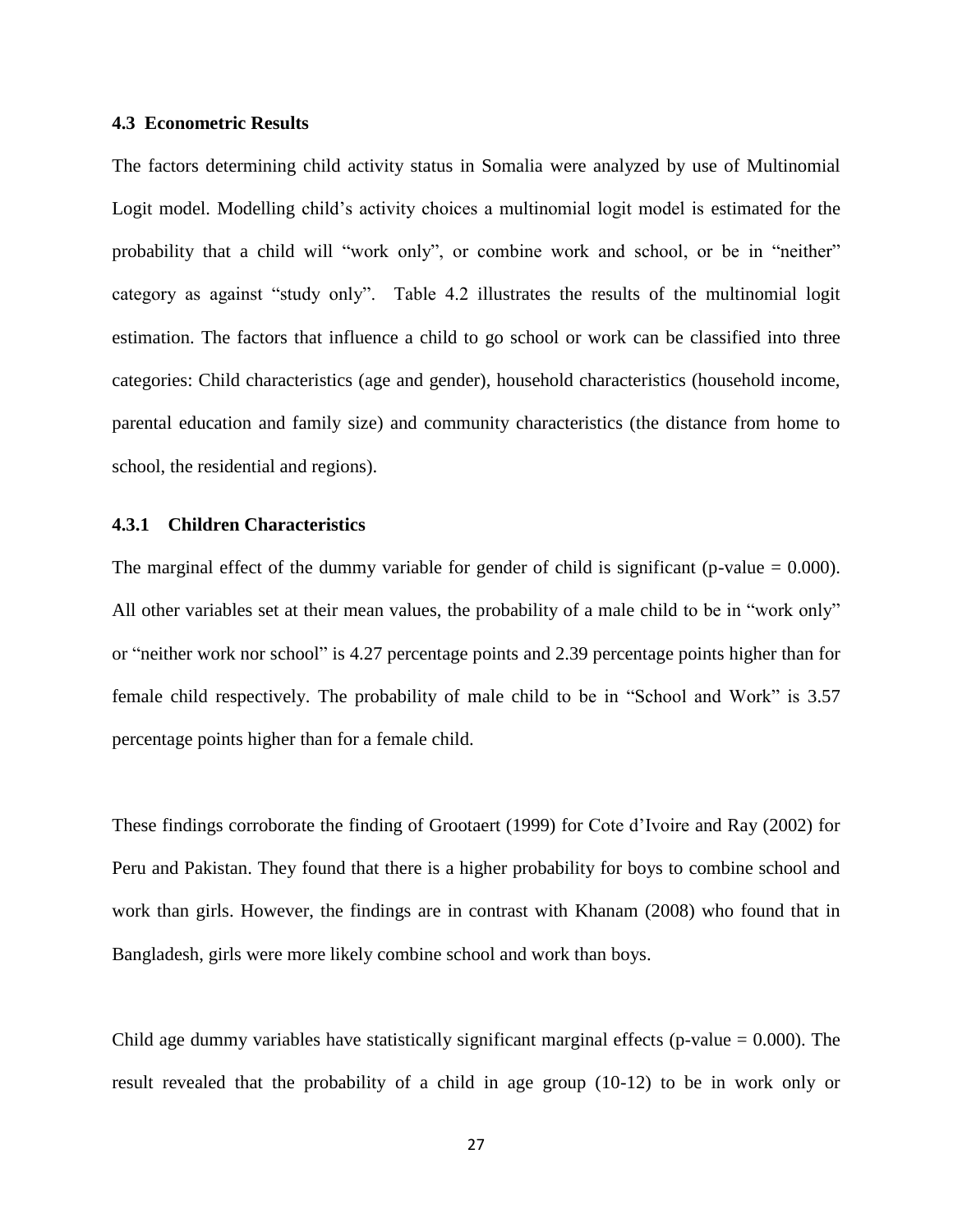combining school and work is 11.59 percentage points and 18.21 percentage points higher than for a child in age group (7-9). On the other hand, a child in age group (10-12) was 46.46 percentage points less probable to be in neither school nor work than a child in age group (7-9). The probability of a child in age group (13-15) to be in neither school nor work is 4.35 percentage points higher than a child in age group (7-9). A child in age group (13-15) to be in work only or combining school and work was 22.21 percentage points and 4.21 percentage points lower than for a child in age group (7-9).

This finding differs from other developing countries. Studies found that when children reach a particular age they tend to favor work than attend school (Grootaert, 1999; Jensen and Nielsen, 1997). In this study the probability of attending "school only" increases and the probability of "working only" and "working and attending school" declines with child age. These findings are in agreement with Okurut and Yinusa (2009) study in Botswana where they found that age of the child negatively and significantly influence child labour and schooling.

#### **4.3.2 Household Characteristics**

<span id="page-36-0"></span>The size of the household, positively and significantly influences the probability of the child attending school only (p-value  $= 0.000$ ) as well as the likelihood of attending school and working (p-value  $= 0.000$ ). This study finds that an additional household member reduces the likelihood of child to be in work only by 0.84 percentage points and increase the probability of combining school and work by 0.91 percentage points. An increase in the household size by one member reduces the chance of the child to be in neither work nor school by 2.42 percentage points. The findings are similar with those of Patrinos and Psacharopoulos (1997) who found that in Peru a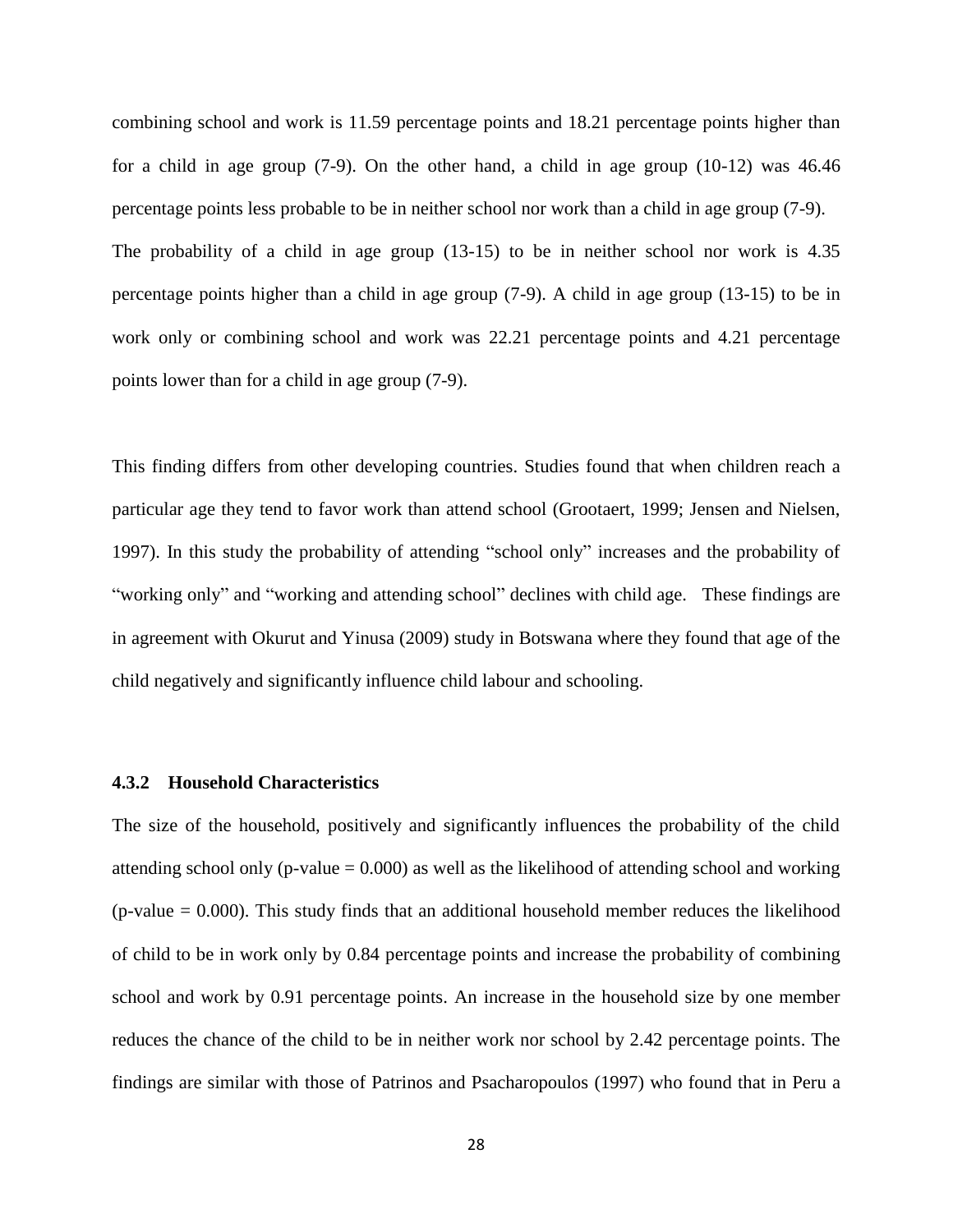child from large family is more likely to be participating in child labour than a child from a small family.

The marginal effect of parent education dummy variables for those children working only was insignificant (p-value  $> 0.05$ ) however, for those in the category of school and work and also for those neither in school nor working it had a statistically significant effect (p-value  $< 0.05$ ). The probability of a child whose father is primary educated to be in work only or combining school and work is 0.39 percentage points though not significant and 1.8 percentage points higher than for a child whose father has no formal education. The probability of a child whose father is primary educated to be neither in school nor work is 6.7 percentage point than to a child whose father has no formal education.

The probability of a child whose father is secondary educated to be in work only or neither school nor work is 1.01 percentage points and 7.49 percentage points respectively less than a child whose father has no formal education though the effect is not significant for those in the work only category. The probability of a child whose father is secondary educated to be combining school and work is 3.48 percentage points higher than for a child whose father has no formal education.

On the other hand the possibility of a child whose mother is primary educated to be in work only or neither school nor work respectively are 0.72 percentage points though insignificant and 9.38 percentage points lower than for a child whose mother has no formal education. The probability of a child whose mother is primary educated to be combining school and work is 5.45 percentage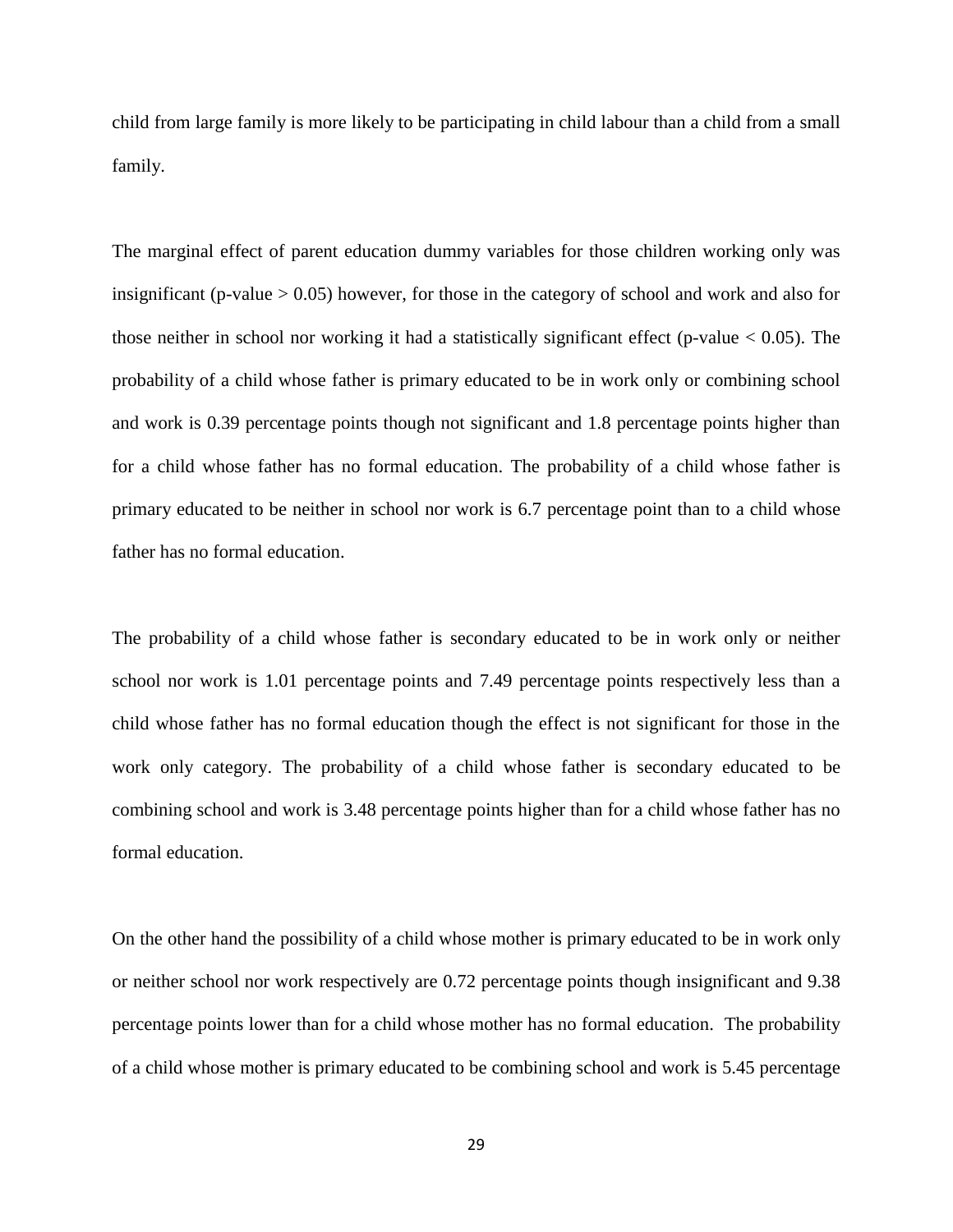points higher than for a child whose mother has no formal education. The probability of a child whose mother is secondary educated to be in work only or combining school and work respectively is 1.46 percentage points though insignificant and 8.52 percentage points respectively higher than a child whose mother is has no formal education. The probability of a child whose mother is secondary educated to be neither in school nor work is 14.51 percentage points lower than for a child whose mother is has no formal education.

The wealth status of a household dummy variables have statistically significant marginal effects  $(p-value = 0.000)$  for those either in the categories of work only or combining school and work category but not for those neither in school nor work. The probability of a child from a poor household to be in work only is 5.8 percentage points greater than a child from a rich household. The probability of a child from poor household to combine school and work or to be neither in school nor work was 3.56 percentage point and 0.7 percentage points respectively lower than for a child from a rich household though insignificant for those neither in school nor work.

The probability of a child from the poorest household to be in work only is 8.42 percentage points higher than a child from a rich household. On the other hand, the probability of a child from a poor household to combine school and work or to be neither in school nor work is 5.91 percentage points and 0.27 percentage points respectively lower than a child from a rich household though insignificant for those neither in school nor work.

The probability of a child from a middle income household to be in work only is 2.93 percentage points higher than for a child from a rich household. The probability of a child from a middle income household to combine school and work or to be neither in school nor work was 2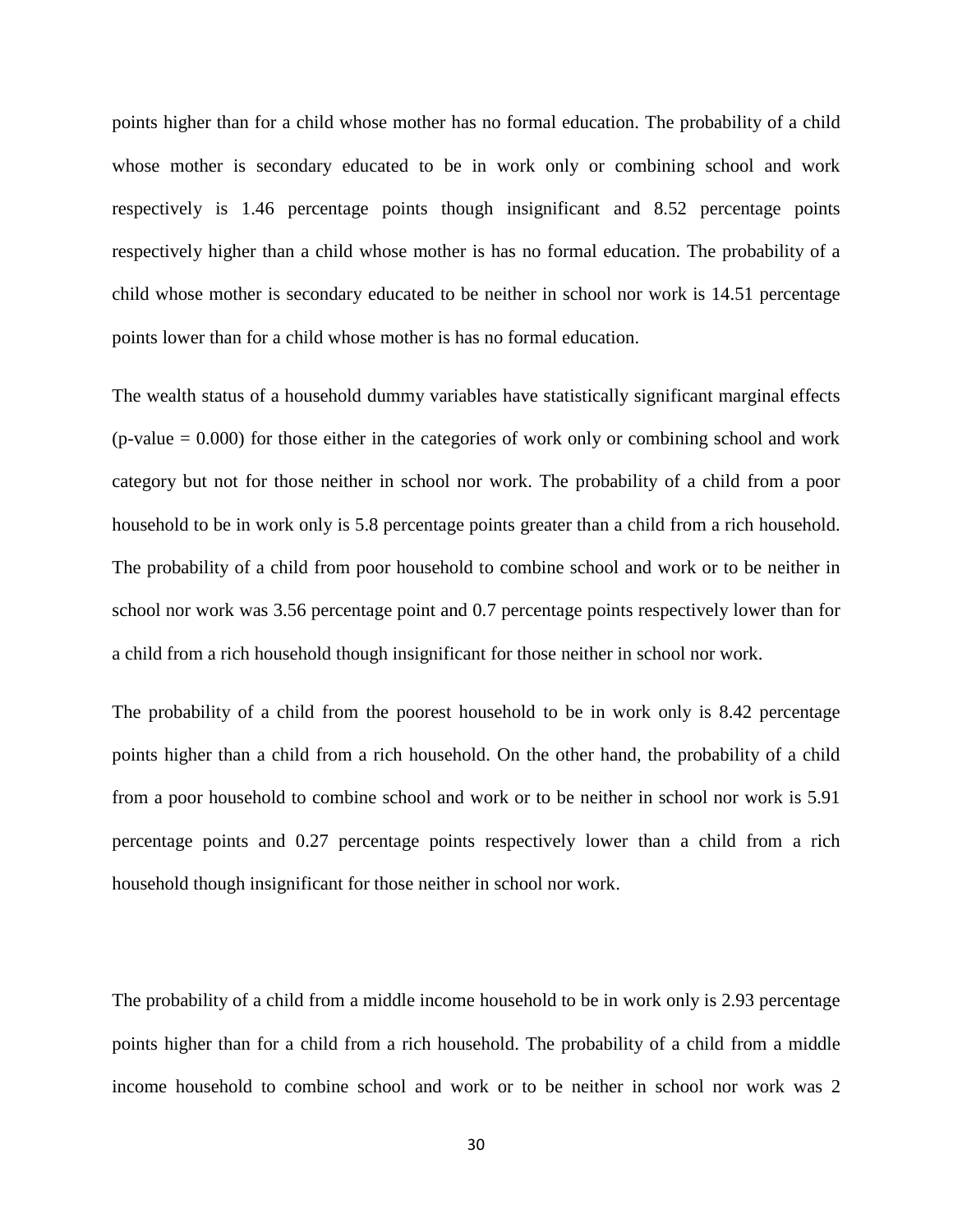percentage points and 0.74 percentage points respectively lower than for a child from a rich household however, the effect is insignificant for those neither in school nor work category.

Turning to the richest income household, the probability of a child to combine school and work or to be neither in school nor work is 5.91 percentage points and 0.27 percentage points higher than a child from a rich household though, for those neither in school nor work the effect is insignificant. The probability of a child from richest income household to be in work only is 8.42 percentage points lower than for child from a rich household. Therefore, this study finds that children from low household income will be more likely to work rather to be school only. This finding is consistent with the study findings by Fan (2004) who argued that if parental wealth is low and without subsistence constraint, child labour is likely to increase given children's higher relative productivity.

#### **4.3.3 Community Characteristics**

<span id="page-39-0"></span>Children from the urban areas have positive significant probability of attending school only. The study found that the probability of a child from urban area to be in work only or neither school nor work is 1.98 percentage points and 2.1 percentage points respectively lower than a child from rural areas. The probability of a child from urban area to be combining school and work is 2.11 percentage points higher than a child from rural areas.

The result show that the North east region dummy has statistically significant marginal effect (pvalue  $= 0.000$ ). The probability of a child from North east zone to be in work only is 1.77 percentage points higher than for a child from south central zone. The probability of children from north east region to be combining school and work or to work only is 0.53 percentage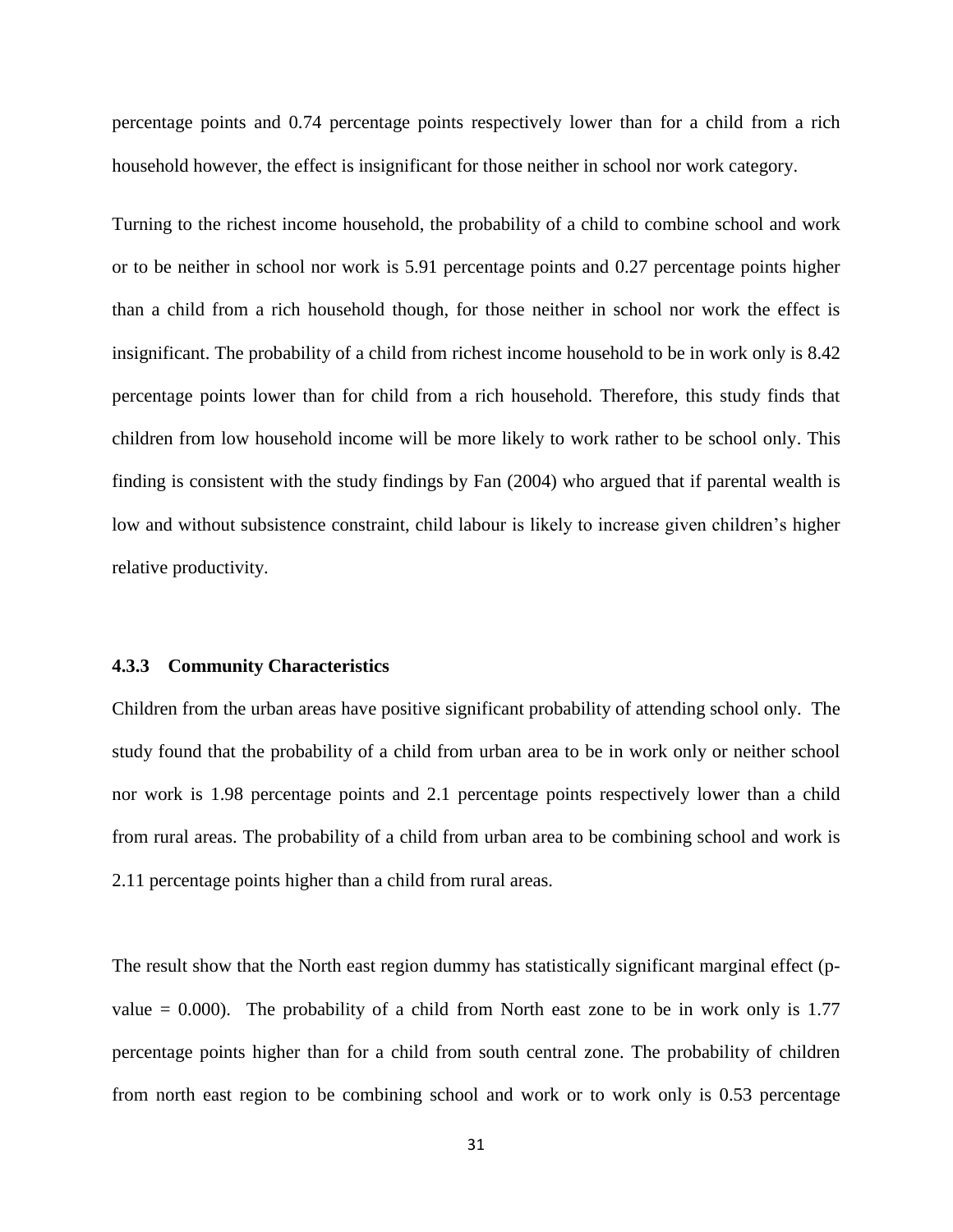points and 1.77 percentage points respectively higher than for a child from south central region though insignificant for those combining school and work.

The probability of children from North West region combining school and work or neither school nor work is 4.21 percentage points and 0.67 percentage points respectively lower than a child from south central region though not significant for those neither in school nor working. The probability of children from North West region to be in work only is 3.55 percentage points higher than a child from south central region.

The time spent to fetch water, negatively influences the probability of the child neither to be in school nor work though insignificant (p-value >0.05). In particular an additional minute spent in fetching water reduces the probability of child to be neither school nor work by 0.001 percentage points and no change for those working or in either school or work.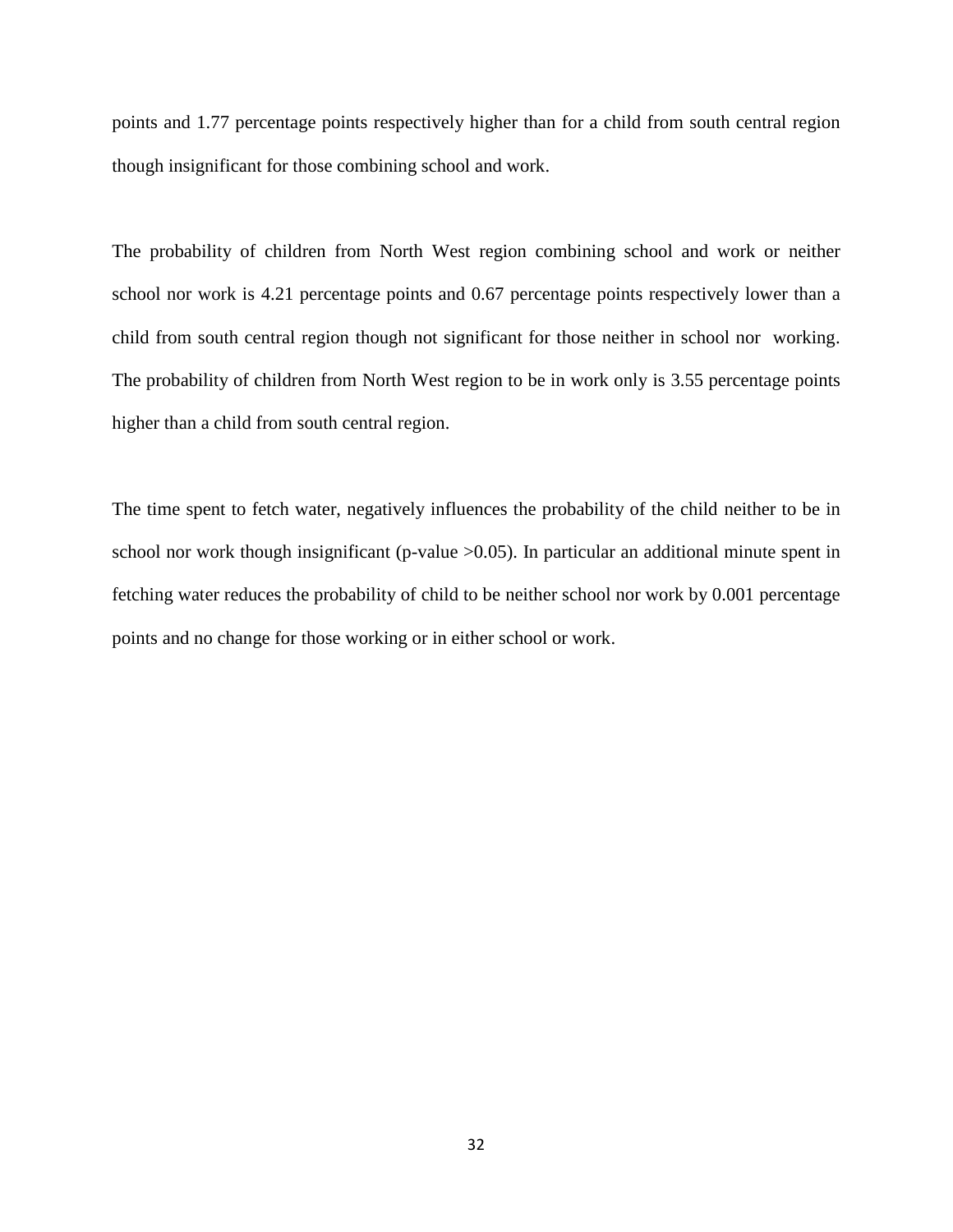# **Table 4.2: Multinomial logit estimates for all children**

**(The reference category is Study only).** 

| <b>Child activity</b>               | Work      |           |          |                | <b>School and Work</b> |           |                                                       |                | <b>None</b> |           |                                                       |                  |
|-------------------------------------|-----------|-----------|----------|----------------|------------------------|-----------|-------------------------------------------------------|----------------|-------------|-----------|-------------------------------------------------------|------------------|
| Variable                            | Coef.     | Margina   | Z        | P >  z         | Coef.                  | Margina   | $\mathbf{Z}% ^{T}=\mathbf{Z}^{T}\times\mathbf{Z}^{T}$ | P >  z         | Coef.       | Margin    | $\mathbf{Z}% ^{T}=\mathbf{Z}^{T}\times\mathbf{Z}^{T}$ | P >  z           |
|                                     |           | 1 Effects |          |                |                        | 1 Effects |                                                       |                |             | al        |                                                       |                  |
|                                     |           |           |          |                |                        |           |                                                       |                |             | Effects   |                                                       |                  |
| Child characteristics*              |           |           |          |                |                        |           |                                                       |                |             |           |                                                       |                  |
| Male                                | $-0.9099$ | $-0.0427$ | $-11.44$ | $\overline{0}$ | $-0.2727$              | 0.0357    | 10.37                                                 | $\overline{0}$ | $-0.6128$   | $-0.0239$ | $-5.04$                                               | $\mathbf{0}$     |
| Agegroup2 $(10-12)$                 | $-1.4026$ | 0.1159    | 25.11    | $\overline{0}$ | $-0.4586$              | 0.1821    | 42.82                                                 | $\overline{0}$ | $-3.5933$   | $-0.4646$ | $-34.25$                                              | $\boldsymbol{0}$ |
| Agegroup3 (13-15)                   | $-0.0149$ | $-0.2221$ | $-43.15$ | $\overline{0}$ | $-5.1561$              | $-0.0421$ | $-9.61$                                               | $\Omega$       | $-4.0031$   | 0.0435    | 4.15                                                  | $\mathbf{0}$     |
| <b>Household characteristics**</b>  |           |           |          |                |                        |           |                                                       |                |             |           |                                                       |                  |
| Household size                      | $-0.5103$ | 0.0084    | 11.79    | $\overline{0}$ | 0.0130                 | 0.0091    | 14.56                                                 | $\overline{0}$ | $-0.1514$   | $-0.0242$ | $-28.74$                                              | $\overline{0}$   |
| Father – pry education              | $-0.7506$ | 0.0039    | 0.63     | 0.529          | $-0.5882$              | 0.0180    | 3.17                                                  | 0.002          | $-0.9092$   | $-0.0673$ | $-7.08$                                               | $\boldsymbol{0}$ |
| Father – sec education              | $-0.9351$ | $-0.0101$ | $-1.36$  | 0.174          | $-0.5202$              | 0.0348    | 6.04                                                  | $\Omega$       | $-1.0129$   | $-0.0749$ | $-7.39$                                               | $\overline{0}$   |
| Mother $-$ pry education            | $-0.7866$ | $-0.0072$ | $-1.09$  | 0.275          | $-0.2156$              | 0.0545    | 10.38                                                 | $\overline{0}$ | $-0.9743$   | $-0.0938$ | $-10.24$                                              | $\overline{0}$   |
| Mother - sec education              | $-0.4603$ | 0.0146    | 1.15     | 0.249          | 0.2377                 | 0.0852    | 10.14                                                 | $\overline{0}$ | $-1.0159$   | $-0.1451$ | $-8.74$                                               | $\overline{0}$   |
| Poorest quintile                    | 1.1113    | 0.0842    | 12.3     | $\overline{0}$ | $-0.0214$              | $-0.0591$ | $-8.31$                                               | $\Omega$       | 0.4440      | $-0.0027$ | $-0.28$                                               | 0.779            |
| Poor quintile                       | 0.7848    | 0.0582    | 8.62     | $\mathbf{0}$   | 0.0496                 | $-0.0356$ | $-5.37$                                               | $\overline{0}$ | 0.3016      | $-0.0070$ | $-0.77$                                               | 0.442            |
| Middle quintile                     | 0.2805    | 0.0293    | 4.81     | $\overline{0}$ | $-0.1059$              | $-0.0200$ | $-3.6$                                                | $\Omega$       | 0.0402      | $-0.0074$ | $-0.95$                                               | 0.344            |
| Richest quintile                    | $-0.8729$ | $-0.0565$ | $-7.96$  | $\overline{0}$ | $-0.2617$              | 0.0229    | 4.41                                                  | $\Omega$       | $-0.3593$   | 0.0141    | 1.79                                                  | 0.074            |
| <b>Community characteristics***</b> |           |           |          |                |                        |           |                                                       |                |             |           |                                                       |                  |
| Urban area                          | 0.0031    | $-0.0198$ | $-3.4$   | 0.001          | $-0.1702$              | 0.0211    | 4.02                                                  | $\overline{0}$ | $-0.3958$   | $-0.0210$ | $-2.85$                                               | 0.004            |
| North west region                   | 0.0031    | 0.0355    | 7.72     | $\overline{0}$ | $-0.6179$              | $-0.0421$ | $-9.69$                                               | $\overline{0}$ | $-0.2278$   | $-0.0067$ | $-1.15$                                               | 0.252            |
| North east region                   | $-0.2157$ | 0.0177    | 3.57     | $\overline{0}$ | $-0.2778$              | 0.0053    | 1.2                                                   | 0.23           | $-0.4536$   | $-0.0452$ | $-7.35$                                               | $\overline{0}$   |
| Time to fetch water                 | $-0.0018$ | 0.0000    | 0.2      | 0.838          | $-0.0017$              | 0.0000    | 0.2                                                   | 0.838          | $-0.0021$   | $-0.0001$ | $-1.73$                                               | 0.084            |

<span id="page-41-0"></span>\*Reference group of age is age (7-9 years) and reference group gender is female child

\*\*Reference group of father's/mother's education level is None education and the reference group of wealth status is Rich

\*\*\*Reference group of dummy region is South central and reference group for residence is rural residence

Note: Number of  $obs = 28976$ 

Note: Number of obs=28976

\nLet 
$$
\text{Cov} = 15847.28
$$

\nLet  $\text{Cov} = 15847.28$ 

\nLet  $\text{Cov} = 15847.28$ 

\nLet  $\text{Cov} = 0.0000$ 

\nLet  $\text{Cov} = 0.0000$ 

\nLet  $\text{Cov} = 0.0000$ 

\nLet  $\text{Cov} = 0.0000$ 

\nLet  $\text{Cov} = 0.0000$ 

\nLet  $\text{Cov} = 0.0000$ 

\nLet  $\text{Cov} = 0.0000$ 

\nLet  $\text{Cov} = 0.0000$ 

\nLet  $\text{Cov} = 0.0000$ 

\nLet  $\text{Cov} = 0.0000$ 

\nLet  $\text{Cov} = 0.0000$ 

\nLet  $\text{Cov} = 0.0000$ 

\nLet  $\text{Cov} = 0.0000$ 

\nLet  $\text{Cov} = 0.0000$ 

\nLet  $\text{Cov} = 0.0000$ 

\nLet  $\text{Cov} = 0.0000$ 

\nLet  $\text{Cov} = 0.0000$ 

Log likelihood =  $-21402.61$  Pseudo R2 =  $0.2702$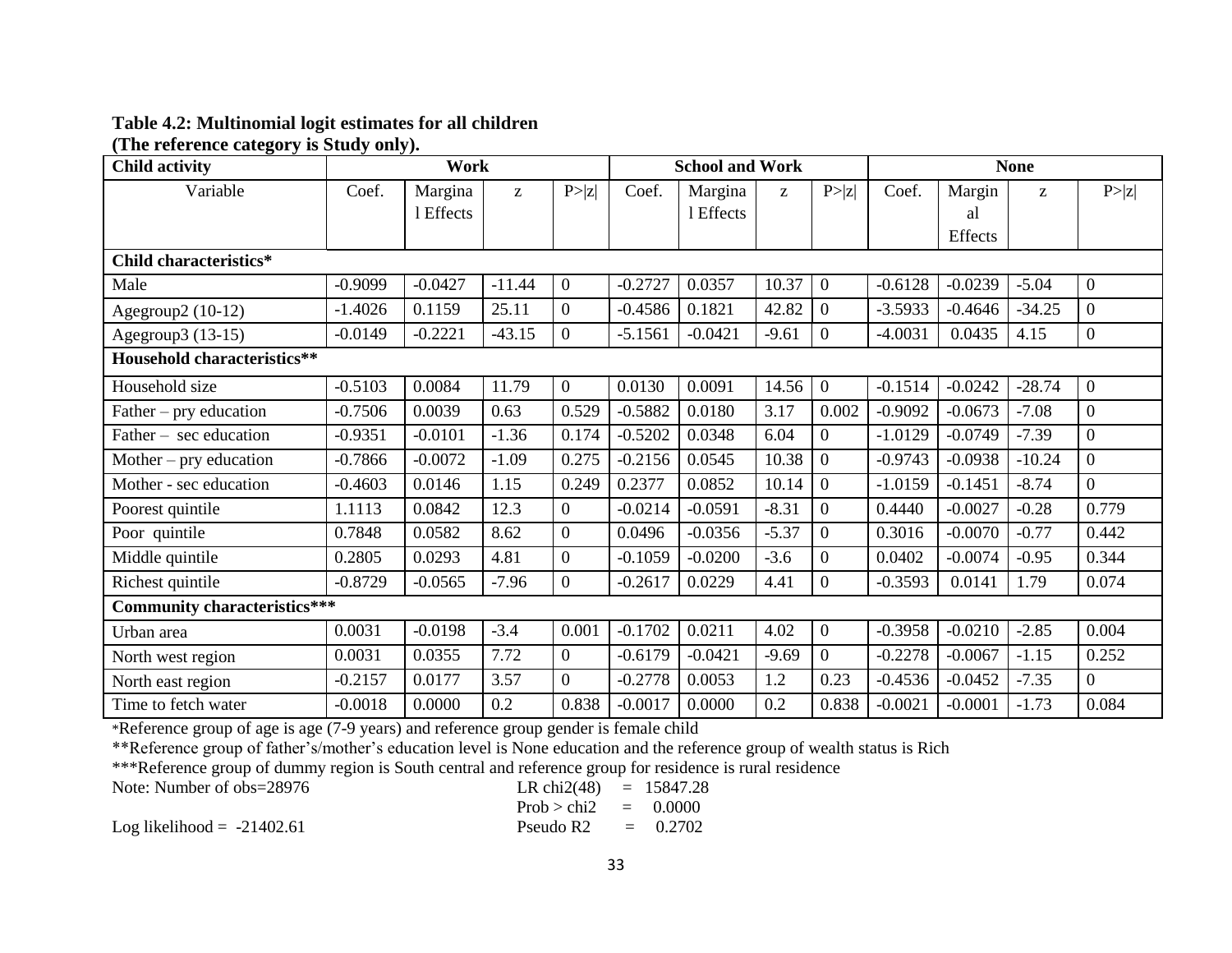## **CHAPTER FIVE**

# **SUMMARY CONCLUSION AND POLICY IMPLICATION**

#### <span id="page-42-1"></span><span id="page-42-0"></span>**5.1 Summary and Conclusion**

<span id="page-42-2"></span>Somalia has high prevalence of child labour and low primary school attendance rates. However, despite the concern about child labour and schooling, there is no empirical study on what determines child labour and schooling in Somalia. This study utilized Multinomial logit model to analyze what determines child labour participation and schooling in Somalia using the Somali 2006 Multiple Indicator Cluster Survey (MICS).

The empirical findings of this study provide evidence that male children are more likely to combine school and work than female children. This result compares with most of previous studies on child labour in developing countries. The empirical results also show that the likelihood of attending school only increases as the age of the child increases and the probability of working only or combining school and work declines with age. Some studies in developing countries finds that when children reach a particular age they are more likely to work than attend school only.

Children of educated parents are more likely to combine school and work than a child of parents with no formal education. The empirical result also show that an increase in the number of household members increases the probability that a school-age child will be in work only or combine school and work.

Household wealth has significant influence on child labour participation. This provides some support for the "Luxury Axiom" of Basu and Van (1998). The luxury axiom stated that child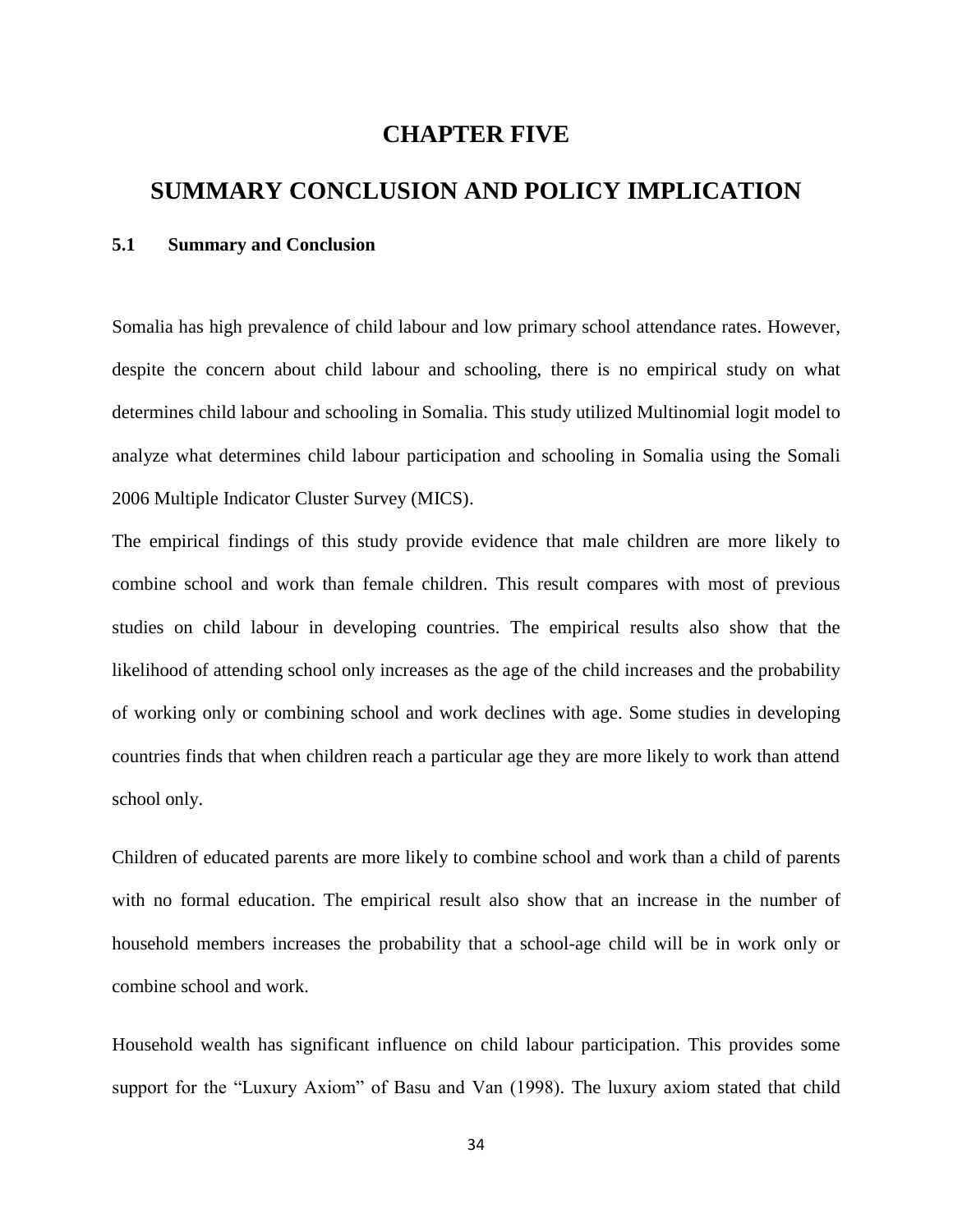labour is a result of insufficient income from the adults in a family. Thus children are likely to work when parental income is below subsistence level. The enrollment rates to school for school going children from poor households is therefore less likely. Instead this children have higher probability to work relative to attending school only than children from rich household.

The study also found evidence of spatial differences in child activity status in Somalia. In particular, it found that urban children have a higher probability to be combining school and work than children from rural areas. In addition, children from the north east and northwest are more likely to be in work only rather than children from south central regions.

#### **5.2 Policy Implications**

<span id="page-43-0"></span>This study findings provide important direction for policy makers to reduce child labour and improve primary school enrollment. Banning children from working and implementing policies making school attendance compulsory may not be effective in having large effect on child Labour in the short run without improving economic conditions is likely to leave the family worse off. Since the wealth status of the family is the key factor that forces children out of school into labour market, government should improve the economic conditions, develop policies and programs to enhance household welfare. The evidence shows that parents' education significantly rises the chances that a school-age child will specialize in study. Thus education policy should take into account this intergenerational benefit of education investment.

There is need for spatial focus in policy given regional differences in child labour and schooling. In particular, policy formulation should focus more on urban settings since the study found that children from urban areas have a higher possibility of combining school and work. In addition, policy should focus on North West and North East regions as they had a higher probability of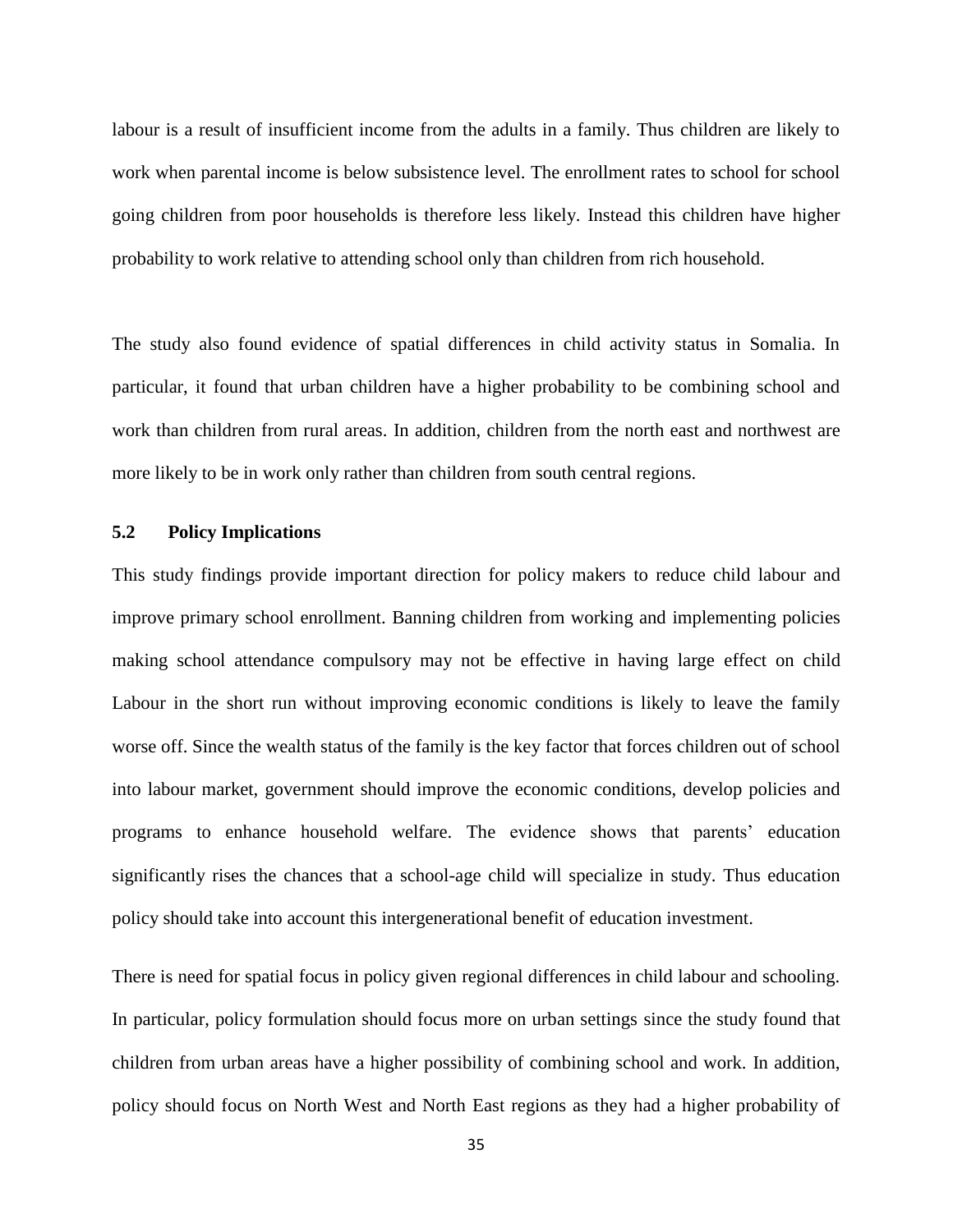children to be in work only compared to those from south central region. Such policy should be geared towards incentivizing children in urban areas as well as North West and North East regions to go to school.

#### **5.3 Areas of Further Research**

<span id="page-44-0"></span>A number of areas require research to provide the necessary information to examine the determinants of child labour participation and schooling in Somalia

The Somali 2006 MICS data is cross-sectional in nature thus it is not possible to use it to make any causal inferences on schooling and child labour. Therefore, an extension of this study could involve the collection and analysis of longitudinal data, which could contribute to understanding causal relationships by collecting information on the timing and sequence of various events.

Another area for future study is to inclusion of school variables. This would allow for an analysis of the effects that school quality and distance to school have on school attendance and/or child labour. Past studies on the school variable found that school quality had a large an effect on who attends schools in developing countries (Lavy, 1996) The potential findings of such a study would highlight the importance of access to schools in combating child labour.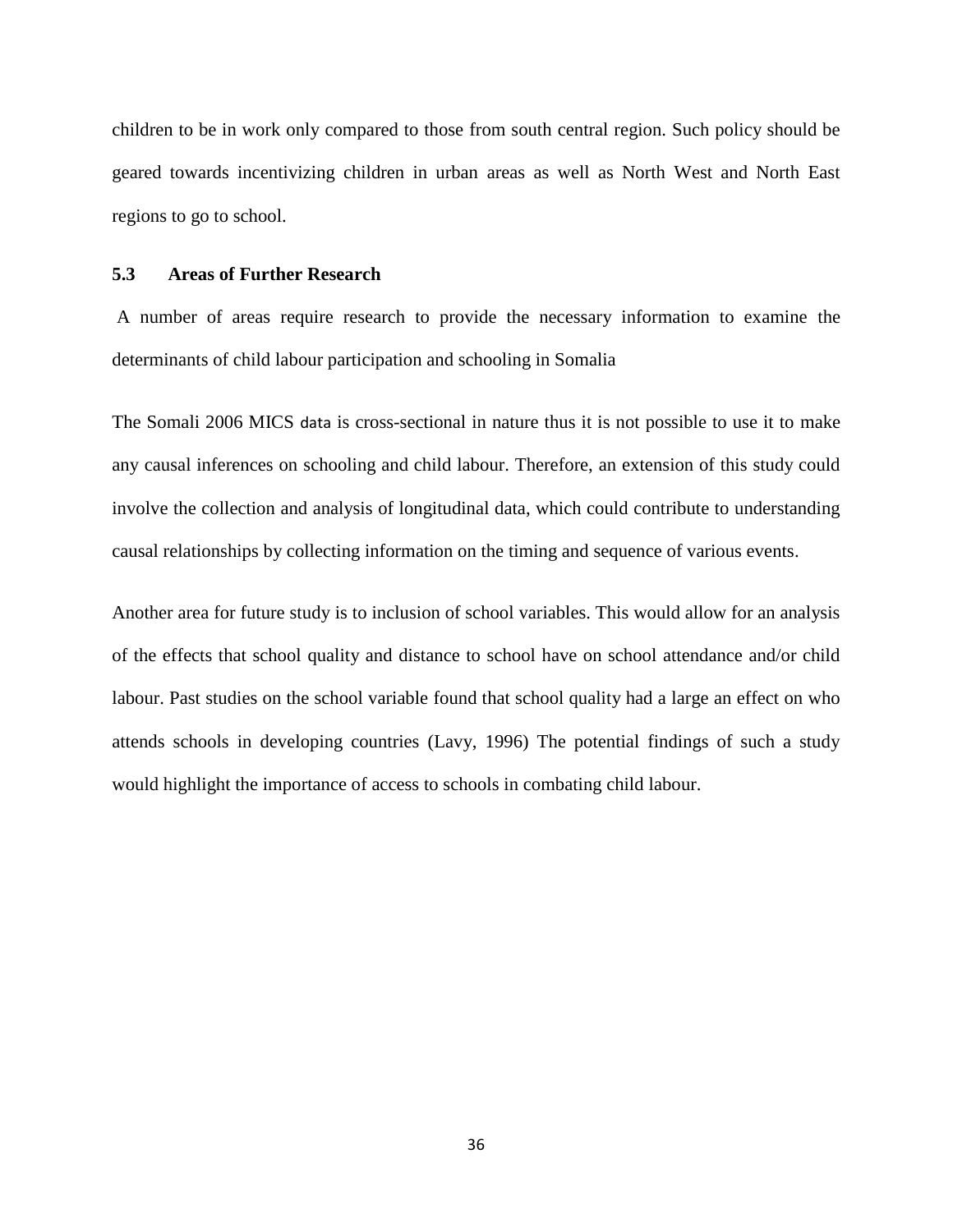## **REFERENCES**

<span id="page-45-0"></span>Bamber, J., and Tett, L. (2000). Transforming the learning experiences of non-traditional students: A perspective from higher education. *Studies in Continuing Education*, Vol. 22, No. 1, pp. 57-75

Basu K, Van PH (1998). The Economics of Child Labour. *American Economic Review*, Vol. 88. No. 3, pp. 412-427.

Becker Gary S. (1965). A Theory of the Allocation of Time. *Economic Journal*, Vol. 75. No. 299, pp. 493-517.

Becker, G. S and Lewis, H. G (1973). On the interaction between the quantity and quality of children. *Journal of Political Economy*, Vol. 81 No. 2, pp.279-288.

Behrman, J.R. and Taubman, P. (1986). Birth order, schooling and earnings. *Journal of Labour Economics* Vol. 4, No.3 pp 121-145.

Betcherman, G. et al. (2004). Realizing the Potential of the Labour Force in Africa: Barriers and Opportunities. Mimeo, World Bank: Washington DC

Binder, M. and Scrogin, D. (1999). Labour Force Participation and Household Work of Urban School children in Mexico: Characteristics and Consequences. *Economic Development and Cultural Change*, Vol. 48, No. 1, pp. 123-54.

Bhalotra S. (2007). Is Child [Work Necessary?](https://ideas.repec.org/a/bla/obuest/v69y2007i1p29-55.html) *[Oxford Bulletin of Economics and Statistics](https://ideas.repec.org/s/bla/obuest.html)*, Vol. 69. No. 1, pp. 29-55,02

Bhalotra, S. and Heady, C. (2003). Child Farm Labour: The Wealth Paradox, World Bank, *Economic Review*, Vol 17. No.17 pp 197-227.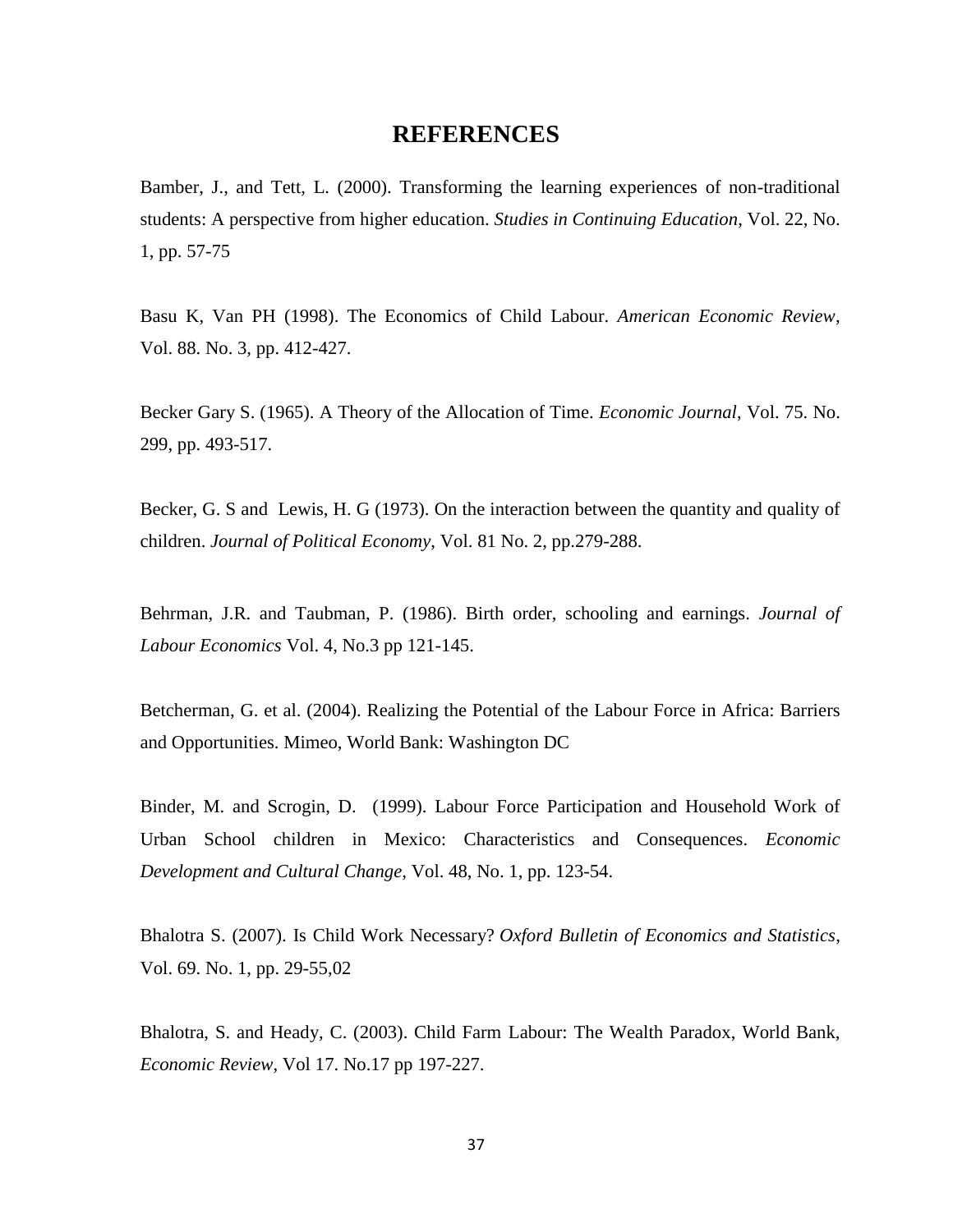Bhargava, P. (2003). The Elimination of Child Labour: Whose responsibility?Sage Publications India Ptv. Ltd. B-42, Panchsheel Enclave, New Delhi.

Bjorne, G. (2001). Measuring and Analyzing Child Labour: Methodological Issues. *Social Protection Discussion Paper* Series No. 0123, World Bank.

Cameron, A.C and Trivedi, P.K. (2005). *Micro econometrics: Methods and Applications*. Cambidge University press, New York.

Connelly, R. DeGraff. S and D. Levinson (1996). Women's employment and child care in Brazil *Economic Development and Cultural Change*, Vol. 44 No. (3-4), pp 619-656.

De Carvalho Filho, (2008). Household Income as A Determinant Of Child Labour And School Enrolment in Brazil, Evidence from a Social Security Reform. IMF Working Paper,IMF Washington, D.C.USA.

Delap, E. (2001). Economic and cultural forces in the child labour debate; Evidence from Urban Bangladesh. *Journal of development studies*, Vol 37 No. 5 pp 18-22.

Edmonds, E.V. (2006). Understanding Sibling differences in Child Labour. *Journal of Population Economics*, Vol 19 No. 4, pp795–821.

Edmonds, E.V. (2008). Child Labour. In Schultz, T.P and Strauss, J. (Eds.), *Handbook of Development Economics Volume 4*. Amsterdam: Elsevier, pp. 3607-3709.

Emerson, P. and Souza, A. (2008). Birth Order, Child Labour, and School Attendance in Brazil, *World Development* Vol. 36, No. 9, pp. 1647–1664.

Fan, S. (2004). Relative Wage, Child Labour and Human Capital. *Oxford Economic Papers* Vol. 56. No. 4. pp 687-700.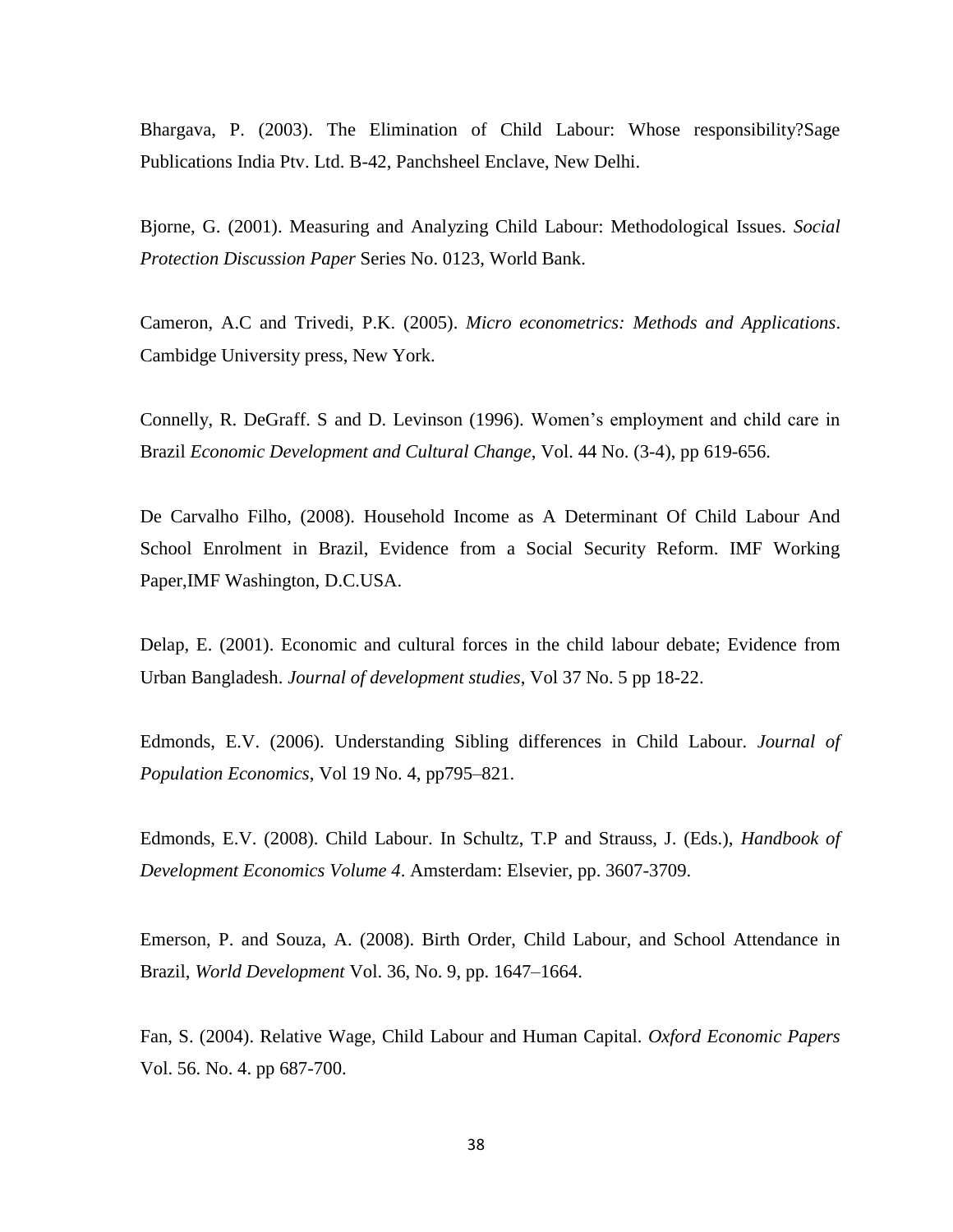Fergany, N. (1998). Human Capital and Economic Performance in Egypt, Mimeo.

Kondylis, F. and Manacorda, M. (2012). [School Proximity and Child Labour: Evidence from](http://ideas.repec.org/a/uwp/jhriss/v46y2012i1p32-63.html)  [Rural Tanzania,](http://ideas.repec.org/a/uwp/jhriss/v46y2012i1p32-63.html) *[Journal of Human Resources](http://ideas.repec.org/s/uwp/jhriss.html)*, Vol. 47 No.1, pp 32-63.

Grimsrud, B. (2003). Millennium development goals and Child Labour, Understanding Children's Work, Understanding Children's Work an Inter-Agency Research Cooperation Project.

Grootaert, C. (1999). Child Labour in Cote d'Ivoire, In the Policy Analysis of Child Labour, Social Protection Unit Human Development Network, World Bank, Washington D.C.

Huebler, F. (2008). Child Labour and School Attendance: Evidence from MICS and DHS Surveys. UNICEF.

Hanushek, E.A. and Lavy, V. (1993). [Dropping Out of school: Further Evidence on the Role](https://ideas.repec.org/p/roc/rocher/345.html)  [of School Quality in Developing Countries.](https://ideas.repec.org/p/roc/rocher/345.html) *[Working Papers](https://ideas.repec.org/s/roc/rocher.html) 345*, University of Rochester - Center for Economic Research (RCER).

ILO (1973). Minimum Age Convention (No. 138), ILO, Geneva.

ILO (1999). Worst Forms of Child Labour Convention, (No. 182), ILO, Geneva.

ILO (2012). Child labour in Somaliland: A rapid assessment in Hargeisa, Burao and Borama,, International Labour Office, International Programme on the Elimination of Child Labour. ‐ Geneva.

ILO (2013). Global child labour trends 2008 to 2012, International Labour Office, International Programme on the Elimination of Child Labour (IPEC) – Geneva.

Jensen, P. and Nielsen, H. (1997). Child labour or school attendance? Evidence from Zambia, *Journal of Population Economics*, Vol.10 No. 4, pp.407-427.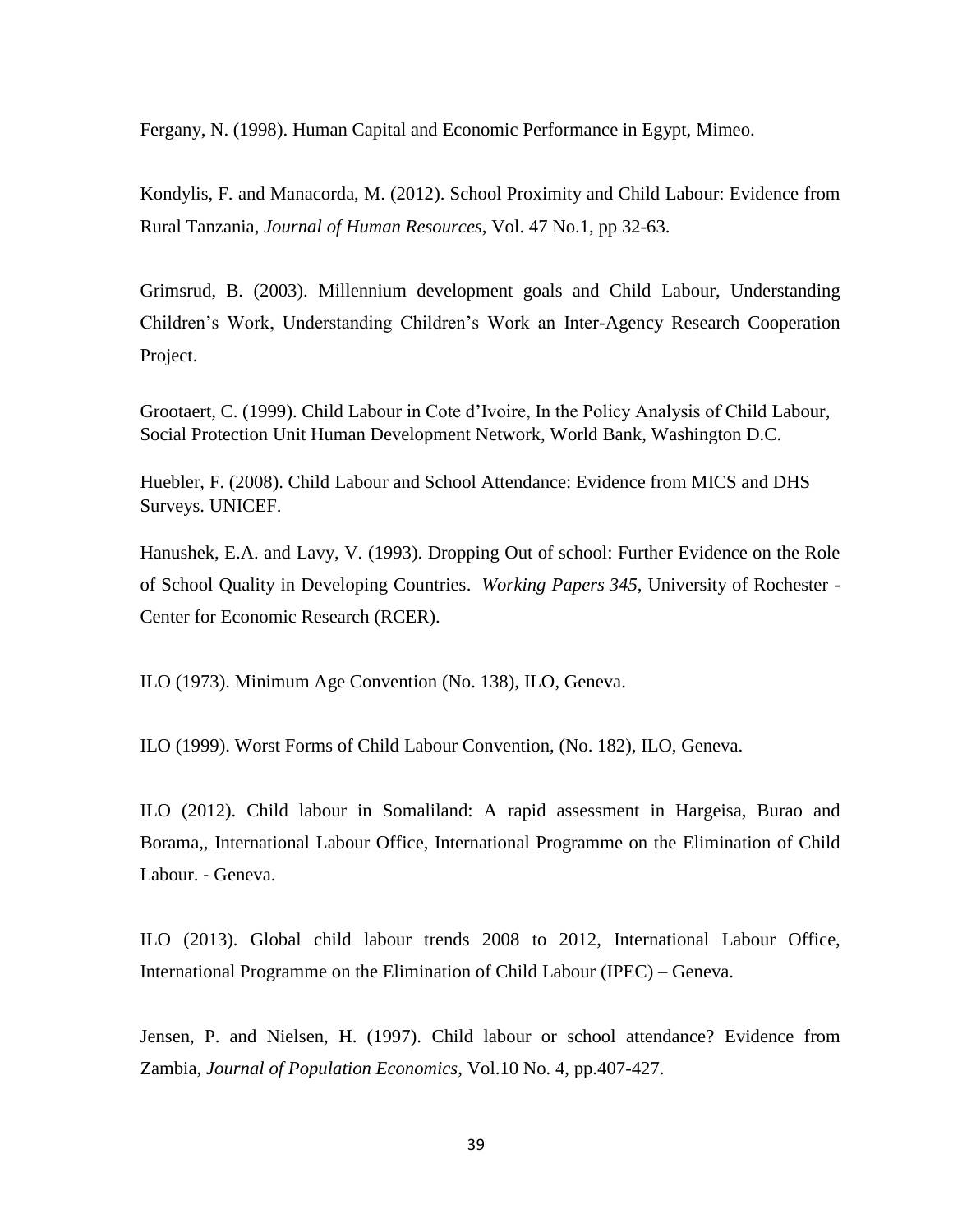Khanam, R. and Rahman, M. (2007). Child Work and Schooling in Bangladesh: The Role of Birth-Order. *Journal of Biosocial Science*, Vol. 39, No 5.pp 641-656.

Khanam, [R.](http://www.researchgate.net/profile/RASHEDA_KHANAM) (2008). Child labour and school attendance, evidence from Bangladesh, *[International Journal of Social Economics](http://www.researchgate.net/journal/0306-8293_International_Journal_of_Social_Economics)*, Vol. 35 No.35, pp 77-98.

Khanam R. and Ross R. (2011). [Is child work a deterrent to school attendance and school](https://ideas.repec.org/a/eme/ijsepp/v38y2011i8p692-713.html)  attainment? [Evidence from Bangladesh.](https://ideas.repec.org/a/eme/ijsepp/v38y2011i8p692-713.html) *[International Journal of Social Economics](https://ideas.repec.org/s/eme/ijsepp.html)*, Vol. 38. No. 8, pp 692-713.

Khanam, [R.](http://www.researchgate.net/profile/RASHEDA_KHANAM) (2004). Impact of child labour on school attendance and school attainment: evidence from Bangladesh, paper presented at 3<sup>rd</sup> International Conference of the Japan Economic Policy Association (JEPA), Meiji University, Tokyo.

Kondylis, F and Manacorda, M. (2012). [School Proximity and Child Labour: Evidence from](http://ideas.repec.org/a/uwp/jhriss/v46y2012i1p32-63.html)  [Rural Tanzania,](http://ideas.repec.org/a/uwp/jhriss/v46y2012i1p32-63.html) *[Journal of Human Resources](http://ideas.repec.org/s/uwp/jhriss.html)*, Vol. 47. No.1, pp 32-63.

Kurosaki, T., Ito, S., Fuwa, N., Kubo, K., and Sawada, Y. (2006). Whose Education Matters for Child Labour and School Enrollment? A Case of Rural Andhra Pradesh, India, *Working paper of the Institute of Economic Research, Hitotsubashi University.*

Lavy, V. (1996). School Supply Constraints and Children's Educational Outcomes in Rural Ghana, *Journal of Development Economics*, Vol. 51. No. 2. pp.291-314.

Long, J. (1997). Regression Models For Categorical and Limited Dependent Variables, SAGE Publications Inc. London, U.K.

Ministry of Human Right (2012). Somalia 2012 Human Rights Report; Country Reports on Human Rights Practices for 2012, Human Rights and Labour.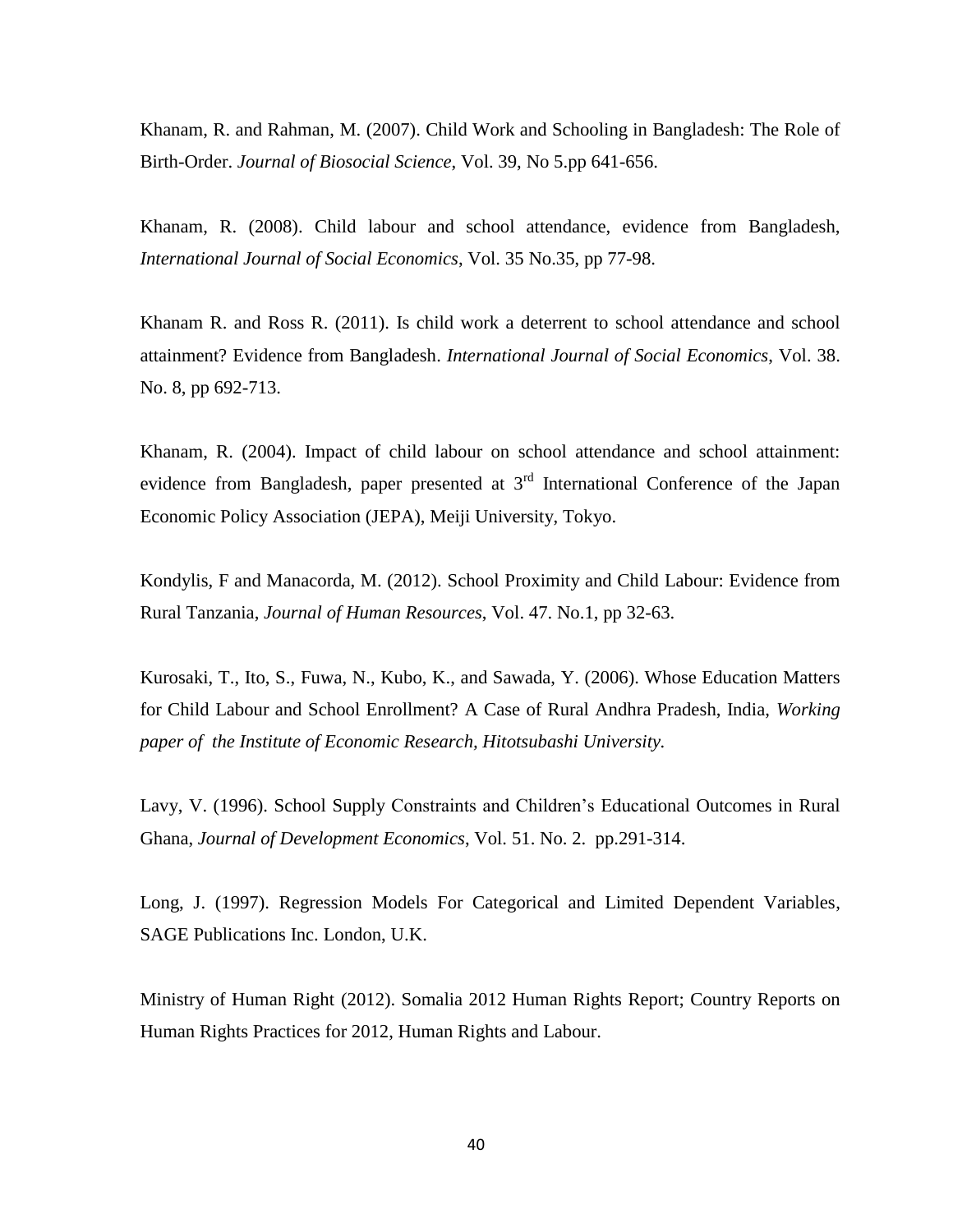Moyi , P. (2010). Child Labour and School Attendance in Kenya, *Educational Research and Reviews*, Vol.6 No.1 pp 26-35.

Nielsen, H. (1998). Child Labour and School Attendance in Zambia, Two Joint Decisions, Centre for Labour Market and Social Research, Aarhus, Denmark. *Working Paper* No. 98- 15.

Okurut, F.N. and Yinusa, D.O. (2009). Determinants of Child Labour and Schooling in Botswana, Evidence from 2005/2006 Labour Force Survey, Department of Economics, University of Botswana.

Psacharopoulos G (1997). Child Labour versus Educational Attainment, Some Evidence from Latin America. *Journal of Population Economics*, Vol.10 No.4, pp 377-386.

Ray, R. (2000 a). Child Labour, child schooling, and their interaction with adult Labour, Empirical evidence for Peru and Pakistan. *The World Bank Economic Review*, Vol 14, No. 2, pp 347-367.

Ray, R. (2000 b). Analysis of child labour in Peru and Pakistan a Comparative study. *Journal of Population Economic*,Vol. 13, No.1, pp 3-19.

Ravallion M. and Wodon, Q. (1999). Does child Labour displace schooling? Evidence on behavioral responses to an enrollment subsidy, *Policy Research Working Paper* Series 2116, The World Bank.

Rosenzweig M. and Evenson R. (1977). Fertility, Schooling and the Economic Contribution of Children of Rural India: An Economatric Analysis. Vol. 45, No.5, pp 1065-1079.

Tharmmapornphilas R (2006). Determinants of Child Labour in Thailand, Doctor of Education Student, Economics and Education Program. Department of International and Transcultural Studies.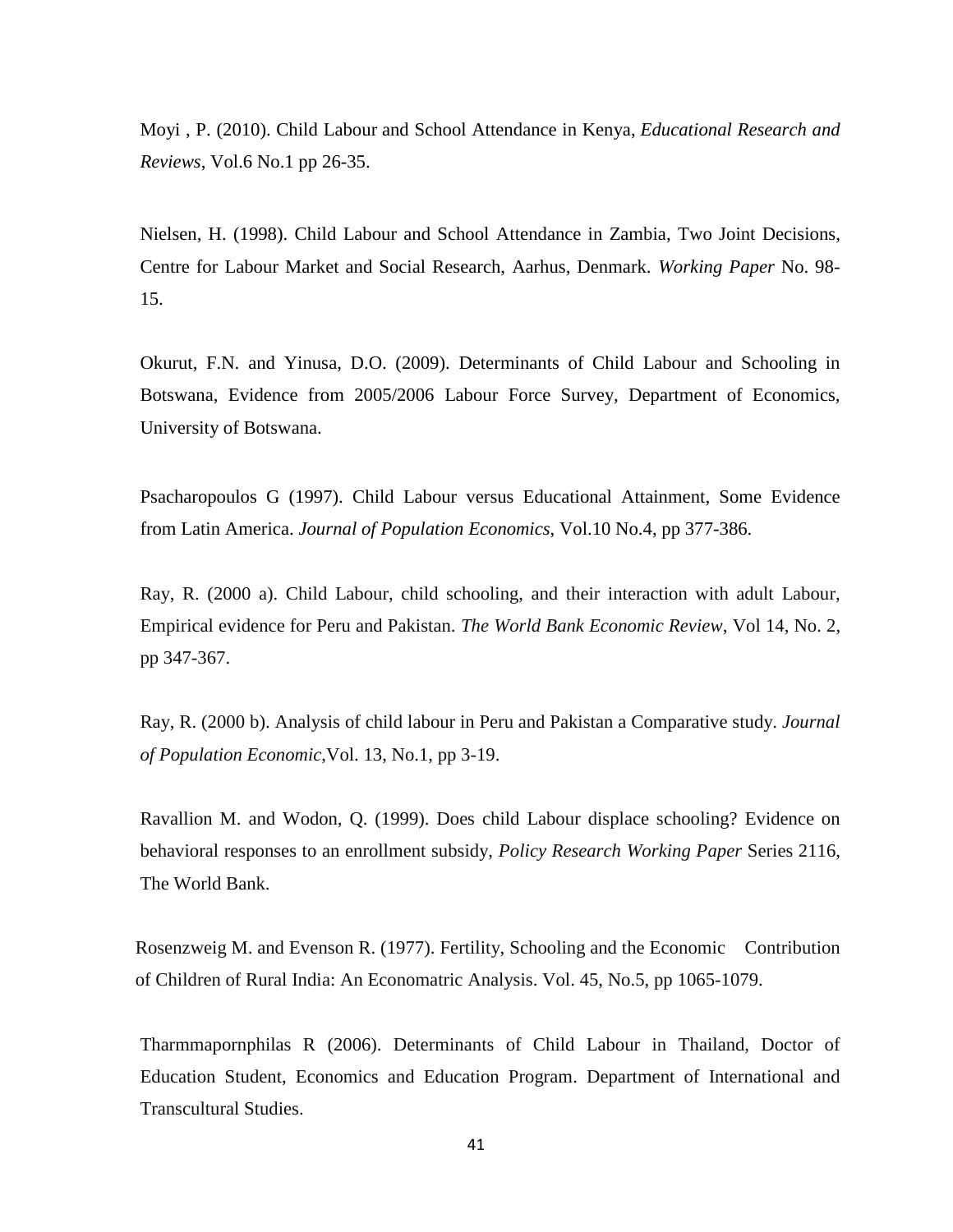Sofya Krutikova (2009). Determinants of Child Labour: The Case of Andhra Pradesh, Young Lives, Department of International Development, University of Oxford. *Working Paper* No. 48.

Somalia Federal Republic (2013). Go-to-School Initiative 2013-2016, Educating for Resilience (2013-2016) Strategy Document.

UNICEF Somalia (2006). Monitoring the situation of Children and Women, Multiple Indicator Cluster Survey Report.

United Nations Children's Fund (2014). The State Of The World's Children 2014 In Numbers Every Child Counts Revealing Disparities and Advancing Children's Rights.

United Nations (2011). General Assembly Human Rights Council. Report of the Working Group on the Universal Periodic Review: Somalia; Report No. A/HRC/18/6. also available at; <http://daccess-dds-ny.un.org/doc/UNDOC/GEN/G11/145/90/PDF/G1114590>.

Wahba, J. (1998). The influence of market wages and parental history on child labour and schooling in Egypt *[Journal of Population Economics,](http://link.springer.com/journal/148)* Vol.19. No.4 pp 823-852.